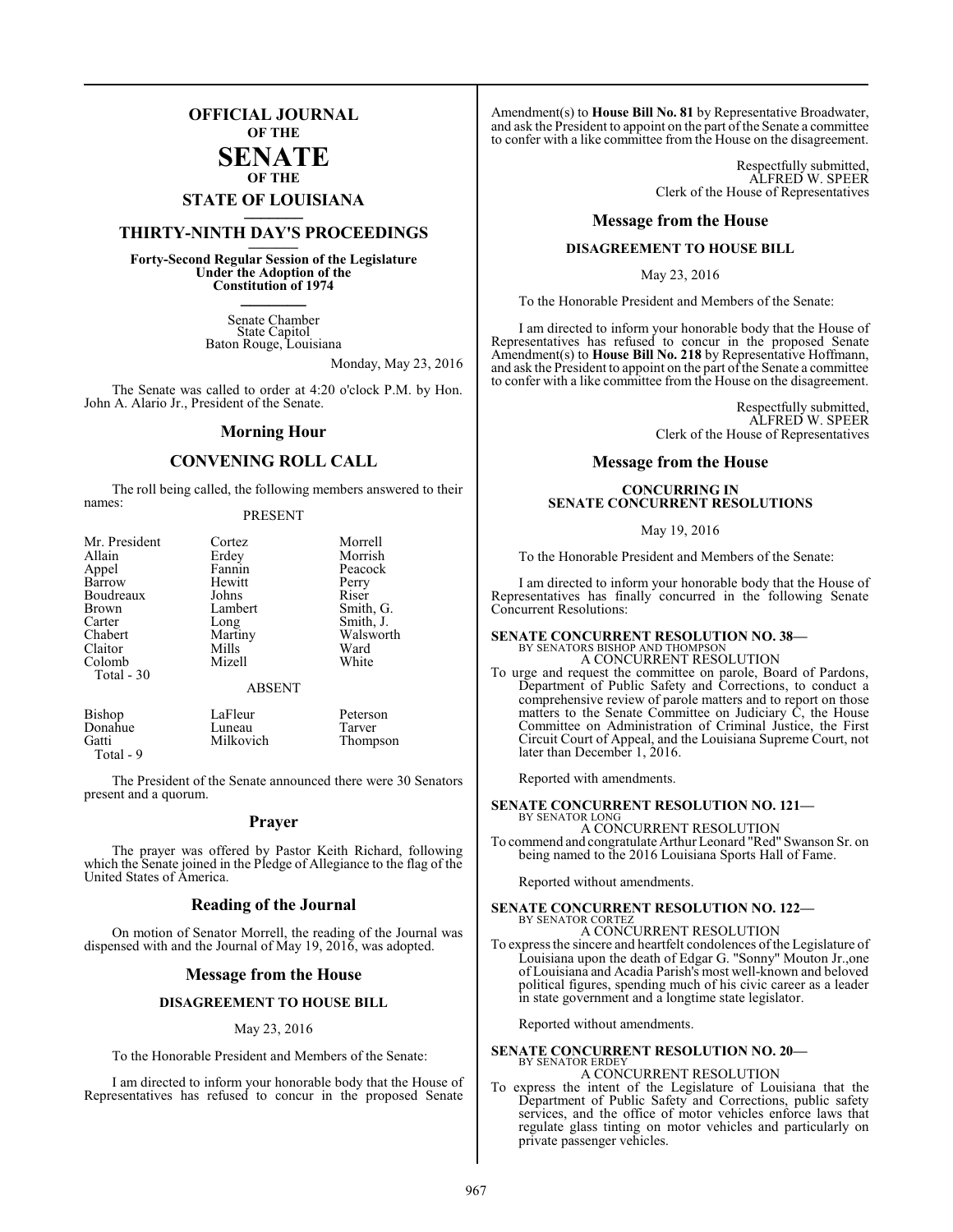## **Page 2 SENATE 39th DAY'S PROCEEDINGS**

May 23, 2016

Reported without amendments.

#### **SENATE CONCURRENT RESOLUTION NO. 36—**

BY SENATOR ERDEY A CONCURRENT RESOLUTION

To urge and request the Department of Transportation and Development to study the feasibility of a new interstate interchange on I-12 at Louisiana Highway1032 (4H-ClubRoad) and a new interstate interchange on I-12 at Louisiana Highway 16 (Pete's Highway).

Reported without amendments.

#### **SENATE CONCURRENT RESOLUTION NO. 43—** BY SENATOR CORTEZ

A CONCURRENT RESOLUTION

To urge and request the Department of Transportation and Development to study the feasibility of corporate sponsorship of state bridges, other department infrastructure, or equipment.

Reported without amendments.

#### **SENATE CONCURRENT RESOLUTION NO. 62—** BY SENATOR PEACOCK

A CONCURRENT RESOLUTION

To urge and request the Louisiana State Law Institute to study and make recommendations regarding the feasibility of revisions to the law of wills and testaments and trusts.

Reported without amendments.

#### **SENATE CONCURRENT RESOLUTION NO. 63—** BY SENATOR PEACOCI

A CONCURRENT RESOLUTION

To urge and request the Louisiana State Law Institute to study and make recommendations regarding the feasibility of revisions to the law of wills and testaments.

Reported without amendments.

# **SENATE CONCURRENT RESOLUTION NO. 3—**<br>BY SENATORS MILLS, HEWITT, PERRY AND GARY SMITH<br>A CONCURRENT RESOLUTION

To urge and request the Department of Health and Hospitals to submit a report by October 1, 2016, on the health benefits and healthcare costs associated with adding Adrenoleukodystrophy (ALD) to the newborn screening panel and to add ALD to the newborn screening panel no later than August 1, 2017.

Reported without amendments.

### **SENATE CONCURRENT RESOLUTION NO. 65—** BY SENATOR MILLS AND REPRESENTATIVE HOFFMANN A CONCURRENT RESOLUTION

To create and provide for the Task Force on Meaningful Oversight which shall review current law on professional healthcare licensing board oversight by the Department of Health and Hospitals and make recommendations to the legislature on laws required to ensure compliance with North Carolina State Board of Dental Examiners v. Federal Trade Commission, 135 S.Ct. 1101(2015).

Reported without amendments.

# **SENATE CONCURRENT RESOLUTION NO. 6—** BY SENATOR CLAITOR

A CONCURRENT RESOLUTION

To express the intent of the Louisiana Legislature relative to enforcement offishing harvest gear laws and restrictions in state and federal waters off the coast of Louisiana.

Reported without amendments.

#### **SENATE CONCURRENT RESOLUTION NO. 17—**

BY SENATOR JOHNS AND REPRESENTATIVES GLOVER, MARCELLE AND NORTON

#### A CONCURRENT RESOLUTION

To create the Riverboat Economic Development and Gaming Task Force to study current law and existing rules and regulations regarding riverboat gaming.

Reported without amendments.

#### **SENATE CONCURRENT RESOLUTION NO. 68—**

BY SENATORS GATTI, ALARIO, ALLAIN, APPEL, BARROW, BISHOP, COUNE,<br>CORTEZ, DONAHUE, ERDEY, FANNIN, HEWITT, JOHNS, COLOMB,<br>CORTEZ, DONAHUE, ERDEY, FANNIN, HEWITT, JOHNS, LAFLEUR,<br>LAMBERT, LONG, LUNEAU, MARTINY, MILKOVICH, MIL

#### A CONCURRENT RESOLUTION

To urge and request the United States Department of Defense and the Louisiana Department of Health and Hospitals to coordinate efforts to provide information to military families regarding services for individuals with intellectual or developmental disabilities.

Reported without amendments.

# **SENATE CONCURRENT RESOLUTION NO. 13—** BY SENATOR BISHOP

A CONCURRENT RESOLUTION

To request the Louisiana State Law Institute to study the feasibility of revising state law to specifically authorize a right of action and legal standing for private associations to seek injunctive relief for a zoning violation when a municipality fails or refuses to do so and a person is harmed thereby, and also to study whether present penalties for zoning violations should be revised to be comparable with those in other states.

Reported without amendments.

Respectfully submitted, ALFRED W. SPEER Clerk of the House of Representatives

#### **Message from the House**

#### **PASSED SENATE BILLS AND JOINT RESOLUTIONS**

May 19, 2016

To the Honorable President and Members of the Senate:

I am directed to inform your honorable body that the House of Representatives has finally passed the following Senate Bills and Joint Resolutions:

## **SENATE BILL NO. 22—**<br>BY SENATOR CHABERT

AN ACT

To amend and reenact R.S. 36:508.4(A)(1), relative to the Multimodal Commerce Advisory Commission; to change the chair of the commission to the commissioner of multimodal commerce; to provide for an effective date; and to provide for related matters.

Reported without amendments.

**SENATE BILL NO. 31—** BY SENATOR MILLS

## AN ACT

To amend and reenact R.S. 34:1452, 1453(A), (B), (C) and (E), 1454 and 1455 and to enact R.S. 34:1453(F), relative to the Greater Krotz Springs Port Commission; to provide for rights and powers ofthe commission; to provide for general obligation and revenue bonds; to provide for a prescriptive period for the sale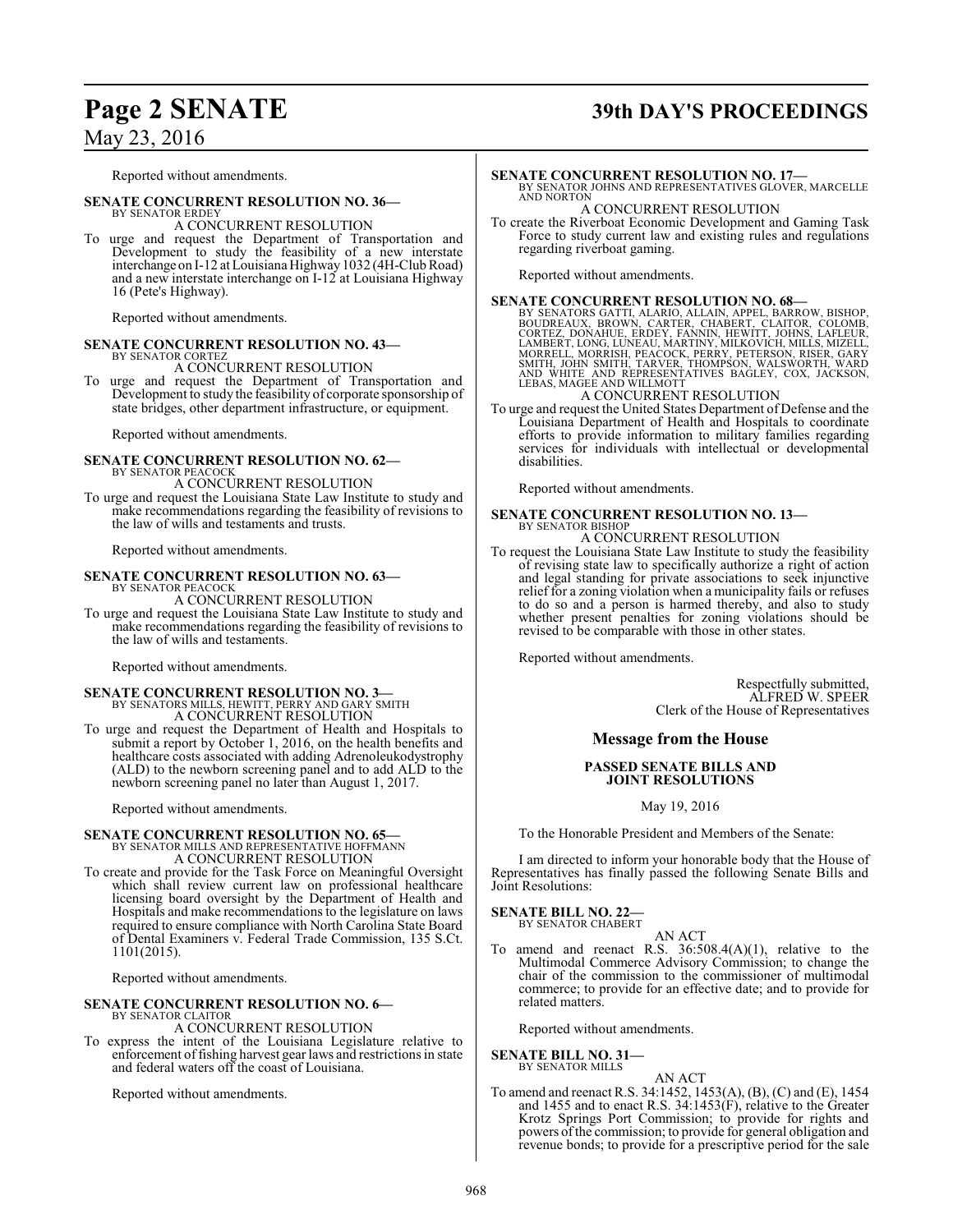## **39th DAY'S PROCEEDINGS Page 3 SENATE**

# May 23, 2016

of bonds; to authorize the commission to enter cooperative endeavor agreements; to provide relative to existing contracts and agreements; and to provide for related matters.

Reported without amendments.

## **SENATE BILL NO. 50—** BY SENATOR GARY SMITH

AN ACT

To amend and reenact R.S. 32:1(1.1), 190(D), 401(2), and 408(C)(3), relative to autocycles; to amend the definition of autocycle applicable to operators and passengers for a helmet exemption; to amend the definition of autocycle applicable for an exemption for certain driver's license endorsements for operators; and to provide for related matters.

Reported without amendments.

#### **SENATE BILL NO. 100—** BY SENATOR GARY SMITH

AN ACT

To amend and reenact R.S.  $32:402.1(A)(1)(a)$  and  $(2)(b)$ ,  $407(A)(2)(a)$ , and  $408(A)(1)$ , relative to driver education; to provide for education and knowledge of trailer safety; and to provide for related matters.

Reported without amendments.

**SENATE BILL NO. 389—** BY SENATORS ERDEY, BROWN, CORTEZ, FANNIN, HEWITT, LONG AND GARY SMITH

AN ACT

To enact R.S. 47:490.30, relative to motor vehicles; to create a military honor license plate for a veteran who is one hundred percent disabled; and to provide for related matters.

Reported without amendments.

## **SENATE BILL NO. 391—** BY SENATOR ERDEY

AN ACT

To enact R.S. 49:214.6.8(B)(1)(s), relative to the Coastal Louisiana Levee Consortium; to add a member to the consortium; to provide terms, conditions, and requirements; and to provide for related matters.

Reported without amendments.

#### **SENATE BILL NO. 444—** BY SENATOR ERDEY

#### AN ACT

To enact R.S. 32:412(N) and R.S. 40:1321(O), relative to the drivers' licenses and special identification cards; to provide for "100% DAV" designation on a Louisiana driver's license and special identification card; and to provide for related matters.

Reported without amendments.

#### **SENATE BILL NO. 117—** BY SENATOR MILLS

#### AN ACT

To amend and reenact R.S. 46:153.3(B)(2)(a)(iv), the introductory paragraph of (D)(2), (D)(2)(c), (d), (e), (f), (g), (h), (k), and (p), and  $(D)(5)(b)$  and (c) and to repeal R.S.  $46:153.3(B)(1)(b)$ , (c), (d), and (e),  $(B)(2)(d)$ ,  $(B)(3)$  and  $(4)$ ,  $(C)(2)$  and  $(3)$ , and  $(D)(5)(d)$  and  $(e)$ , relative to the Medicaid Pharmaceutical and Therapeutics Committee; to remove legislative intent and expired implementation restrictions; to remove references to committees that no longer exist; to remove provisions that have been sunset by subsequent legislation; to change the Medicaid Pharmaceutical and Therapeutics Committee membership selection criteria; to change terminology; to provide for an effective date; and to provide for related matters.

Reported without amendments.

#### **SENATE BILL NO. 6—**

BY SENATOR PEACOCK

AN ACT To amend and reenact R.S. 11:1149, relative to the Louisiana School Employees' Retirement System; to provide relative to contributions of members out of service for five years; to provide for an effective date; and to provide for related matters.

Reported without amendments.

#### **SENATE BILL NO. 8—** BY SENATOR PEACOCK

AN ACT

To amend and reenact R.S. 11:1152(G)(1), relative to the Louisiana School Employees' Retirement System; to provide relative to disbursements from deferred retirement option plan subaccounts; to provide for an effective date; and to provide for related matters.

Reported without amendments.

#### **SENATE BILL NO. 12—** BY SENATOR PEACOCK

AN ACT

To amend and reenact R.S. 11:1345.7(B), to enact R.S. 11:1313(D) and 1345.7(D), and to repeal R.S. 11:211, relative to disability benefits for the Louisiana State Police Retirement System; to provide for technical changes; to provide for an effective date; and to provide for related matters.

Reported without amendments.

SENATE BILL NO. 16—<br>BY SENATORS PEACOCK, ALARIO, ALLAIN, APPEL, BARROW,<br>BOUDREAUX, BROWN, CARTER, CHABERT, CLAITOR, COLOMB,<br>CORTEZ, ERDEY, GATTI, HEWITT, JOHNS, LAFLEUR, LAMBERT,<br>LONG,LUNEAU, MARTINY, MILKOVICH, MILLS, MIZ STOKES, WHITE AND ZERINGUE

AN ACT

To enact R.S. 11:2178(D)(4), relative to the Sheriffs' Pension and Relief Fund; to provide for the death benefits of survivors of certain members; to provide for qualifications to receive death benefits; to provide for benefit calculations; to provide for an effective date; and to provide for related matters.

Reported without amendments.

**SENATE BILL NO. 74—**<br>BY SENATORS THOMPSON, ALLAIN, PEACOCK AND JOHN SMITH AN ACT

To amend and reenact R.S. 3:4721(A) and (C) and to enact R.S. 3:4722, relative to the logo for state products; to expand logo eligibility; to authorize the commissioner of agriculture and forestry to impose civil penalties; and to provide for related matters.

Reported without amendments.

#### **SENATE BILL NO. 75—**

BY SENATOR THOMPSON AN ACT

To repeal Chapter 20-A of Title 3 of the Louisiana Revised Statutes of 1950, comprised ofR.S. 3:3396.1 through 3396.6, relative to the Pest Control Compact; to repeal the compact and the Pest Control Insurance Fund; and to provide for related matters.

Reported without amendments.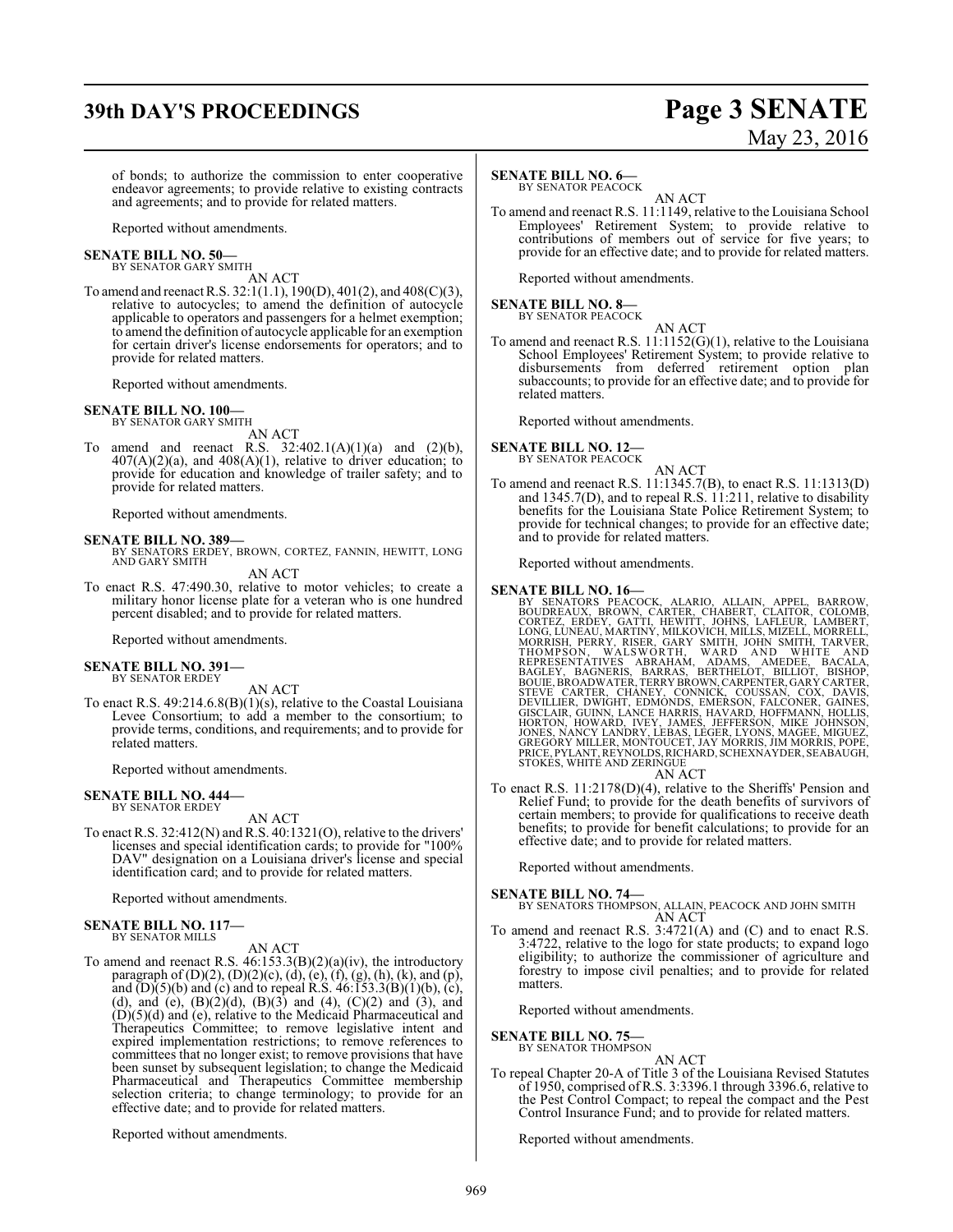#### **SENATE BILL NO. 255—** BY SENATOR MORRELL

AN ACT

To amend and reenact R.S. 26:802(A)(4) and to enact R.S.  $26:802(A)(15)$  and 813, relative to alcoholic beverages; to provide for business relations of wholesalers and suppliers; to provide for obligations of successors; to provide for definitions; and to provide for related matters.

Reported without amendments.

**SENATE BILL NO. 320—**<br>BY SENATORS MORRELL, BARROW AND COLOMB AND<br>REPRESENTATIVE JACKSON

AN ACT

To amend and reenact R.S. 46:1844(G), relative to rights of crime victims and witnesses; to provide for the rights of family of crime victims; to provide for designated courtroom seating; to provide for separation of certain individuals; and to provide for related matters.

Reported without amendments.

#### **SENATE BILL NO. 350—** BY SENATOR LUNEAU

AN ACT

To amend and reenact R.S. 40:39.1(B)(1), relative to vital records; to provide for issuance of birth records or death certificates; to provide for payment of fees for these certificates; and to provide for related matters.

Reported without amendments.

#### **SENATE BILL NO. 363—** BY SENATOR APPEL

AN ACT

To amend and reenact R.S. 13:994(A), relative to the judicial expense fund for the Twenty-Fourth Judicial District; to increase certain fees and costs; and to provide for related matters.

Reported without amendments.

**SENATE BILL NO. 382—** BY SENATORS THOMPSON, ALLAIN, FANNIN, LONG AND JOHN SMITH

## AN ACT

To enact R.S. 3:1434(6) and 1450, relative to the regulation of seeds; to prohibit local governmental entities and other local governing authorities from regulating the registration, distribution, sale, or planting of seeds; to provide for the powers of the commissioner of agriculture and forestry; to provide for the duties of the Agricultural Chemistry and Seed Commission; to provide for a process for amending department rules and regulations; to require ordinance and restriction approval by the commissioner; to provide for adjudicatory proceedings; and to provide for related matters.

Reported without amendments.

**SENATE BILL NO. 96—** BY SENATOR GARY SMITH AND REPRESENTATIVE GARY CARTER AN ACT

To repeal R.S.  $13:847(E)(1)(c)$  and (d), relative to fees in criminal cases; to repeal certain fees charged for certain felony expungement proceedings; to repeal certain fees charged for certain misdemeanor expungement proceedings; and to provide for related matters.

Reported without amendments.

#### **SENATE BILL NO. 154—** BY SENATOR CLAITOR

AN ACT To repeal R.S. 13:5105(C), relative to courts and judicial procedure; to repeal certain provisions relative to jury trials that were declared unconstitutional; and to provide for related matters.

## **Page 4 SENATE 39th DAY'S PROCEEDINGS**

Reported without amendments.

#### **SENATE BILL NO. 205—**

BY SENATOR CARTER AND REPRESENTATIVE GARY CARTER AN ACT

To amend and reenact R.S. 26:901(34), relative to the office of alcohol and tobacco control; to provide for the definition of tobacco wholesale dealers; to provide for required sales of tobacco wholesale dealers; and to provide for related matters.

Reported without amendments.

#### **SENATE BILL NO. 216—**

BY SENATOR CARTER

AN ACT To enact R.S. 3:2364(D)(11) and 2366, relative to animal shelters; to create the Louisiana Animal Shelter Registry; to provide relative to the duties of the Louisiana Animal Welfare Commission; to provide for voluntary registration of animal shelters; to provide for definitions; to provide for registration form requirements; to require certain records; and to provide for related matters.

Reported without amendments.

#### **SENATE BILL NO. 153—** BY SENATOR CLAITOR

AN ACT

To amend and reenact R.S. 40:1788(B), relative to firearms; to provide regarding an identification number or other mark on a firearm; to delete provisions relative to a presumption of guilt against a defendant in possession of a firearm with an identification number or mark that has been removed or altered; and to provide for related matters.

Reported without amendments.

Respectfully submitted, ALFRED W. SPEER Clerk of the House of Representatives

#### **Message from the House**

#### **PASSED SENATE BILLS AND JOINT RESOLUTIONS**

#### May 19, 2016

To the Honorable President and Members of the Senate:

I am directed to inform your honorable body that the House of Representatives has finally passed the following Senate Bills and Joint Resolutions:

## **SENATE BILL NO. 123—** BY SENATOR CLAITOR

AN ACT

To amend and reenact Title VIII of the Code of Criminal Procedure, to be comprised of Articles 311 through 342, R.S. 15:85, and the introductory paragraph of R.S.  $22:1441(A)$  and  $(A)(1)$  through  $(5)$ ,  $(C)(1)$ , the introductory paragraph of  $(C)(2)$  and  $(C)(2)(a)$ through (e), and (D), to enact R.S.  $22:1441(\text{C})(3)$  through (5), and to repeal Code of Criminal Procedure Articles 327.1, 330.1, 330.2, 330.3, 334.1, 334.2, 334.3, 334.4, 334.5, 334.6, 335.1, 335.2, 336.1, 336.2, 343, 344, 345, 346, 347, 348, 349, 349.1, 349.2, 349.3, 349.4, 349.5, 349.6, 349.7, 349.8, and 349.9, relative to bail; to provide for the revision and reorganization of bail law; to provide for definitions; to provide for the right to bail; to provide for bail hearings and detention without bail; to provide for the authority to fix bail; to provide schedules of bail and factors in fixing bail; to provide for modification of bail; to provide for conditions, types, and restrictions of bail; to provide for bail with and without surety; to provide for cash deposits; to provide the requirements of the bail undertaking; to provide for notice of required appearance; to provide for discharge of the bail obligation; to provide relative to a defendant's failure to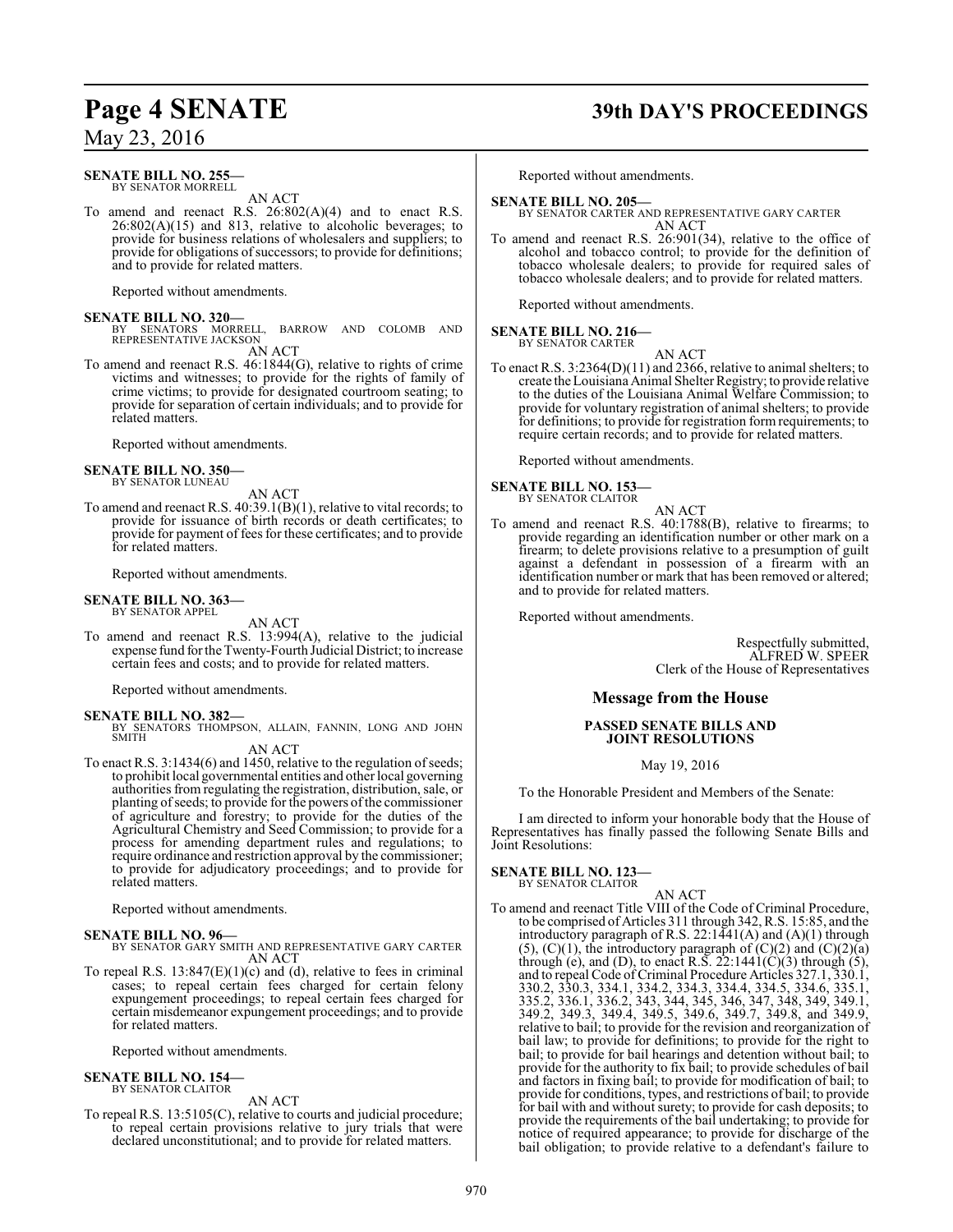## **39th DAY'S PROCEEDINGS Page 5 SENATE**

# May 23, 2016

appear and issuance and notice of arrest warrant; to provide for the filing of a rule to show cause; to provide for nonforfeiture situations; to provide for notice and recordation of judgment; to provide for appeals; to provide for enforcement of judgment; to provide relative to failure to satisfy a judgment of bond forfeiture or claim under a criminal bond contract; and to provide for related matters.

Reported with amendments.

#### **SENATE BILL NO. 326—**

- BY SENATORS CLAITOR, BARROW AND COLOMB AND REPRESENTATIVE JAMES AN ACT
- To amend and reenact R.S. 14:403(A)(1)(b) and to enact Children's Code Article 610(H), relative to the reporting of child abuse and neglect; to add starvation and malnutrition to the definition of "serious bodily injury"; to require an annual report to the legislature; and to provide for related matters.

Reported with amendments.

# **SENATE BILL NO. 381—** BY SENATOR MARTINY

AN ACT

To enact R.S. 35:415, relative to ex officio notaries; to provide for the appointment of ex officio notaries for the Causeway Police Department; to provide for the exercise of authority; to provide for the authority of the chief of police of the department to suspend or terminate the appointment; and to provide for related matters.

Reported with amendments.

#### **SENATE BILL NO. 94—** BY SENATOR COLOMB

AN ACT

To amend and reenact Code of Civil Procedure Arts. 10(A)(3) and (4) and 4556 and to enact Chapter 24 of Title 13 of the Louisiana Revised Statutes of 1950, to be comprised of R.S. 13:4251.101 through 4251.505, relative to adults in need of care; to provide relative to courts and judicial procedure; to provide relative to jurisdiction and procedures for actions brought pursuant to the Louisiana Uniform Adult Guardianship Protective Proceedings Jurisdiction Act; to provide for ancillary interdiction procedures for protected persons; to provide a short title for the Louisiana Uniform Adult Guardianship and Protective Proceedings Jurisdiction Act; to provide certain definitions, terms, procedures, conditions, requirements and effects; to provide for international application of the Chapter; to provide for communication between Louisiana courts and courts of other states; to provide for cooperation between Louisiana courts and courts of other states; to provide for taking testimony in another state; to provide for exclusive basis; to provide for jurisdiction; to provide for special jurisdiction; to provide for exclusive and continuing jurisdiction; to provide for appropriate forums; to provide for jurisdiction declined by reason of conduct; to provide for notice of proceedings; to provide for proceedings in more than one state; to provide for transfer of guardianship or conservatorship proceedings to another state; to provide for accepting guardianship or conservatorship proceedings transferred from another state; to provide for registration of guardianship orders; to provide for registration of protective orders; to provide for the effect of the registration of such orders; to provide for uniformity of application and construction; to provide relative to the Electronic Signatures in Global and National Commerce Act; to provide for transitional provision; and to provide for related matters.

Reported with amendments.

#### **SENATE BILL NO. 26—**

BY SENATOR ALLAIN

AN ACT To amend and reenact Civil Code Arts. 655 and 656, relative to servitudes; to provide relative to natural servitudes; to provide relative to natural drainage, obligations of owners, and dominant and servient estates; to provide certain terms and effects; and to provide for related matters.

Reported with amendments.

#### **SENATE BILL NO. 82—** BY SENATOR MORRISH

AN ACT To enact Chapter 52 of Title 34 of the Louisiana Revised Statutes of 1950, to be comprised of R.S. 34:5201 through 5205, and to repeal Chapters 31 and 32 of Title 34 of the Louisiana Revised Statutes of 1950, comprised of R.S. 34:2501 through 2506 and R.S. 34:2551 through 2556, relative to port, harbor, and terminal districts; to create the Cameron Parish Port, Harbor, and Terminal District; to create the Cameron Parish Port Commission to administer such district; to provide for its members, duties, and powers, including its authority to levy taxes and to issue bonds; to terminate the East Cameron Port, Harbor and Terminal District and the East Cameron Port Commission; to terminate the West Cameron Port, Harbor and Terminal District and the West Cameron Port Commission; to provide for an effective date; and to provide for related matters.

Reported with amendments.

## **SENATE BILL NO. 357—** BY SENATOR CARTER

AN ACT To enact R.S. 32:44, relative to red light cameras; to require notification of red light camera locations; to provide for definitions; and to provide for related matters.

Reported with amendments.

#### **SENATE BILL NO. 107—**

BY SENATOR BARROW

AN ACT To amend and reenact R.S.  $36:251(A), (B)$ , and  $(C)(1)$ , to enact R.S. 49:191(9)(b), and to repeal R.S. 49:191(6)(d), relative to the Department of Health and Hospitals; to provide for the name change of the department to the Department of Health; to provide for the re-creation of the Department of Health and the statutory entities made a part of the department by law; to provide for the effective termination date for all statutory authority for the existence of such statutory entities; and to provide for related matters.

Reported with amendments.

Respectfully submitted, ALFRED W. SPEER Clerk of the House of Representatives

#### **Privileged Report of the Legislative Bureau**

May 23, 2016

To the President and Members of the Senate:

I am directed by your Legislative Bureau to submit the following report:

The following instruments are approved as to construction and duplication.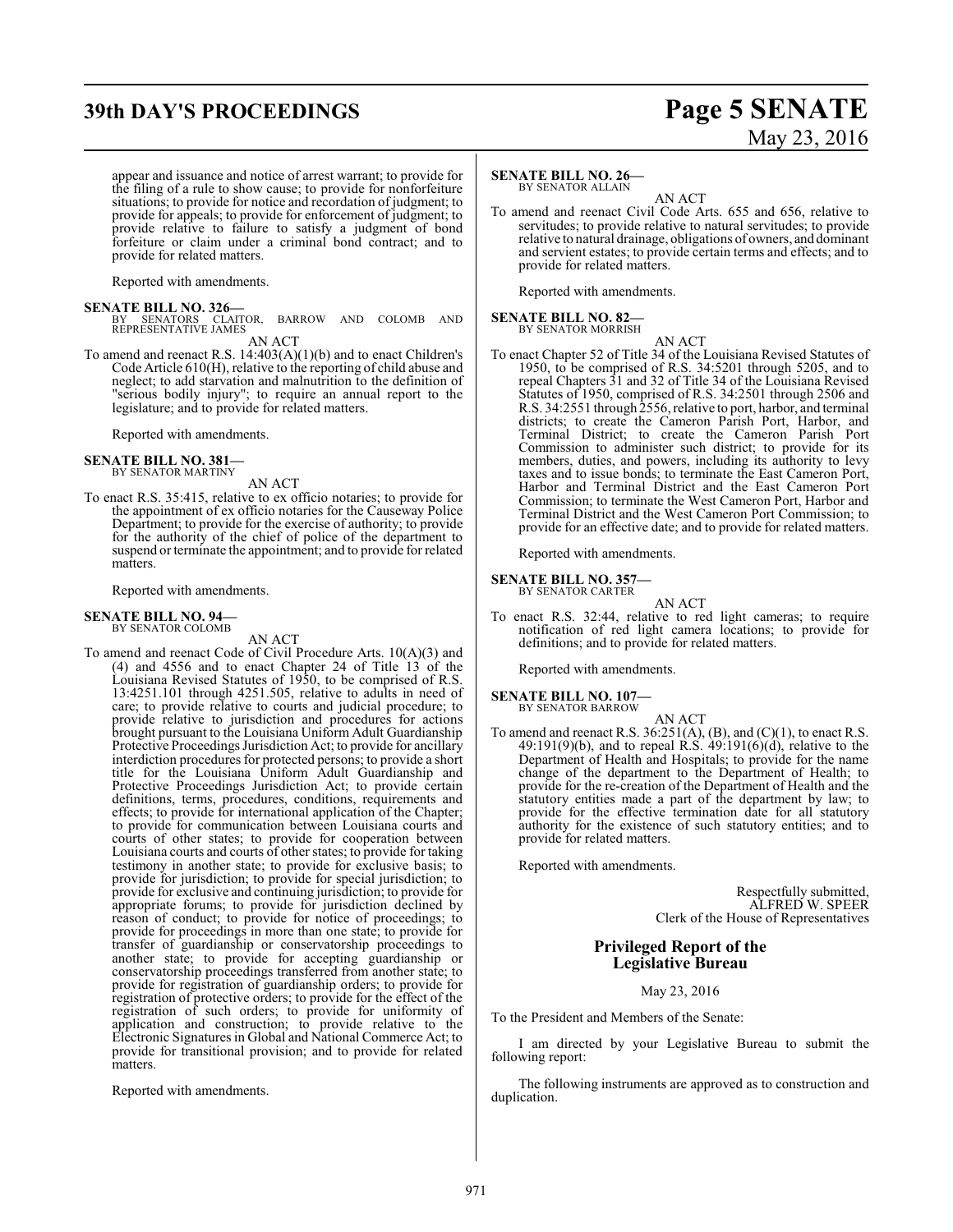# **Page 6 SENATE 39th DAY'S PROCEEDINGS**

May 23, 2016

**HOUSE BILL NO. 244—**

BY REPRESENTATIVE PUGH AN ACT

To amend and reenact R.S. 34:1951(D), relative to the South Tangipahoa Parish Port Commission; to extend termlimitations for members of the South Tangipahoa Parish Port Commission; to provide for an effective date; and to provide for related matters.

Reported without amendments.

# **HOUSE BILL NO. 357—** BY REPRESENTATIVE LEGER

AN ACT

To repeal R.S. 48:388(F), relative to rail; to provide relative to assistance for rail service; to provide for an effective date; and to provide for related matters.

Reported without amendments.

**HOUSE BILL NO. 400—** BY REPRESENTATIVE REYNOLDS AN ACT

To amend and reenact R.S. 17:351.1(B)(1), relative to textbooks and other instructional materials; to provide relative to the review of textbooks and other instructional materials by the state Department ofEducation; to require that the department conduct such reviews in accordance with the schedule of the State Board of Elementary and Secondary Education for reviews of certain content standards; to require the department to prioritize certain reviews and to publish a related timeline on its website; and to provide for related matters.

Reported without amendments.

### **HOUSE BILL NO. 401—**

BY REPRESENTATIVE REYNOLDS AN ACT

To amend and reenact R.S. 17:282.3(B)(1), relative to personal financial education; to require public elementary or secondary schools to offer instruction in personal financial management; and to provide for related matters.

Reported without amendments.

#### **HOUSE BILL NO. 429—**

BY REPRESENTATIVE BROADWATER AN ACT

To amend and reenact R.S. 38:2212.1(N)(1) through (4)(introductory paragraph) and to repeal R.S.  $38:2212.1(N)(4)(a)$  through (g), relative to group purchasing ofschool materials, equipment, and supplies; to authorize public school districts and public schools to enter into agreements with qualified group purchasing organizations for the purchase of materials, equipment, and supplies; to provide relative to definitions; and to provide for related matters.

Reported without amendments.

#### **HOUSE BILL NO. 625—** BY REPRESENTATIVE TERRY LANDRY

AN ACT

To amend and reenact R.S. 32:1512(B) and to enact R.S. 32:1512(E) and 1520(C), relative to the transportation of hazardous material; to provide for additional factors for consideration in determining the amount of a penalty assessed to persons who transport hazardous material and are found to have committed certain violations; to provide when a penalty will not be imposed on persons who transport hazardous material following certain incidents involving hazardous material; to prohibit the issuance of a citation for careless handling of hazardous material in certain circumstances; and to provide for related matters.

Reported without amendments.

#### **HOUSE BILL NO. 632—**

BY REPRESENTATIVES JIM MORRIS, ARMES, BILLIOT, BISHOP,<br>TERRY BROWN, CHANEY, COUSSAN, DEVILLIER, FOIL, GISCLAIR,<br>GUINN,LYONS,MIGUEZ,MONTOUCET,WHITE,AND ZERINGUE AN ACT

To enact R.S. 30:4.3, relative to financial security required by the commissioner of conservation; to provide for financial security required to conduct certain oil and gas activity; to authorize the commissioner of conservation to promulgate rules and regulations; to provide for required amounts; to provide for exemptions; to provide for an effective date; and to provide for related matters.

Reported without amendments.

**HOUSE BILL NO. 751—**

BY REPRESENTATIVE LEGER

AN ACT To amend and reenact R.S.  $32:295.1(G)(1)$ , relative to noncompliance with compulsory seat belt law; to increase fines for seat belt violations; and to provide for related matters.

Reported without amendments.

#### **HOUSE BILL NO. 819—**

BY REPRESENTATIVES JIM MORRIS, ARMES, BILLIOT, BISHOP,<br>TERRY BROWN, CHANEY, COUSSAN, DEVILLIER, GUINN, MIGUEZ,<br>MONTOUCET,WHITE, AND ZERINGUE AN ACT

To amend and reenact R.S. 30:82, 84(A)(1), 86(B), (C), and (E)(1),  $87(A)$ , (E), and (F)(1), and 95(A) and to enact R.S. 30:83(F)(2), 83.1, and 86(F), relative to the Oilfield Site Restoration Fund; to provide for definitions; to authorize the issuance of bonds for certain purposes; to provide for the pledge and dedication of the monies deposited in the Oilfield Site Restoration Fund; to provide for the duties and powers of the secretary of the Department of Natural Resources and the Oilfield Site Restoration Commission; to provide for the liability of the state; to provide relative to the requirements and limitations for issuance of revenue bonds; to authorize the execution of certain documents; to provide for uses of the Oilfield Site Restoration Fund; to provide for fees on crude petroleum and gas produced; to provide for the suspension and resumption of collecting fees; and to provide for related matters.

Reported without amendments.

#### **HOUSE BILL NO. 858—**

BY REPRESENTATIVE MONTOUCET AN ACT

To amend and reenact R.S. 33:2476(C) and 2536(C), relative to the municipal fire and police civil service board; to provide relative to the members of the board; to provide relative to the appointment of such members; to provide a judicial remedy for failure to appoint such members; and to provide for related matters.

Reported without amendments.

**HOUSE BILL NO. 859—**

BY REPRESENTATIVE MONTOUCET AN ACT

To amend and reenact R.S.  $33:2554(B)$  and  $2555(B)(3)(a)$ , relative to the municipal fire and police civil service; to provide relative to the employees of the classified service; to provide relative to the appointment and removal of such employees; and to provide for related matters.

Reported without amendments.

#### **HOUSE BILL NO. 861—**

BY REPRESENTATIVE MONTOUCET AN ACT

To amend and reenact R.S. 33:2473 and 2533, relative to the municipal fire and police civil service; to provide relative to defined terms within the provisions governing the classified service; to add the term "regular paid or regularly paid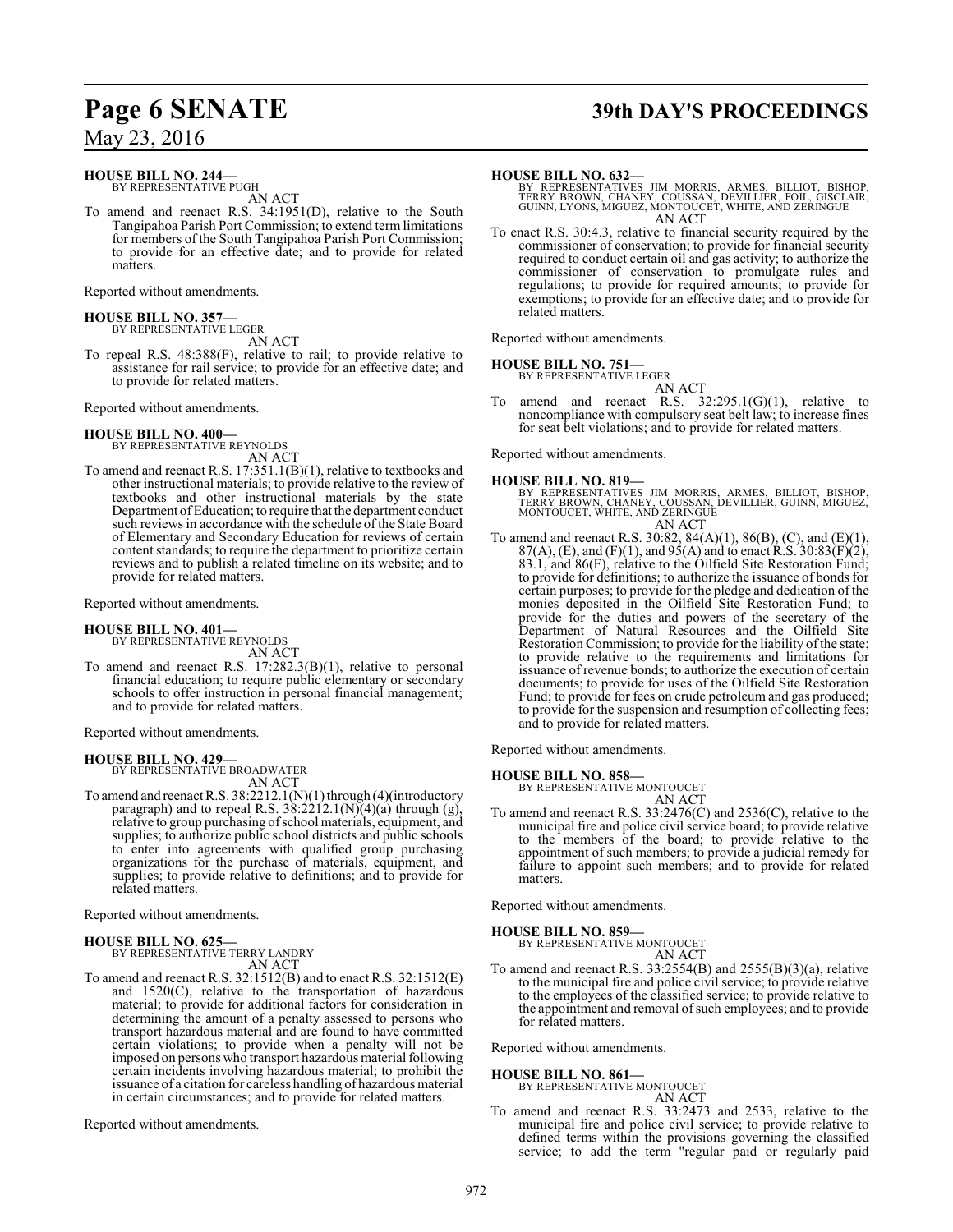# **39th DAY'S PROCEEDINGS Page 7 SENATE**

# May 23, 2016

department" as a defined term; and to provide for related matters.

Reported without amendments.

#### **HOUSE BILL NO. 873—**

BY REPRESENTATIVE MONTOUCET AN ACT

To amend and reenact R.S. 33:2503 and 2563, relative to the municipal fire and police civil service; to provide relative to the officers and employees of the classified service; to provide relative to the duties and responsibilities of such officers and employees; and to provide for related matters.

Reported without amendments.

## **HOUSE BILL NO. 964—**

BY REPRESENTATIVE SMITH AN ACT

To amend and reenact R.S. 17:436.3(C)(1), relative to care for elementary and secondary school students with diabetes; to provide relative to persons authorized to provide such care; and to provide for related matters.

Reported without amendments.

#### **HOUSE BILL NO. 989—** BY REPRESENTATIVE SHADOIN

AN ACT

To amend and reenact R.S.  $17:3351(A)(5)(b)(i)$ , relative to nonresident tuition and fees at public postsecondary education institutions; to remove limitations on the tuition and fee amounts; and to provide for related matters.

Reported without amendments.

**HOUSE BILL NO. 1032—** BY REPRESENTATIVE STEVE CARTER AN ACT

To enact R.S. 33:9097.28, relative to East Baton Rouge Parish; to create the Cypress Point Crime Prevention and Improvement District; to provide relative to the boundaries, purpose, governance, and powers and duties of the district; to provide relative to district funding, including the authority to impose a parcel fee, subject to voter approval, within the district; to provide with respect to termination of the district; and to provide for related matters.

Reported without amendments.

#### **HOUSE BILL NO. 1042—**

BY REPRESENTATIVE BAGLEY AN ACT

To amend and reenact R.S. 33:2933(A)(1), (D), and (E) and to enact R.S. 33:2933(A)(3), relative to electronic payments; to authorize certain local and private entities to accept electronic payments for local charges; to authorize such entities to assess a fee for processing such payments; to provide for definitions; and to provide for related matters.

Reported without amendments.

#### **HOUSE BILL NO. 1056—** BY REPRESENTATIVE LEGER

AN ACT

To amend and reenact R.S. 33:130.865(9) and 130.866 and to enact R.S. 33:130.865(10), relative to the New Orleans Exhibition Hall Authority Economic Growth and Development District; to provide relative to the powers and duties of the district, including the authority to levy taxes and implement tax increment financing; to authorize the district to create subdistricts and to provide for their powers and duties; and to provide for related matters.

Reported without amendments.

#### **HOUSE BILL NO. 1059—**

BY REPRESENTATIVE DAVIS AN ACT

To amend and reenact R.S. 40:1846(C) and 1851(A) and (F) and to repeal R.S. 40:1851(B), (G), and (H), relative to the Louisiana Liquefied Petroleum Gas Commission; to authorize the Louisiana Liquefied Petroleum Gas Commission to print rules and regulations ofthe commission on the commission's website; to provide that an assessment may be levied on holders of a certain class of permit holders; to provide relative to membership of an advisory board to the Louisiana Liquefied Petroleum Gas Commission; to repeal provisions of law relating to elections and assessments; and to provide for related matters.

Reported without amendments.

#### **HOUSE BILL NO. 1086—**

BY REPRESENTATIVE LANCE HARRIS AN ACT

To amend and reenact R.S. 38:2212(A)(1), relative to the contract limit for public works contracts let by certain municipalities; to authorize certain municipalities to let contracts for public works in accordance with state public bid law rather than a home rule charter; and to provide for related matters.

Reported without amendments.

**HOUSE BILL NO. 1087—** BY REPRESENTATIVE GREGORY MILLER AN ACT

To amend and reenact R.S. 38:101(C) and 103(B), relative to entities responsible for the maintenance and operation of the hurricane protection system; relative to which entities may be called upon to cooperate and assist with certain hurricane protection projects; and to provide for related matters.

Reported without amendments.

## **HOUSE BILL NO. 1149— (Substitute for House Bill No. 682 by Representative Leger)**<br>BY REPRESENTATIVE LEGER

AN ACT

To amend and reenact R.S. 38:330.1(C)(3) and (4), (D)(2), (E),  $(F)(1)$ , and  $(H)$  and to enact R.S. 38:330.1(C)(5) and  $(D)(3)$  and  $330.2(A)(2)(c)$ , relative to the Southeast Louisiana Flood Protection Authority-East and Southeast Louisiana Flood Protection Authority-West Bank; to provide relative to the nominatingprocess for vacancies on the board of commissioners ofthe Southeast Louisiana Flood Protection Authority-East and the Southeast Louisiana Flood Protection Authority-West Bank; to provide relative to the terms of members of the boards of commissioners of the Southeast Flood Louisiana Protection Authority-East and the Southeast Louisiana Flood Protection Authority-West Bank; to provide relative to the powers and duties of the board of commissioners ofthe Southeast Louisiana Flood Protection Authority-East and the Southeast Louisiana Flood Protection Authority-West Bank; and to provide for related matters.

Reported without amendments.

**HOUSE BILL NO. 1150— (Substitute for House Bill No. 1122 by Representative L. Harris)** BY REPRESENTATIVE LANCE HARRIS

AN ACT

To amend and reenact R.S. 48:221(A)(2), relative to property acquired by the Department of Transportation and Development; to provide relative to the method by which the Department of Transportation and Development disposes of certain property; and to provide for related matters.

Reported without amendments.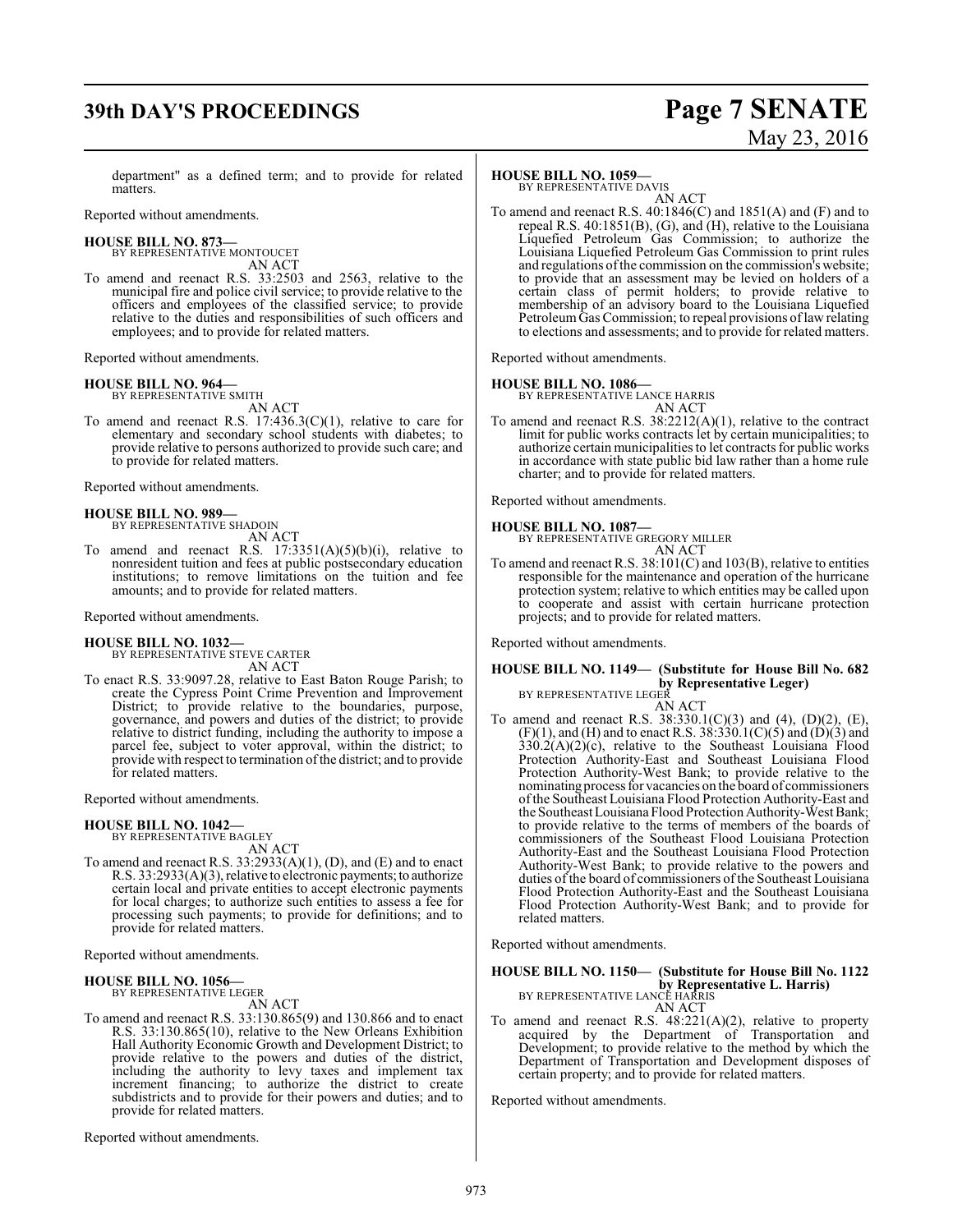# **Page 8 SENATE 39th DAY'S PROCEEDINGS**

May 23, 2016

#### **HOUSE BILL NO. 1156— (Substitute for House Bill No. 392 by Representative Nancy Landry)**

BY REPRESENTATIVE NANCY LANDRY AN ACT

To enact R.S. 17:418(C)(3)(d), relative to salaries for teachers and other school employees; to provide for the reduction of such salaries in certain circumstances; and to provide for related matters.

Reported without amendments.

Respectfully submitted, DANIEL R. MARTINY Chairman

#### **Adoption of Legislative Bureau Report**

On motion of Senator Martiny, the Bills and Joint Resolutions were read by title and passed to a third reading.

#### **Introduction of Senate Resolutions**

Senator Morrish asked for and obtained a suspension ofthe rules to read Senate Resolutions a first and second time.

#### **SENATE RESOLUTION NO. 137—** BY SENATOR MORRISH

A RESOLUTION

To acknowledge with gratitude and commend Stonewell Serrett for his lifelong dedication and service to the United States Navy and the state of Louisiana.

On motion of Senator Morrish the resolution was read by title and adopted.

#### **SENATE RESOLUTION NO. 138—** BY SENATOR JOHNS

A RESOLUTION

To commend and congratulate Della Gary for sixty years of dedicated service at the CITGO Lake Charles Manufacturing Complex.

On motion of Senator Johns the resolution was read by title and adopted.

#### **SENATE RESOLUTION NO. 139—** BY SENATOR JOHNS

A RESOLUTION

To express the sincere condolences of the Senate of the Legislature of Louisiana upon the death of Jack Edward Lawton Sr. on April 11, 2016, at the age of eighty-seven.

On motion of Senator Johns the resolution was read by title and adopted.

#### **SENATE RESOLUTION NO. 140—** BY SENATOR JOHNS

A RESOLUTION

To express the sincere condolences of the Senate of the Legislature of Louisiana upon the death of Richard "Dick" Joseph Gregory of Sulphur, Louisiana.

On motion of Senator Johns the resolution was read by title and adopted.

# **SENATE RESOLUTION NO. 141—** BY SENATOR CARTER

A RESOLUTION

To urge and request the Department of Public Safety and Corrections, public safety services, to study and make recommendations relative to fees and payment methods available to students for driver education courses.

The resolution was read by title and placed on the Calendar for a second reading.

### **SENATE RESOLUTION NO. 142—**

BY SENATOR CARTER A RESOLUTION

To urge and request the Louisiana State Law Institute to study and make recommendations regarding the feasibility of revisions to present laws to require physical custody of children to be shared equally.

The resolution was read by title and placed on the Calendar for a second reading.

#### **SENATE RESOLUTION NO. 143—** BY SENATOR MORRELL

A RESOLUTION

To urge and request the Marriage-Persons Committee of the Louisiana State Law Institute to study, and the Louisiana State Law Institute to make, annual comprehensive and ongoing recommendations to the Legislature regarding state law post Obergefell v. Hodges, including but not limited to recommendations in the form of proposed legislation for revisions to laws governing families, persons, community property, successions, immovable property, the rights of third parties, procedure, and the stability and validity of transactions.

The resolution was read by title and placed on the Calendar for a second reading.

## **SENATE RESOLUTION NO. 144—**

BY SENATOR GARY SMITH A RESOLUTION

To urge and request the Louisiana State Police to study the feasibility of regulating ignition interlock device companies.

The resolution was read by title and placed on the Calendar for a second reading.

**SENATE RESOLUTION NO. 145—** BY SENATORS ALARIO, CLAITOR AND COLOMB

A RESOLUTION

To commend the Louisiana State University women's gymnastics team on an outstanding 2016 season.

On motion of Senator Walsworth the resolution was read by title and adopted.

#### **SENATE RESOLUTION NO. 146—**

BY SENATOR WALSWORTH A RESOLUTION

To recognize Tuesday, May 24, 2016, as March of Dimes Day at the Louisiana State Capitol.

On motion of Senator Walsworth the resolution was read by title and adopted.

## **SENATE RESOLUTION NO. 147—**

BY SENATOR BOUDREAUX

A RESOLUTION

To commend the Teurlings Catholic High School boys baseball team of Lafayette, Louisiana, and to congratulate the Rebel players and coaches on an outstanding 2015-2016 season and their first place finish in the Louisiana High School Athletic Association Class 4A state championship.

On motion of Senator Boudreaux the resolution was read by title and adopted.

#### **SENATE RESOLUTION NO. 148—** BY SENATOR BOUDREAUX

A RESOLUTION

To express the sincere condolences of the Senate of the Legislature of Louisiana upon the death of Alvarez Hertzock Sr.

On motion of Senator Boudreaux the resolution was read by title and adopted.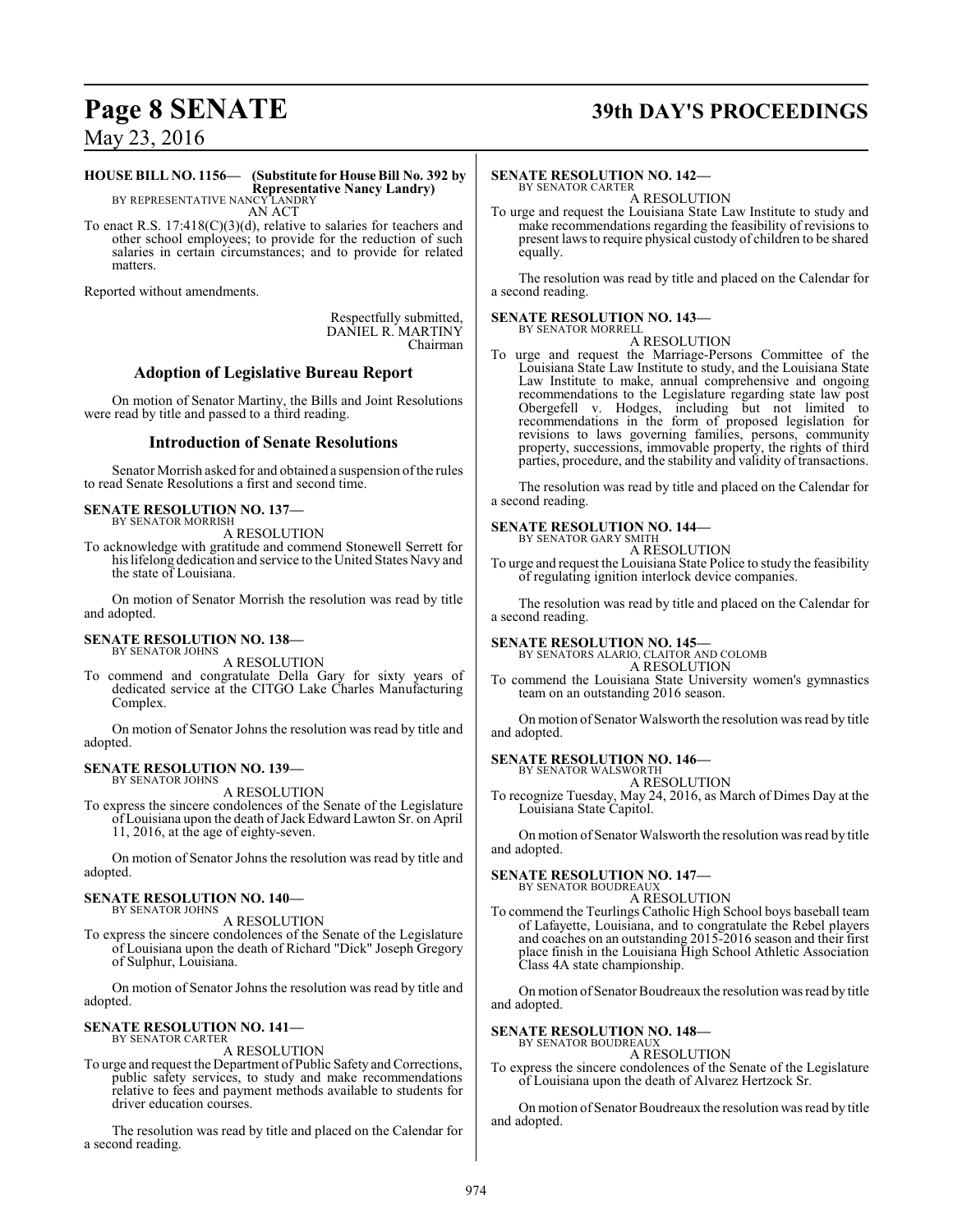# **39th DAY'S PROCEEDINGS Page 9 SENATE**

## **SENATE RESOLUTION NO. 149—**

BY SENATOR THOMPSON A RESOLUTION

To express the sincere condolences of the Senate of the Legislature of Louisiana upon the death of B. Lehman Williamson.

On motion of Senator Thompson the resolution was read by title and adopted.

#### **SENATE RESOLUTION NO. 150—** BY SENATOR THOMPSON

A RESOLUTION

To commend Summer Elgourani on winning first place in the 2016 ALS Association Essay contest.

On motion of Senator Thompson the resolution was read by title and adopted.

#### **Introduction of Senate Concurrent Resolutions**

Senator Milkovich asked for and obtained a suspension of the rules to read Senate Concurrent Resolutions a first and second time.

#### **SENATE CONCURRENT RESOLUTION NO. 123—** BY SENATORS MILKOVICH AND LONG

A CONCURRENT RESOLUTION To commend John Mamoulides upon his induction into the Louisiana Political Museum and Hall of Fame.

The concurrent resolution was read by title. Senator Milkovich moved to adopt the Senate Concurrent Resolution.

## **ROLL CALL**

The roll was called with the following result:

YEAS

| Mr. President | Erdey     | Morrish   |
|---------------|-----------|-----------|
| Allain        | Fannin    | Peacock   |
| Appel         | Hewitt    | Perry     |
| Barrow        | Johns     | Riser     |
| <b>Bishop</b> | LaFleur   | Smith, G. |
| Boudreaux     | Lambert   | Smith, J. |
| <b>Brown</b>  | Long      | Tarver    |
| Carter        | Martiny   | Thompson  |
| Chabert       | Milkovich | Walsworth |
| Claitor       | Mills     | Ward      |
| Colomb        | Mizell    | White     |
| Cortez        | Morrell   |           |
| Total - 35    |           |           |
|               | NAYS      |           |

Total - 0

#### ABSENT

| Donahue   | Luneau   |
|-----------|----------|
| Gatti     | Peterson |
| Total - 4 |          |

The Chair declared the Senate adopted the Senate Concurrent Resolution and ordered it sent to the House.

## **SENATE CONCURRENT RESOLUTION NO. 124—** BY SENATOR LONG

A CONCURRENT RESOLUTION To commend Anthony Thomas on being named to the 2016 Louisiana Sports Hall of Fame Induction Class.

The concurrent resolution was read by title. Senator Long moved to adopt the Senate Concurrent Resolution.

## **ROLL CALL**

The roll was called with the following result:

Luneau Peterson

#### YEAS

| Mr. President | Erdey     | Morrish   |
|---------------|-----------|-----------|
| Allain        | Fannin    | Peacock   |
| Appel         | Hewitt    | Perry     |
| Barrow        | Johns     | Riser     |
| <b>Bishop</b> | LaFleur   | Smith, G. |
| Boudreaux     | Lambert   | Smith, J. |
| <b>Brown</b>  | Long      | Tarver    |
| Carter        | Martiny   | Thompson  |
| Chabert       | Milkovich | Walsworth |
| Claitor       | Mills     | Ward      |
| Colomb        | Mizell    | White     |
| Cortez        | Morrell   |           |
| Total - 35    |           |           |
|               | NAYS      |           |

**NAYS** 

ABSENT

| Donahue   |  |
|-----------|--|
| Gatti     |  |
| Total - 4 |  |

Total - 0

The Chair declared the Senate adopted the Senate Concurrent Resolution and ordered it sent to the House.

#### **SENATE CONCURRENT RESOLUTION NO. 125—**

BY SENATOR MORRELL A CONCURRENT RESOLUTION

To urge and request the Department of Economic Development to notify the Legislature when a tax incentive certification of one million dollars or more is granted under any Department of Economic Development managed tax incentive program.

The resolution was read by title and placed on the Calendar for a second reading.

## **SENATE CONCURRENT RESOLUTION NO. 126—** BY SENATOR COLOMB

A CONCURRENT RESOLUTION

To commend the efforts of The Links, Incorporated, and to designate Wednesday, May 25, 2016, as Louisiana Links Day at the state capitol.

The concurrent resolution was read by title. Senator Colomb moved to adopt the Senate Concurrent Resolution.

### **ROLL CALL**

The roll was called with the following result:

#### YEAS

| Mr. President                 | Fannin             | Peacock   |
|-------------------------------|--------------------|-----------|
| Allain                        | Hewitt             | Perry     |
| Appel                         | Johns              | Riser     |
| Barrow                        | LaFleur            | Smith, G. |
| <b>Bishop</b>                 | Lambert            | Smith, J. |
| Boudreaux                     | Long               | Tarver    |
| <b>Brown</b>                  | Martiny            | Thompson  |
| Carter                        | Milkovich          | Walsworth |
| Chabert                       | Mills              | Ward      |
| Colomb                        | Mizell             | White     |
| Cortez<br>Erdey<br>Total - 34 | Morrell<br>Morrish |           |
|                               |                    |           |

**NAYS** 

Total - 0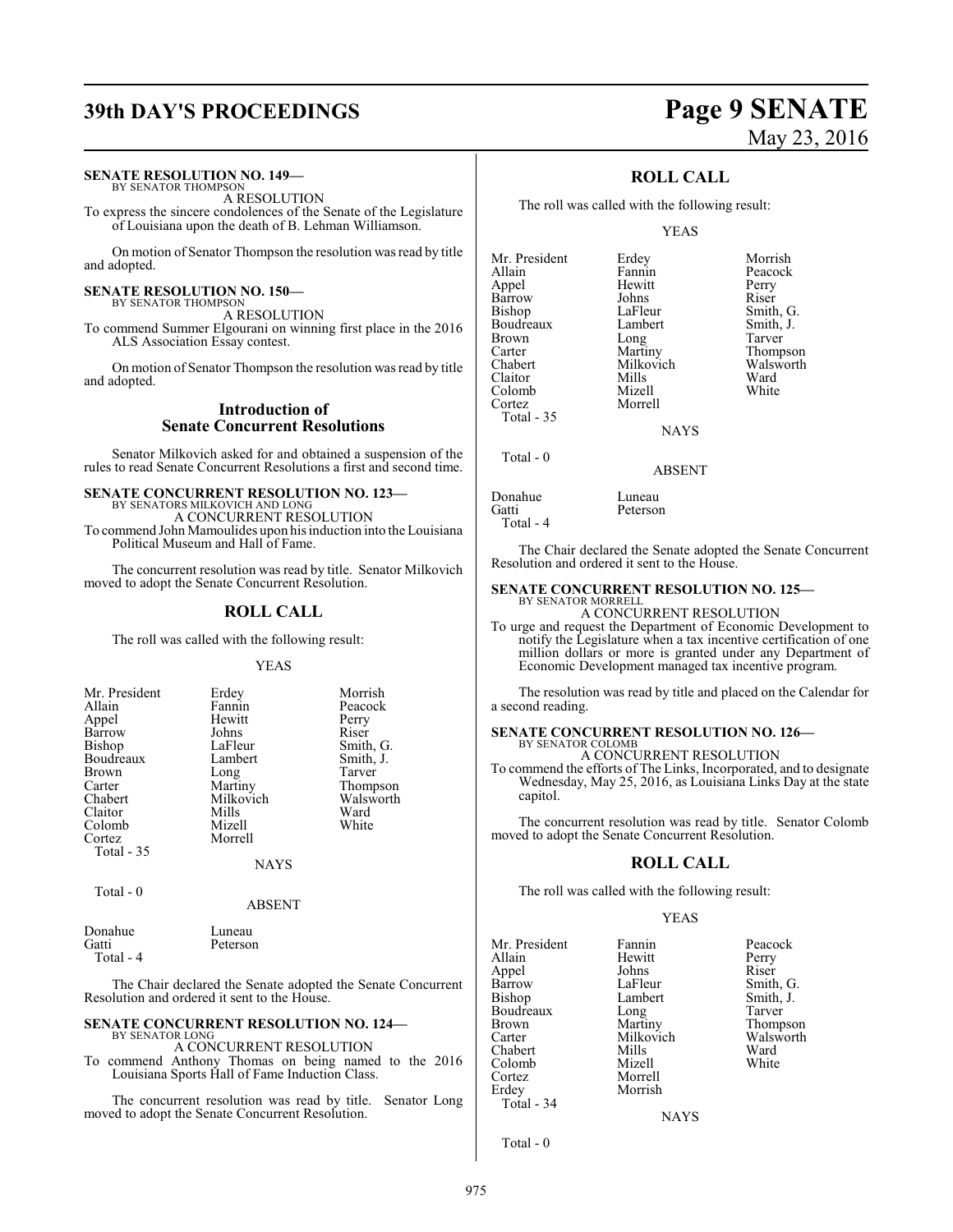#### ABSENT

Claitor Gatti Peterson Donahue Total - 5

The Chair declared the Senate adopted the Senate Concurrent Resolution and ordered it sent to the House.

#### **Message from the House**

#### **ASKING CONCURRENCE IN HOUSE CONCURRENT RESOLUTIONS**

May 23, 2016

To the Honorable President and Members of the Senate:

I am directed to inform your honorable body that the House of Representatives has finally passed and asks your concurrence in the following House Concurrent Resolutions:

HCR No. 3 HCR No. 112 HCR No. 105

HCR No. 138

Respectfully submitted, ALFRED W. SPEER Clerk of the House of Representatives

#### **House Concurrent Resolutions on First Reading**

**HOUSE CONCURRENT RESOLUTION NO. 3—**<br>BY REPRESENTATIVE IVEY<br>A CONCURRENT RESOLUTION

To direct the commissioner of administration to change the expenditure limit for Fiscal Year 2016-2017.

The resolution was read by title and placed on the Calendar for a second reading.

#### **HOUSE CONCURRENT RESOLUTION NO. 105—** BY REPRESENTATIVE HAVARD

A CONCURRENT RESOLUTION

To create the Special Permit Task Force to study and make recommendations regarding special permits issued by the Department of Transportation and Development for oversize and overweight truck movement on state highways.

The resolution was read by title and placed on the Calendar for a second reading.

# **HOUSE CONCURRENT RESOLUTION NO. 112—** BY REPRESENTATIVE CARPENTER A CONCURRENT RESOLUTION

To urge and request the Capital Area Human Services District to conduct a study of systems for providing appropriate mental health and behavioral health treatment in the capital region as an alternative to hospitalization or detention in jails or other correctional facilities of persons in mental health or behavioral health crisis, and to report findings of the study to the Capital RegionLegislative Delegation and the legislative committees on health and welfare.

The resolution was read by title and placed on the Calendar for a second reading.

#### **HOUSE CONCURRENT RESOLUTION NO. 138—** BY REPRESENTATIVE BAGLEY

A CONCURRENT RESOLUTION

To commend Logansport, Louisiana, and the Logansport Lions Club for their Christmas fundraiser and Christmas Pageant Tour.

## **Page 10 SENATE 39th DAY'S PROCEEDINGS**

The resolution was read by title and placed on the Calendar for a second reading.

#### **House Bills and Joint Resolutions on Second Reading**

**HOUSE BILL NO. 987—**<br>BY REPRESENTATIVES MIKE JOHNSON, ABRAHAM, AMEDEE,<br>BARRAS, BOUIE, BROADWATER, TERRY BROWN, CARMODY, ROBBY<br>CARTER, STEVE CARTER, CONNICK, DEVILLIER, EDMONDS,<br>EMERSON, FOIL, GUINN, HODGES, HOFFMANN, HORT

AN ACT To amend and reenact R.S. 44:4.1(B)(28) and to enact Part VII of Chapter 15 of Title 42 of the Louisiana Revised Statutes of 1950, to be comprised ofR.S. 42:1231 through 1242, relative to qui tam actions; to prohibit false or fraudulent claims or false or misleading statements in relation to obtaining state funds, state property, use ofstate property, or other compensation from state government; to provide for civil actions by the attorney general or by other persons to recover funds; to provide for damages, fines, penalties, and interest; to provide for an awards program for information on violations; to provide for protection for certain persons against reprisals by certain persons; to provide for an exception to the laws relative to public records; to provide a prescriptive period; to provide for an effective date; and to provide for related matters.

The bill was read by title and referred by the President to the Committee on Judiciary A.

#### **HOUSE BILL NO. 1120—**

BY REPRESENTATIVE SCHRODER

AN ACT To enact R.S. 47:1525, relative to the Department of Revenue; to provide for the review and revision of the tax laws of the state; to establish the Louisiana Tax Institute; to provide for the membership, terms, powers, and duties of the Institute; to authorize the Institute to assist in the reform and continuous revision of the state's tax laws and policies; to provide for the submission of certain reports and recommendations; to provide for an effective date; and to provide for related matters.

The bill was read by title and referred by the President to the Committee on Revenue and Fiscal Affairs.

**HOUSE BILL NO. 1160— (Substitute for House Bill No. 921 by**

**Representative Davis)** BY REPRESENTATIVES DAVIS, FRANKLIN, IVEY, NANCY LANDRY, JAY MORRIS, PIERRE, AND STOKES AN ACT

To amend and reenact R.S. 17:3394.3(A)(4), relative to corporations that support public postsecondary education; to provide relative to capital projects undertaken by a nonprofit corporation on behalf of the Board of Supervisors of Community and Technical Colleges; to provide procedures for soliciting and evaluating proposals from contractors; to provide that certain records of the corporation be made available to the public; to require monitoring and status reports on projects; to provide relative to the board of directors of such corporation; and to provide for related matters.

The bill was read by title and referred by the President to the Committee on Revenue and Fiscal Affairs.

#### **House Concurrent Resolutions on Second Reading**

## **HOUSE CONCURRENT RESOLUTION NO. 113—** BY REPRESENTATIVE LEBAS AND SENATOR MILLS A CONCURRENT RESOLUTION

To establish the Louisiana Commission on Preventing Opioid Abuse to study and make recommendations regarding both short-term and long-term measures that can be taken to tackle prescription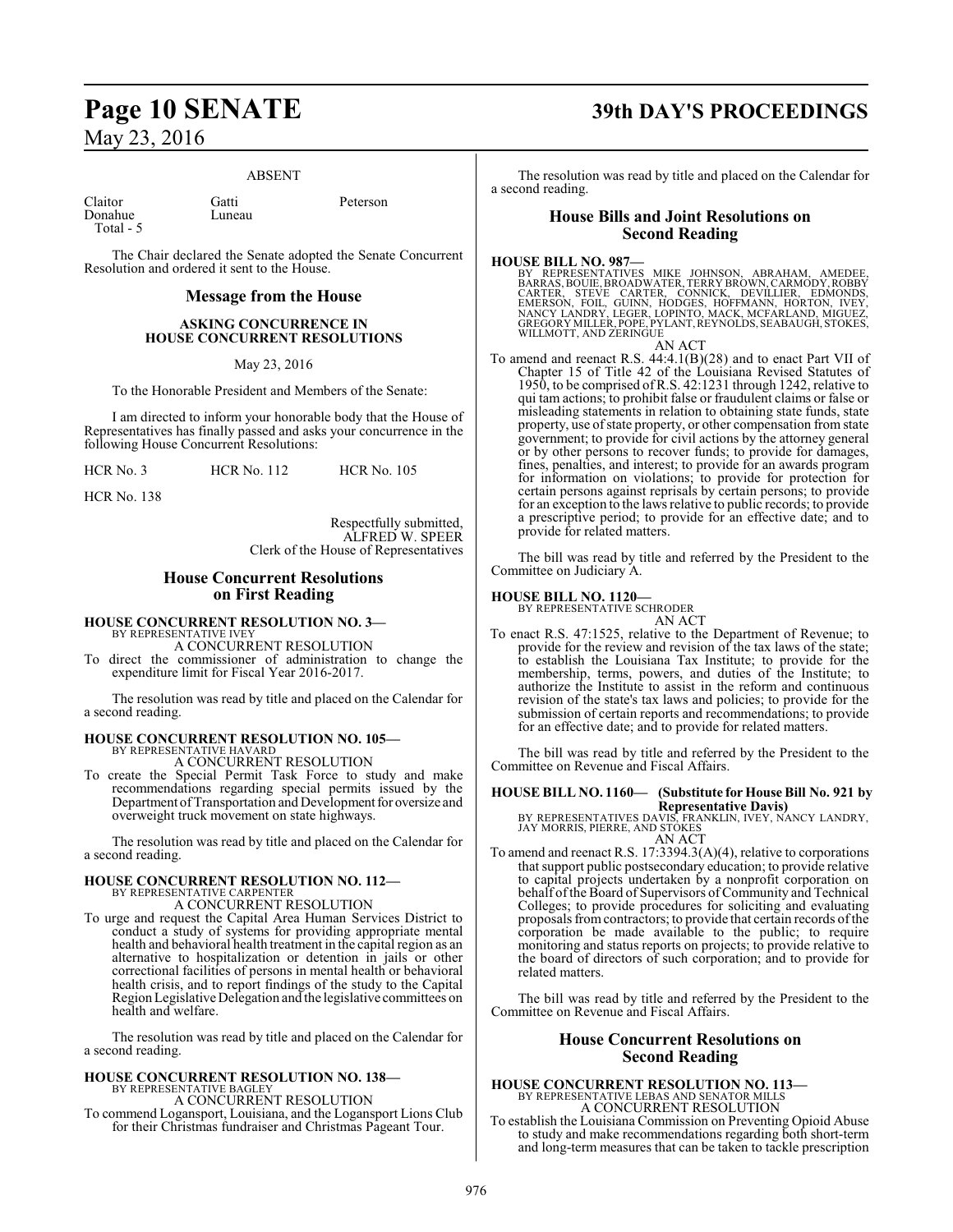# **39th DAY'S PROCEEDINGS Page 11 SENATE**

opioid and heroin abuse and addiction in Louisiana, by using the best practices and evidence-based strategies for its prevention, treatment, and enforcement.

The resolution was read by title and referred by the President to the Committee on Health and Welfare.

#### **Reports of Committees**

The following reports of committees were received and read:

#### **REPORT OF COMMITTEE ON**

#### **FINANCE**

Senator Eric LaFleur, Chairman on behalf of the Committee on Finance, submitted the following report:

#### May 19, 2016

To the President and Members of the Senate:

I am directed by your Committee on Finance to submit the following report:

**HOUSE BILL NO. 431—** BY REPRESENTATIVE CARMODY

AN ACT

To amend and reenact R.S. 45:1177(A)(2), relative to the Public Service Commission; to increase certain quarterly fees with respect to common and contract motor carriers and public utilities; to provide for effectiveness; and to provide for related matters.

Reported favorably.

Respectfully submitted, ERIC LAFLEUR Chairman

#### **REPORT OF COMMITTEE ON**

#### **FINANCE**

Senator Eric LaFleur, Chairman on behalf of the Committee on Finance, submitted the following report:

#### May 20, 2016

To the President and Members of the Senate:

I am directed by your Committee on Finance to submit the following report:

#### **HOUSE BILL NO. 763—**

BY REPRESENTATIVES CARPENTER, COX, HUNTER, AND JACKSON AN ACT

To enact R.S. 28:931 and 932, relative to healthcare services for persons experiencing mental health or behavioral health crises; to authorize establishment of facilities to be known as intervention and stabilization units; to provide for powers of human services districts and authorities with respect to such facilities; to provide for the geographic location of such facilities; to condition establishment of any such facility upon appropriation of funds; and to provide for related matters.

Reported with amendments.

Respectfully submitted, ERIC LAFLEUR Chairman

# May 23, 2016

#### **REPORT OF COMMITTEE ON**

## **FINANCE**

Senator Eric LaFleur, Chairman on behalf of the Committee on Finance, submitted the following report:

May 23, 2016

To the President and Members of the Senate:

I am directed by your Committee on Finance to submit the following report:

**SENATE BILL NO. 325—** BY SENATOR CLAITOR

AN ACT

To amend and reenact R.S. 13:992.1(A) and (C)(4), relative to the Judicial Building Fund; to provide for the application of certain court costs and service charges in the Nineteenth Judicial District; to provide for an effective date; and to provide for related matters.

Reported with amendments.

#### **SENATE BILL NO. 407—** BY SENATOR MILKOVICH

AN ACT

To enact R.S. 39:1567(B)(4) and (F), relative to certain contract reporting requirements; to provide for reporting certain contract information on the Internet; to provide for the creation of the Contract Services Joint Legislative Task Force; to provide for the membership of the task force; to provide for the duties of the task force; to provide for an effective date; and to provide for related matters.

Reported with amendments.

#### **HOUSE BILL NO. 717—** BY REPRESENTATIVE STOKES

AN ACT

To amend and reenact Section 2 of Act No. 198 of the 2014 Regular Session of the Legislature and to enact R.S. 47:1608 and 1609, relative to the Department of Revenue; to provide for the funding of the Department of Revenue; to provide for the disposition of certain taxes, penalties, and interest collected by the department; to provide for certain requirements and limitations; to provide for certain interagency transfers; to provide for an effective date; and to provide for related matters.

Reported favorably.

**HOUSE BILL NO. 830—** BY REPRESENTATIVE SEABAUGH

To amend and reenact R.S. 15:587.1(B)(1) and (C)(introductory paragraph) and R.S.  $17:407.42(B)(1)(a)$ , relative to the Department ofEducation; to authorize the department to request criminal history information on certain personnel of early learning centers; to provide requirements relative to the state Bureau of Criminal Identification and Information upon the receipt of such requests; to provide relative to fees; to provide relative to effectiveness; to provide relative to implementation; and to provide for related matters.

AN ACT

Reported favorably.

Respectfully submitted, ERIC LAFLEUR Chairman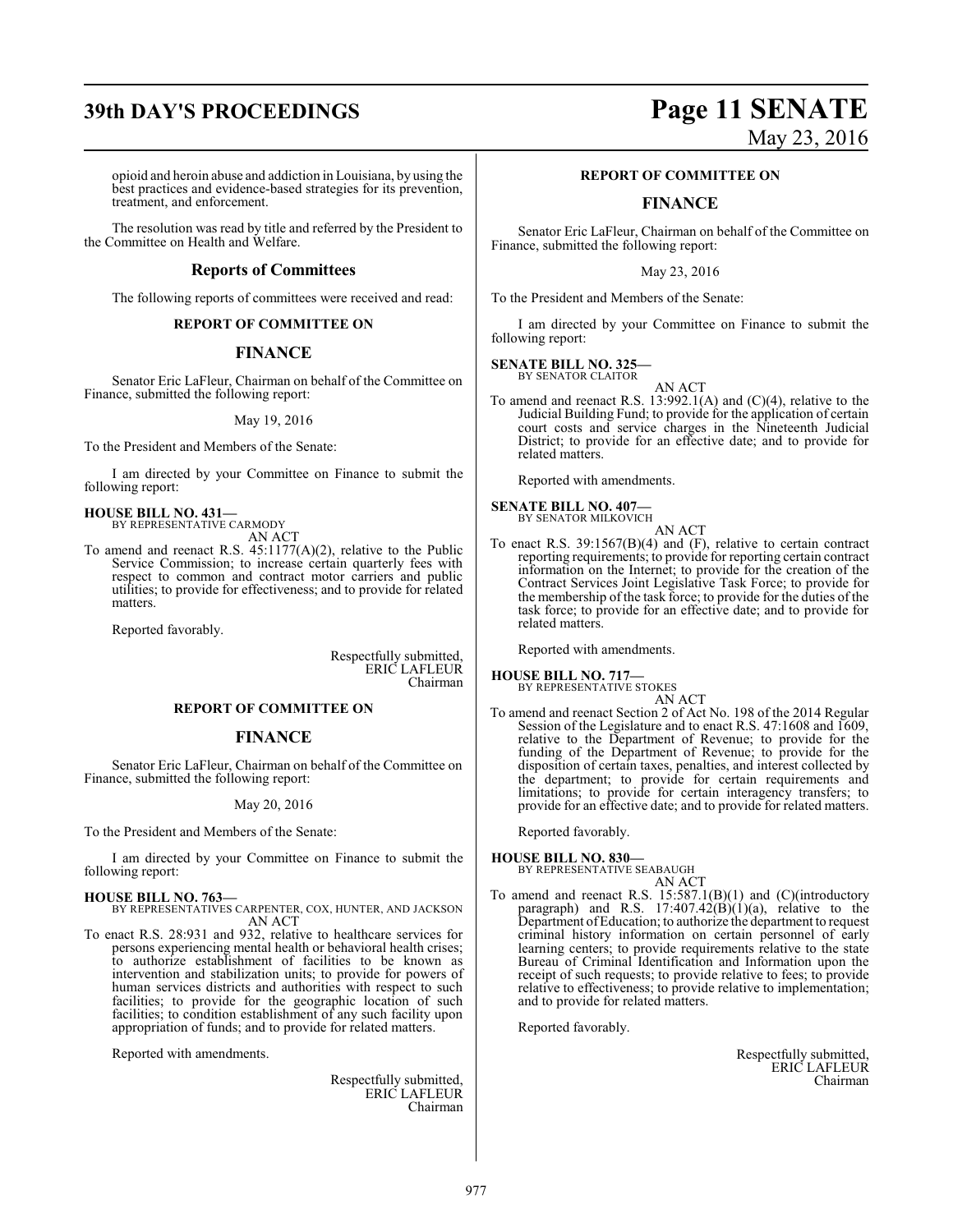## **Page 12 SENATE 39th DAY'S PROCEEDINGS**

May 23, 2016

#### **REPORT OF COMMITTEE ON**

#### **RETIREMENT**

Senator Barrow Peacock, Chairman on behalf of the Committee on Retirement, submitted the following report:

May 19, 2016

To the President and Members of the Senate:

I am directed by your Committee on Retirement to submit the following report:

#### **HOUSE CONCURRENT RESOLUTION NO. 12—**

BY REPRESENTATIVE FRANKLIN A CONCURRENT RESOLUTION

To memorialize the United States Congress to take such actions as are necessary to review and consider eliminating provisions of federal law which reduce Social Security benefits for those receiving pension benefits from federal, state, or local government retirement or pension systems, plans, or funds.

Reported favorably.

## **HOUSE BILL NO. 14—** BY REPRESENTATIVE PEARSON AN ACT

To amend and reenact R.S. 11:181(A)(introductory paragraph), (B)(introductory paragraph), and  $(E)$ , 511(1), 822 $\overline{(A)}(5)$ ,  $1162(A)(2)$ ,  $1302(A)(6)$  and (7),  $1471(A)$  and (C),  $1541$ ,  $1651(B)(1)$ ,  $1821(B)(5)$ ,  $1981(B)$ ,  $2091(B)(1)$ ,  $2173(A)$ (introductory paragraph),  $2225(A)(2)(a)$ , and  $2260(A)(2)(d)$  and to enact R.S.  $11:2173(A)(7)$  and  $(8)$ , relative to boards of trustees of the state and statewide retirement systems, plans, and funds; to authorize certain officers of the legislature to be trustees on such boards; to authorize appointment of designees; and to provide for related matters.

Reported favorably.

**HOUSE BILL NO. 32—**<br>BY REPRESENTATIVES JONES, ARMES, BACALA, BAGLEY, BILLIOT,<br>BOUIE, TERRY BROWN, CARPENTER, ROBBY CARTER, COX,<br>FRANKLIN, GAINES, HALL, HAZEL, HILL, HOWARD, HUNTER,<br>JACKSON, JAMES, JEFFERSON, JENKINS, ROBE

#### AN ACT

To enact R.S. 11:542.2, 883.4, 1145.3, and 1331.2, relative to state retirement systemexperience accounts; to debit funds fromsuch accounts to pay a benefit increase to certain retirees and beneficiaries of state systems; to provide qualifications for receipt of such payments; to provide relative to the amount of such payments; and to provide for related matters.

Reported with amendments.

## **HOUSE BILL NO. 37—** BY REPRESENTATIVE JONES

AN ACT

To amend and reenact R.S. 11:1821(B)(1), (2), (6), and (7), (C), and (E) and 1842 and to enact R.S.  $11:1823(A)(22)$ , relative to the board of trustees of the Municipal Employees' Retirement System; to grant certain trustees and their designees the authority to vote; to provide relative to qualifications for service as an elected trustee; to provide for term duration; to provide for submission of reports to the legislature; to provide for trustee compensation; to provide for expenditure of system funds; to prohibit trustees from accepting certain things of economic value; and to provide for related matters.

Reported with amendments.

#### **HOUSE BILL NO. 39—**

BY REPRESENTATIVE PEARSON AN ACT

To amend and reenact R.S. 11:2072(A) and (B)(1) and to enact R.S. 11:2072(C), relative to the maximum benefits for certain members of the Registrars of Voters Employees' Retirement System; and to provide for related matters.

Reported favorably.

#### **HOUSE BILL NO. 53—** BY REPRESENTATIVE FOIL

AN ACT

To amend and reenact R.S. 11:1938(F)(2), relative to Deferred Retirement Option Plan accounts of members of the Parochial Employees' Retirement System; to provide with respect to the investment of funds in such accounts; to provide with respect to the rate of interest credited to such accounts; and to provide for related matters.

Reported favorably.

#### **HOUSE BILL NO. 54—**

BY REPRESENTATIVE FOIL AN ACT

To amend and reenact R.S. 11:42(B)(introductory paragraph) and (2), relative to certain unfunded accrued liabilities of the Clerks of Court Retirement and Relief Fund; to provide with respect to payments on such debt; and to provide for related matters.

Reported with amendments.

#### **HOUSE BILL NO. 60—**

BY REPRESENTATIVE MIGUEZ

AN ACT To amend and reenact R.S.  $11:710(A)(8)$  and to enact R.S.  $11:710(A)(5)(d)$  and (9), relative to the reemployment of retirees of the Teachers' Retirement System of Louisiana in positions covered by the system; to authorize the reemployment of retirees as school nurses; to provide relative to earnings restrictions on such reemployment; and to provide for related matters.

Reported with amendments.

#### **HOUSE BILL NO. 61—**

BY REPRESENTATIVE HOFFMANN AN ACT

To amend and reenact R.S.  $11:710(A)(3)$  and  $(4)(b)$  and  $(F)$ , relative to the reemployment of retirees of the Teachers' Retirement System of Louisiana in positions covered by the system; to authorize the reemployment of school psychologists in critical shortage areas; and to provide for related matters.

Reported with amendments.

#### **HOUSE BILL NO. 907—**

BY REPRESENTATIVE LEBAS

AN ACT To amend and reenact R.S.  $11:710(B)(1)(b)$  and (D) and to enact R.S.  $11:710(A)(9)$ , relative to the reemployment of retirees of the Teachers' Retirement System of Louisiana; to provide relative to the earnings limitation applicable to retirees who return to work as substitute classroom teachers under certain circumstances; to provide a definition; to provide for reporting requirements; and to provide for related matters.

Reported with amendments.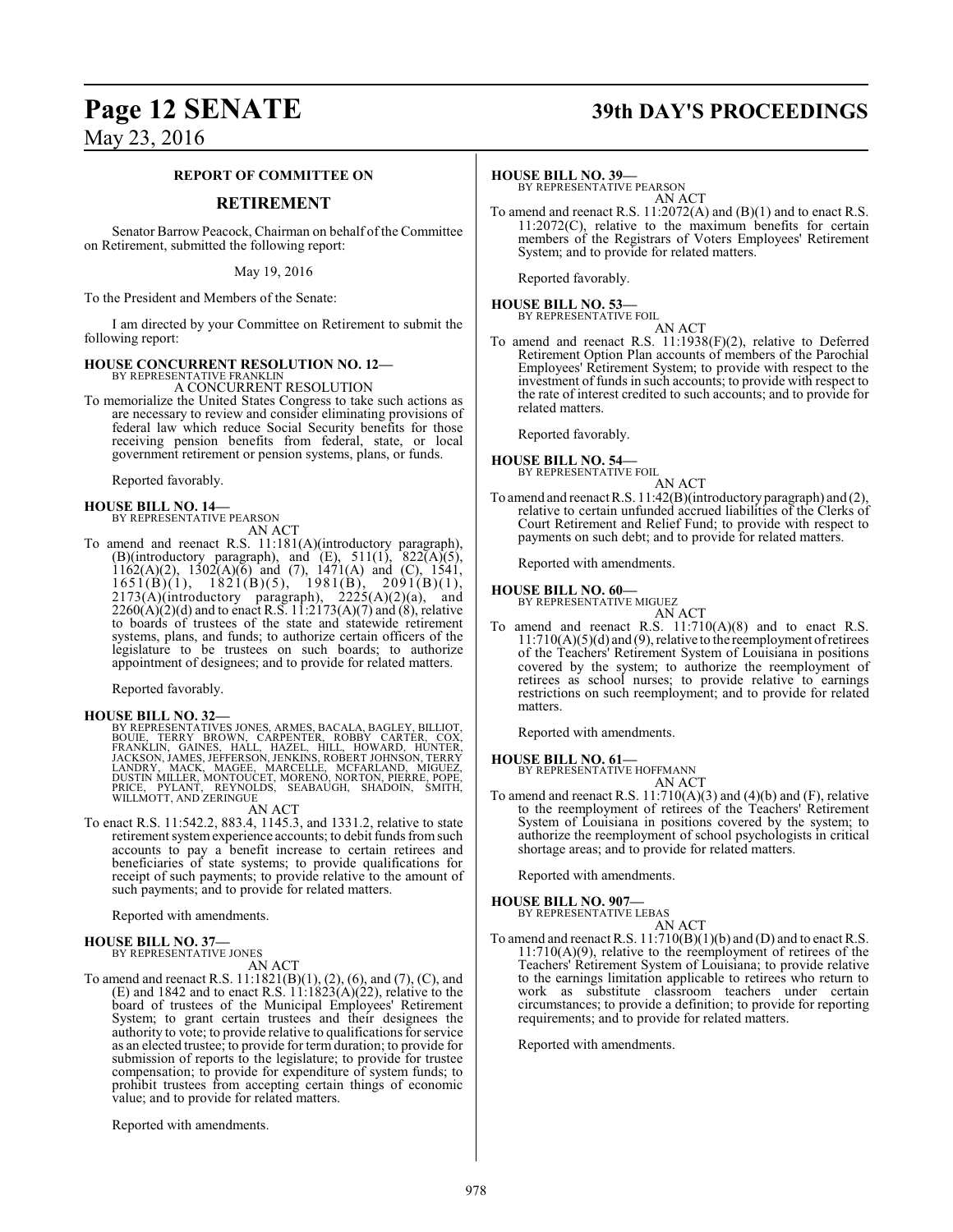## **39th DAY'S PROCEEDINGS Page 13 SENATE**

#### **HOUSE BILL NO. 1093—**

BY REPRESENTATIVE IVEY AN ACT

To amend and reenact R.S. 24:513(C)(1), relative to reports made by the legislative auditor regarding public retirement systems; to provide relative to the content of such reports; and to provide for related matters.

Reported favorably.

Respectfully submitted, BARROW PEACOCK Chairman

#### **REPORT OF COMMITTEE ON**

#### **RETIREMENT**

Senator Barrow Peacock, Chairman on behalf of the Committee on Retirement, submitted the following report:

#### May 23, 2016

To the President and Members of the Senate:

I am directed by your Committee on Retirement to submit the following report:

#### **HOUSE BILL NO. 56—** BY REPRESENTATIVE LEGER

AN ACT

To amend and reenact R.S. 11:3384(A)(2), (B)(2), and (D)(2) and 3386(B) and to enact R.S. 11:3384(A)(3), (B)(3), and (D)(3), relative to new members of the Firefighters' Pension and Relief Fund in the city of New Orleans; to provide relative to retirement eligibility and benefits for such members; to provide relative to benefits for beneficiaries and survivors of certain such members; and to provide for related matters.

Reported favorably.

# **HOUSE BILL NO. 57—** BY REPRESENTATIVE LEGER

AN ACT

To amend and reenact R.S. 11:3363(B), relative to employee contributions in the Fire Fighters' Pension and Relief Fund in the city of New Orleans; to provide with respect to the regularity and amount of such contributions; to provide with respect to consent to such deductions; to provide relative to the establishment of an "employer pick-up" plan within the system in accordance with Internal Revenue Code provisions; to provide relative to the transfer of such contributions to the system; to provide relative to the powers and duties of the board with respect to such contributions; to provide relative to member rights relative to such contributions; and to provide for related matters.

Reported favorably.

#### **HOUSE BILL NO. 58—** BY REPRESENTATIVE LEGER

AN ACT

To amend and reenact R.S. 11:3385.1(D) and (H)(2), relative to the Deferred Retirement Option Plan in the Firefighters' Pension and Relief Fund in the city of New Orleans; to provide relative to benefit options for members electing to participate in such plan; to provide with respect to account funds and interest thereon; to provide with respect to administrative fees charged to such accounts; and to provide for related matters.

Reported with amendments.

# May 23, 2016

**HOUSE BILL NO. 59—** BY REPRESENTATIVE LEGER AN ACT

To amend and reenact R.S. 11:3391, relative to conversion of leave to retirement credit in the Firefighters' Pension and Relief Fund in the city of New Orleans; to authorize such conversion; to provide with respect to the amount of credit received for such conversion; to provide with respect to the election to convert such leave; and to provide for related matters.

Reported favorably.

Respectfully submitted, BARROW PEACOCK Chairman

#### **REPORT OF COMMITTEE ON**

#### **REVENUE AND FISCAL AFFAIRS**

Senator Jean-Paul "JP" Morrell, Chairman on behalf of the Committee on Revenue and Fiscal Affairs, submitted the following report:

#### May 19, 2016

To the President and Members of the Senate:

I am directed by your Committee on Revenue and Fiscal Affairs to submit the following report:

#### **HOUSE CONCURRENT RESOLUTION NO. 54—**

BY REPRESENTATIVE STOKES AND SENATOR MORRELL A CONCURRENT RESOLUTION

To express the intent of the legislature regarding Act No. 451 of the 2015 Regular Session of the Legislature.

Reported favorably.

**HOUSE BILL NO. 464—** BY REPRESENTATIVE BISHOP

AN ACT To amend and reenact R.S. 30:560(B) and (C) and 706 and to enact R.S. 30:560(D), relative to pipelines; to provide relative to pipeline safety inspection fees for certain pipelines; to provide relative to the amounts and imposition of such fees; and to provide for related matters.

Reported favorably.

**HOUSE BILL NO. 608—**

BY REPRESENTATIVE ADAMS

AN ACT To amend and reenact R.S. 47:1838(1), relative to fees levied by the Louisiana Tax Commission; to increase the rate of the fee for the assessment of public service properties for a certain period of time; to provide for an effective date; and to provide for related matters.

Reported favorably.

#### **HOUSE BILL NO. 735—** BY REPRESENTATIVE ABRAMSON

AN ACT

To amend and reenact R.S. 47:103(A), 287.614(A)(1),  $287.651(A)(1)$ , 609(A), and  $1675(H)(1)(e)$  and (f) as enacted by Act No. 23 of the 2016 First Extraordinary Session of the Legislature, relative to income tax returns; to provide for the time and place of filing of certain income tax returns; to provide for the deadline for the payment of certain taxes; to provide relative to the claiming of certain transferable tax credits in the Tax Credit Registry; to provide for applicability; to provide for an effective date; and to provide for related matters.

Reported with amendments.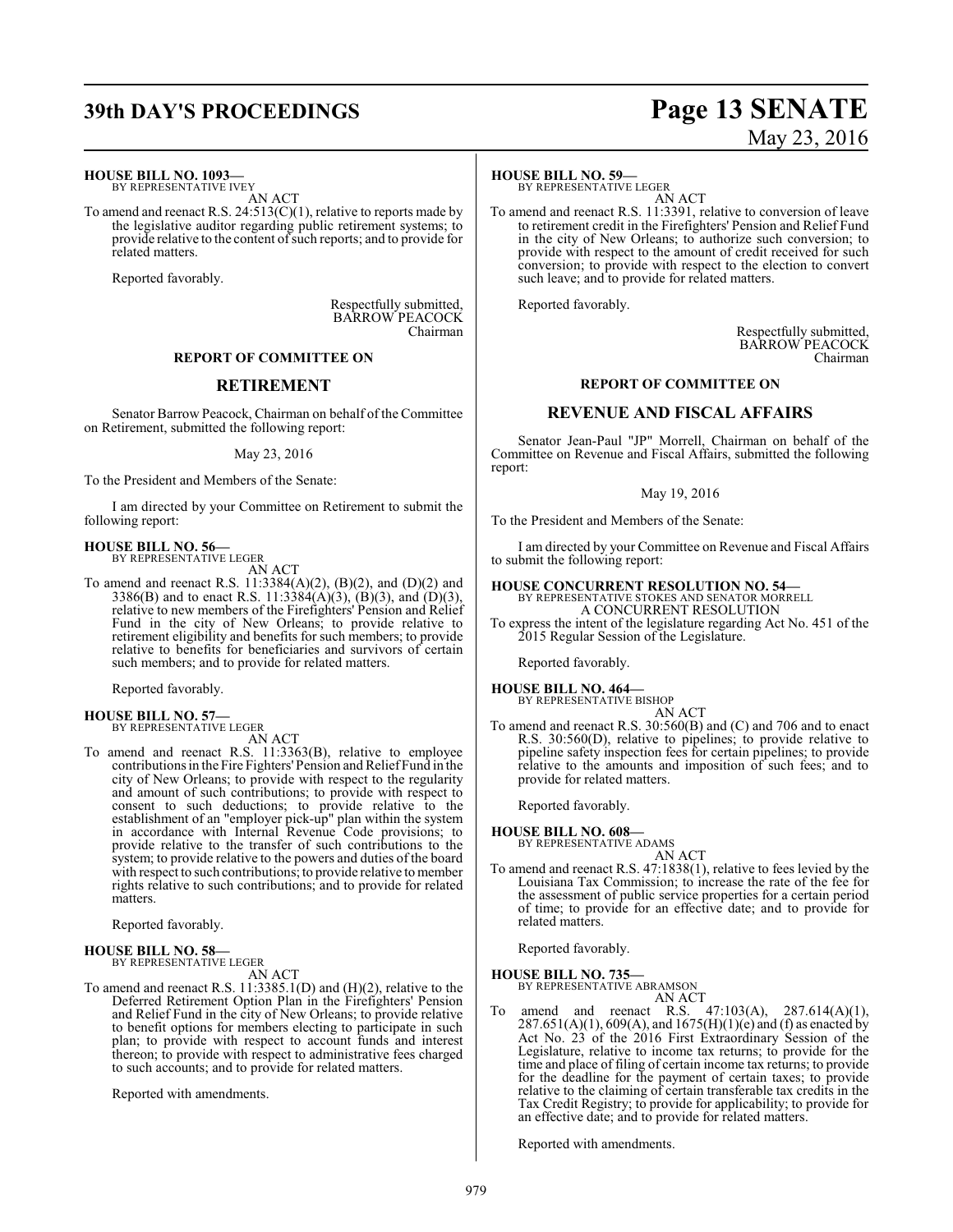#### **HOUSE BILL NO. 737—**

BY REPRESENTATIVE ABRAMSON AN ACT

To amend and reenact R.S. 47:114(E), relative to the Department of Revenue; to provide with respect to deductions and withholdings by certain employers; to provide for the submission of certain returns to the department; to change the deadline for the submission of certain returns; to provide for applicability; to provide for an effective date; and to provide for related matters.

Reported with amendments.

#### **HOUSE BILL NO. 738—**

BY REPRESENTATIVE ABRAMSON AN ACT

To amend and reenact R.S. 45:1179, relative to the collection of certain fees; to provide for supervision and enforcement of the collection of certain inspection and supervision fees; to provide for an effective date; and to provide for related matters.

Reported favorably.

# **HOUSE BILL NO. 756—** BY REPRESENTATIVE ABRAMSON

AN ACT

To enact R.S. 47:1520.2, relative to refunds from the Department of Revenue; to require the electronic filing of certain refund claims; to provide with respect to the authority of the secretary; to provide for certain requirements; to provide for certain exceptions; to provide for applicability; to provide for an effective date; and to provide for related matters.

Reported favorably.

# **HOUSE BILL NO. 772—** BY REPRESENTATIVE ABRAMSON

AN ACT

To amend and reenact R.S. 47:6351(B)(1), relative to rebate programs administered by the state; to provide relative to the Procurement Processing Company Rebate program; and to provide for related matters.

Reported with amendments.

#### **HOUSE BILL NO. 784—**

BY REPRESENTATIVES ABRAMSON, BROADWATER, DAVIS,<br>DEVILLIER, DWIGHT, HORTON, HUVAL, IVEY, JAY-MORRIS, JIM<br>MORRIS,AND-THIBAUT

#### AN ACT

To amend and reenact R.S. 39:101(A)(1), 102(B), and 111 and to enact R.S. 39:105, relative to capital outlay; to provide with respect to the submission of the capital outlay budget; to provide for revisions; to provide relative to the contents of a capital outlay budget request; to require the resubmission of applications of certain capital outlay budget requests; to require local match information in capital outlay budget requests; to require certain information to be annually reported to the Joint Legislative Committee on Capital Outlay; to provide for certain requirements; and to provide for related matters.

Reported favorably.

#### **HOUSE BILL NO. 900—** BY REPRESENTATIVE LEOPOLD

AN ACT

To amend and reenact R.S. 30:2011(D)(22)(b) and (c) and (25), 2014(D)(4) and (5), 2195(B), 2351.59(C)(1)(a) and (b), (2), and (3), and to enact R.S. 30:2014(D)(6), relative to fees collected by the Department of Environmental Quality; to authorize an increase of fees paid to the Department of Environmental Quality; to authorize an increase of fees paid for accreditation by commercial laboratories; to authorize and increase in fees paid for certain reviews of immovable property; to authorize a fee for requesting a declaratory ruling; to authorize an increase for underground storage tank fees; to authorize an increase in

## **Page 14 SENATE 39th DAY'S PROCEEDINGS**

fees deposited into the Lead Hazard Reduction Fund; and to provide for related matters.

Reported favorably.

#### **HOUSE BILL NO. 1060—** BY REPRESENTATIVE STOKES

AN ACT

To amend and reenact R.S. 47:301.2(G), relative to the Sales Tax Streamlining and Modernization Commission; to provide with respect to sunset of the commission; and to provide for related matters.

Reported favorably.

# **HOUSE BILL NO. 1103—** BY REPRESENTATIVE STOKES

AN ACT

To amend and reenact R.S. 47:103(D), relative to the individual income tax return; to provide the requirements for a request for an extension of time to file the return; and to provide for related matters.

Reported favorably.

Respectfully submitted, DALE ERDEY Vice Chair

### **Rules Suspended**

Senator Chabert asked for and obtained a suspension of the rules to recall Senate Bill No. 134 from the Committee on Natural Resources.

#### **SENATE BILL NO. 134—**

BY SENATOR CHABERT

AN ACT To amend and reenact R.S. 49:214.5.1, relative to the Coastal Protection and Restoration Authority Board; to provide for its membership; and to provide for related matters.

On motion of Senator Chabert the bill was read by title and withdrawn from the files of the Senate.

#### **Rules Suspended**

Senator John Smith asked for and obtained a suspension of the rules to recommit a bill.

#### **HOUSE BILL NO. 1165— (Substitute for House Bill No. 854 by Representative Huval)** BY REPRESENTATIVE HUVAL

AN ACT

To enact R.S. 47:502.3, relative to motor vehicle insurance; to provide for an exemption from registration and compulsory motor vehicle security requirements for certain mobile construction equipment; and to provide for related matters.

Senator John Smith moved to recommit the bill from the Committee on Insurance to the Committee on Transportation, Highways and Public Works.

Without objection, so ordered.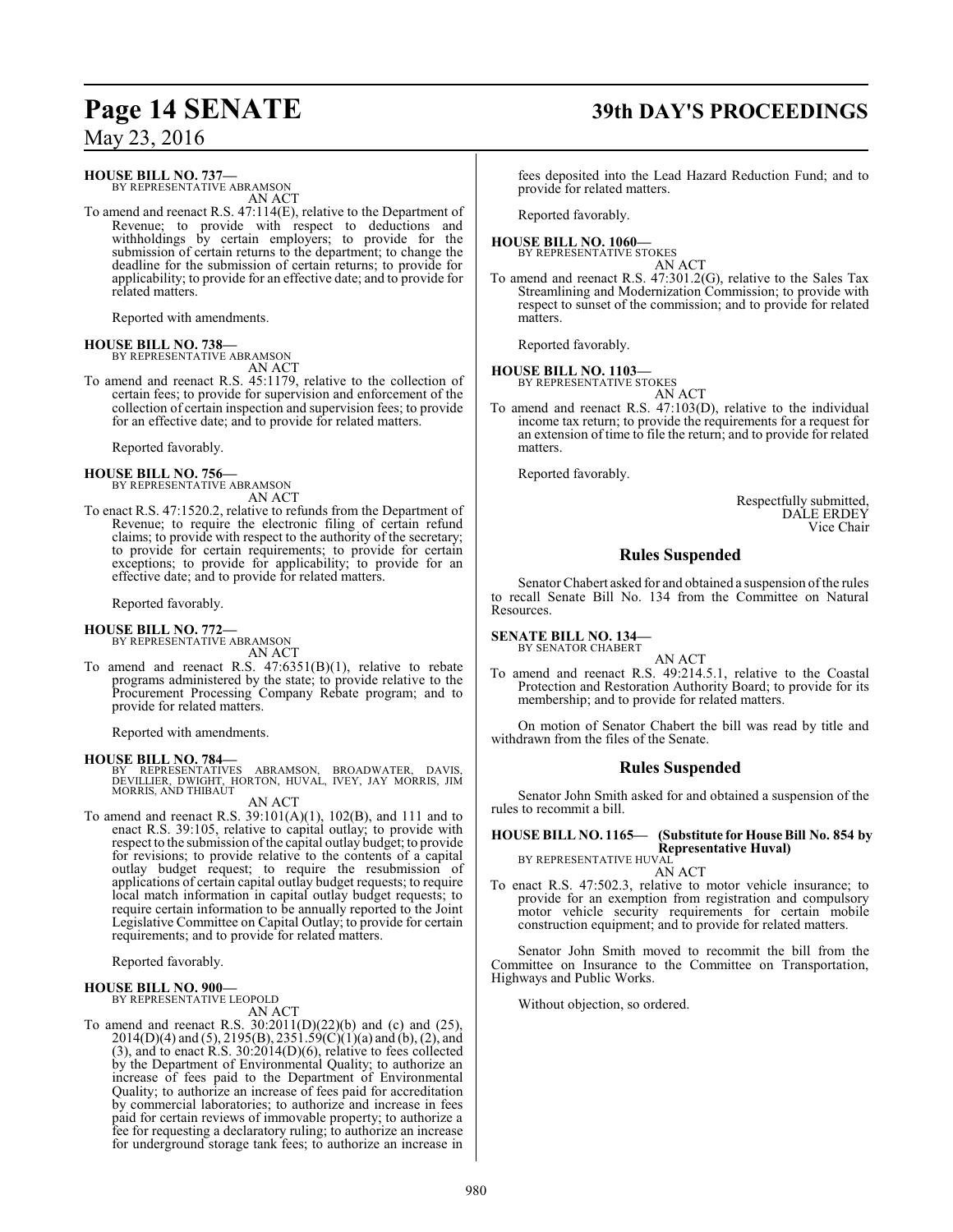# **39th DAY'S PROCEEDINGS Page 15 SENATE** May 23, 2016

#### **Senate Bills and Joint Resolutions Returned from the House of Representatives with Amendments**

#### **SENATE BILL NO. 7—** BY SENATOR PEACOCK

AN ACT

To amend and reenact R.S. 11:1137, relative to the Louisiana School Employees' Retirement System; to provide relative to requirements for certain purchases of service credit; to provide for an effective date; and to provide for related matters.

The bill was read by title. Returned from the House of Representatives with amendments:

#### **HOUSE COMMITTEE AMENDMENTS**

Amendments proposed by House Committee on Retirement to Engrossed Senate Bill No. 7 by Senator Peacock

#### AMENDMENT NO. 1

On page 2, between lines 4 and 5, insert the following:

"Section 2. The additional actuarial cost of this Act, if any, not funded by member payments required pursuant to Section 1 of this Act shall be funded with increased employer contributions in compliance with Article X, Section 29(F) of the Constitution of Louisiana."

#### AMENDMENT NO. 2

On page 2, line 5, change "Section 2." to "Section 3."

Senator Peacock moved to concur in the amendments proposed by the House.

#### **ROLL CALL**

The roll was called with the following result:

#### YEAS

| Mr. President<br>Allain<br>Appel<br>Barrow<br>Boudreaux<br>Brown<br>Carter<br>Claitor<br>Colomb<br>Cortez<br>Erdey<br>Total - 32 | Fannin<br>Hewitt<br>Johns<br>LaFleur<br>Lambert<br>Long<br>Martiny<br>Milkovich<br>Mills<br>Mizell<br>Morrell | Morrish<br>Peacock<br>Perry<br>Riser<br>Smith, J.<br>Tarver<br>Thompson<br>Walsworth<br>Ward<br>White |
|----------------------------------------------------------------------------------------------------------------------------------|---------------------------------------------------------------------------------------------------------------|-------------------------------------------------------------------------------------------------------|
|                                                                                                                                  | <b>NAYS</b>                                                                                                   |                                                                                                       |
| Total - 0                                                                                                                        | <b>ABSENT</b>                                                                                                 |                                                                                                       |
| <b>Bishop</b><br>Chabert<br>Donahue                                                                                              | Gatti<br>Luneau<br>Peterson                                                                                   | Smith, G.                                                                                             |

 Total - 7 The Chair declared the Senate concurred in the amendments

### **SENATE BILL NO. 72—**

proposed by the House.

BY SENATORS PEACOCK, BARROW, BISHOP, CARTER AND MORRELL

AN ACT

To enact Part VII of Chapter 9 of Title 23 of the Louisiana Revised Statutes of 1950, to be comprised of R.S. 23:1001, relative to employment of veterans; to provide for legislative intent; to authorize certain private employers to provide preferences in

employment for certain veterans; to provide for policy; and to provide for related matters.

The bill was read by title. Returned from the House of Representatives with amendments:

#### **HOUSE COMMITTEE AMENDMENTS**

Amendments proposed by House Committee on Labor and Industrial Relations to Engrossed Senate Bill No. 72 by Senator Peacock

AMENDMENT NO. 1 On page 2, line 10, change "**company**" to "**employer**"

#### **HOUSE FLOOR AMENDMENTS**

Amendments proposed by Representative Cox to Engrossed Senate Bill No. 72 by Senator Peacock

AMENDMENT NO. 1 Delete Committee Amendment No. 1 by the House Committee on Labor and Industrial Relations (#3943).

#### AMENDMENT NO. 2

On page 2, delete lines 10 through 12 and insert the following: "**C. An employer may voluntarily establish a policy which grants preference in hiring to a veteran or a certain family member of a veteran pursuant to the provisions of this Part.**"

Senator Peacock moved to concur in the amendments proposed by the House.

### **ROLL CALL**

The roll was called with the following result:

#### YEAS

Mr. President Fannin Morrish<br>Allain Gatti Peacock Allain Gatti Peacock Hewitt Perry<br>Johns Riser Barrow Johns Riser<br>Boudreaux LaFleur Smith, G. Boudreaux LaFleur Smith, G. Brown Lambert Smith,<br>Carter Long Tarver Carter Long<br>Chabert Martiny Chabert Martiny Thompson<br>Claitor Milkovich Walsworth Milkovich Walsworth<br>
Mills Ward Colomb Mills<br>Cortez Mizell Cortez Mizell White Morrell Total - 35 **NAYS** Total - 0

#### ABSENT

Bishop Luneau<br>Donahue Peterson Donahue Total - 4

The Chair declared the Senate concurred in the amendments proposed by the House.

#### **SENATE BILL NO. 84—** BY SENATOR GATTI

AN ACT To amend and reenact R.S. 33:2504 (B) and (C) and 2564(B) and (C), relative to civil service; to provide relative to civil service employees; to provide for investigation of civil service employee violations; to provide for a public hearing; and to provide for related matters.

The bill was read by title. Returned from the House of Representatives with amendments: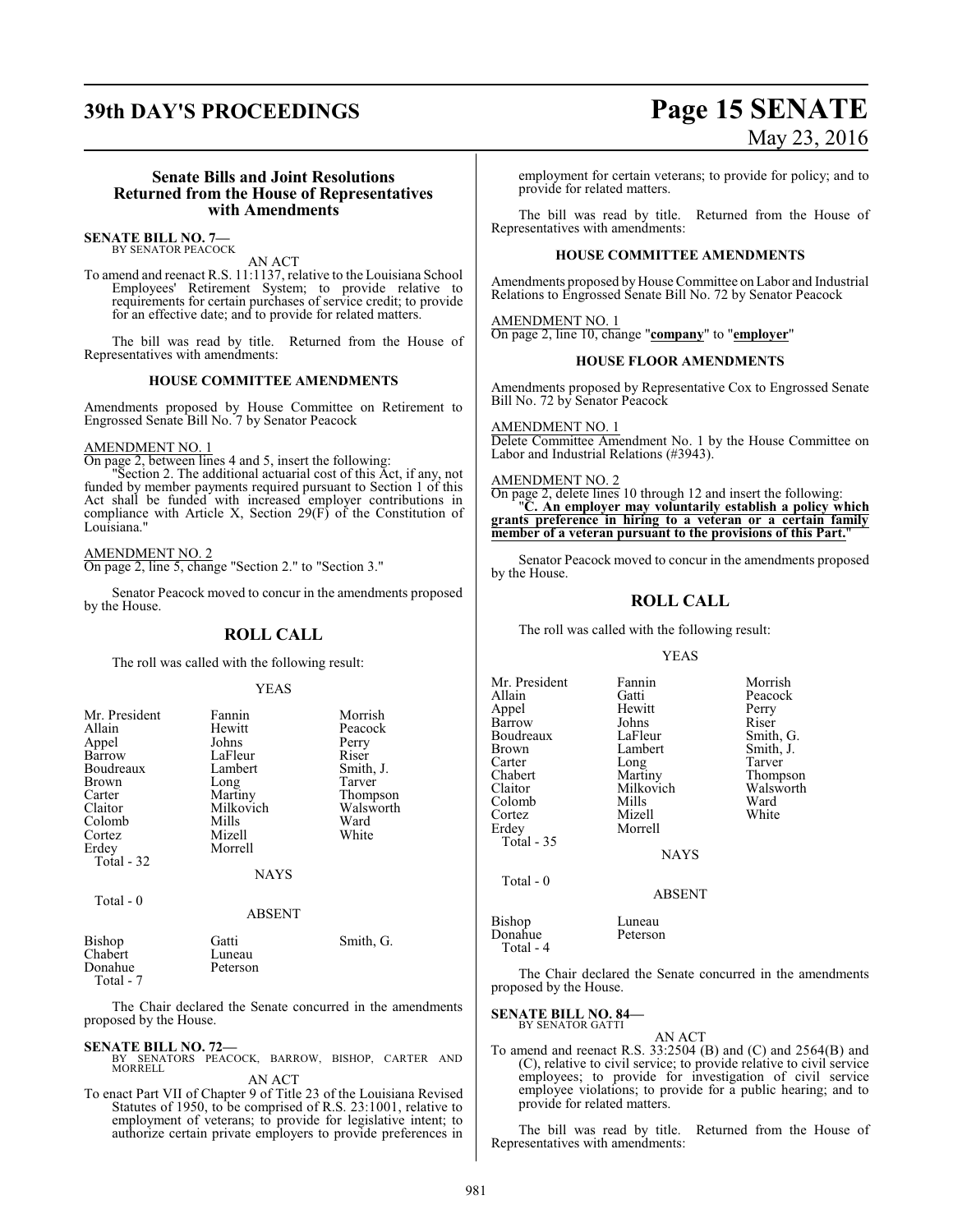# **Page 16 SENATE 39th DAY'S PROCEEDINGS**

#### **HOUSE FLOOR AMENDMENTS**

Amendments proposed by Representative Berthelot to Reengrossed Senate Bill No. 84 by Senator Gatti

#### AMENDMENT NO. 1

On page 1, line 2, after "amend and reenact" and before "R.S. 33:2504(B)" insert "Subparagraphs (b) and (c) of Paragraph 34 of Article XIV, Section 15.1 ofthe Louisiana Constitution of 1921, and"

#### AMENDMENT NO. 2

On page 1, line 2, after "relative to" and before "civil" insert "municipal fire and police"

#### AMENDMENT NO. 3

On page 1, line 3, after "relative to" and before "employees;" delete "civil service" and insert "classified"

#### AMENDMENT NO. 4

On page 1, line 4, after "of" and before "and to" delete "civil service employee violations; to provide for a public hearing;" and insert "any such employee for prohibited political activities; to provide for penalties;

#### AMENDMENT NO. 5

On page 1, between lines 6 and 7, insert the following:

"Section 1. Subparagraphs (b) and (c) of Paragraph 34 of Article XIV, Section 15.1 of the Louisiana Constitution of 1921 are hereby amended and reenacted to read as follows:

§15.1. Fire and police civil service; municipalities of 13,000 to 250,000

\* \* \*

\* \* \* 34. Political Activities Prohibited.

b. The appointing authority shall discharge from the service any employee whom he deems guilty of violating any one or more of the provisions of this Section. The board may, upon its own initiative, investigate any officer or employee in the classified service whom it reasonably believes guilty of violating any one or more of the provisions of this Section. The board shall, within thirty days after receiving the written charges, hold a public hearing and investigation and determine whether such charges are true and correct. If the board should find upon its investigation of any employee that he has violated any of the foregoing provisions, the board shall order the appointing authority to forthwith discharge the guilty employee from the service and the appointing authority shall forthwith discharge the employee. conduct an investigation of any person alleged to have violated a provision of this Paragraph, unless a request by the appointing authority is made to the board to conduct such an investigation. If as a result of such investigation the employee is determined to be guilty of violating one or more provisions of this Paragraph, he shall be suspended for thirty work days without pay for a first violation and discharged for a second violation. However, any employee found to have violated R.S.  $33:2504(A)(4)(c)$  shall be terminated upon the determination of such a violation. The board may, upon its own initiative or upon the request of the appointing authority, investigate any officer or employee in the classified service whom it reasonably believes guilty of violating any one or more of the provisions. Any citizen, taxpayer, municipal officer, or employee may file with the board detailed charges in writing against any employee in the classified service for violating any provision of this Paragraph. The board shall, within thirty days after receiving the written charges, hold a public hearing and investigation and determine whether such charges are true and correct. If the board finds, upon its investigation, that an employee has violated any provision of this Paragraph, the board shall order the appointing authority to suspend the employee without pay for thirty work days for a first violation and mandate educational training on prohibited political activities. If the board determines an employee has violated any provision of this Paragraph for a second time, the board shall order the discharge of the employee from the service, and the appointing authority shall discharge the employee.

c. Whoever violates this Section is found to have violated a provision of this Paragraph twice shall be subject to the penalties provided in paragraph 37 R.S. 33:2507. In addition any employee in the classified service who is discharged because of violating a foregoing provision of this Paragraph shall not again be eligible for employment or public office in the classified service for a period of six years from the time of his discharge. \* \* \*"

#### AMENDMENT NO. 6

On page 1, at the beginning of line 7, change "Section 1." to "Section 2."

#### AMENDMENT NO. 7

On page 3, at the beginning of line 26, change "Section 2." to "Section 3."

AMENDMENT NO. 8 On page 3, line 28, change "Section 1" to "Section 2"

AMENDMENT NO. 9 On page 4, line 1, change "Section 1" to "Section 2"

Senator Gatti moved to concur in the amendments proposed by the House.

#### **ROLL CALL**

The roll was called with the following result:

#### YEAS

Mr. President Erdey Mizell<br>Allain Fannin Perry Fannin Perry<br>Gatti Riser Appel Gatti<br>Barrow Hewitt Barrow Hewitt Smith, G.<br>Boudreaux Johns Smith, J. Boudreaux Johns Smith,<br>Brown LaFleur Tarver Brown LaFleur<br>Carter Lambert Carter Lambert Thompson<br>Chabert Long Walsworth Chabert Long Walsworth<br>Claitor Martiny Ward Claitor Martiny Ward<br>Colomb Milkovich White Milkovich<br>Mills Cortez Total - 32 NAYS Total - 0 ABSENT Bishop Morrell Peterson Donaĥue<br>Luneau Peacock

Total - 7

The Chair declared the Senate concurred in the amendments proposed by the House.

**SENATE BILL NO. 222—** BY SENATOR CLAITOR

AN ACT

To enact R.S. 44:4(51), relative to public records; to provide for the application of the public records law; to provide exceptions from the public records law for certain security issues; and to provide for related matters.

The bill was read by title. Returned from the House of Representatives with amendments: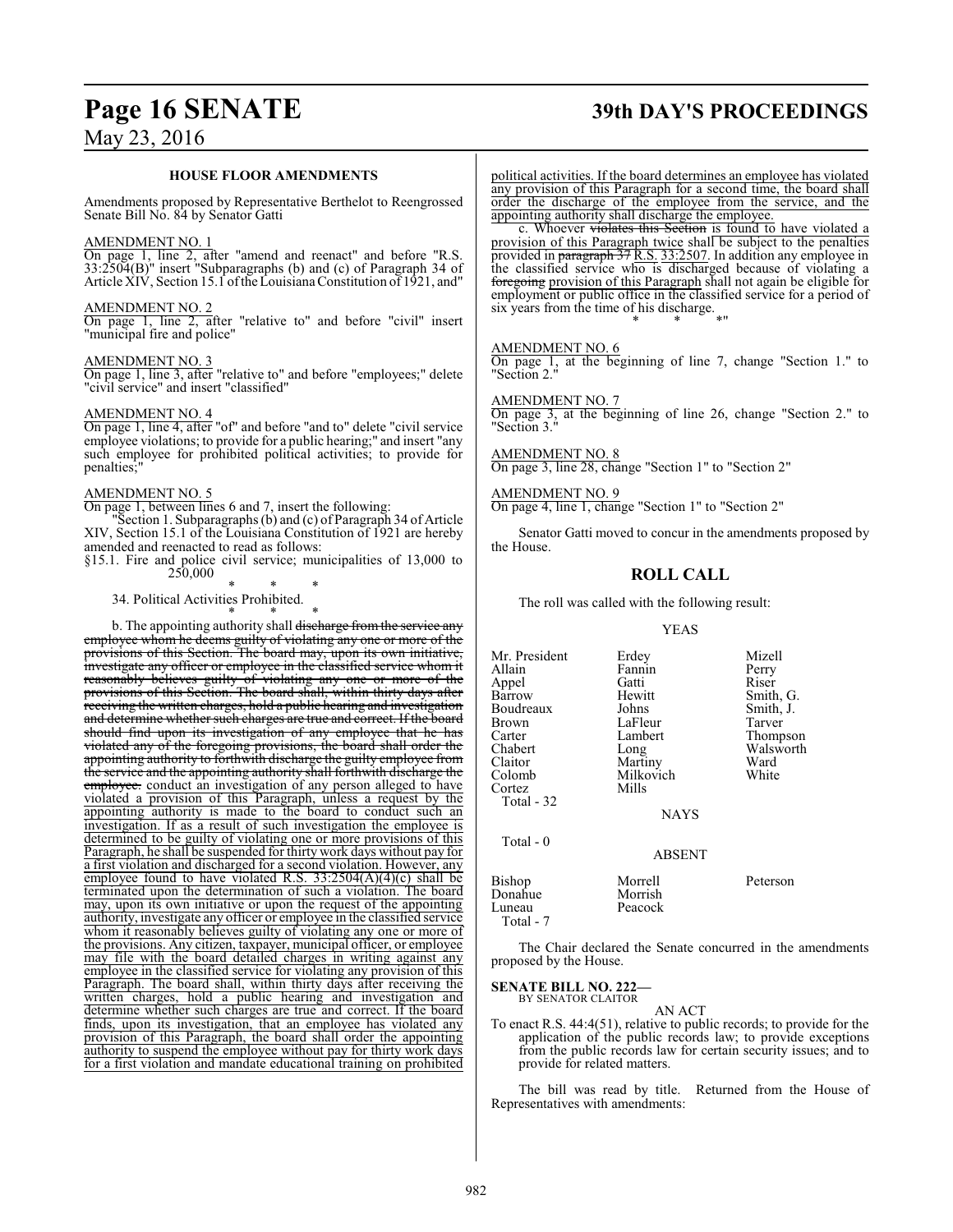## **39th DAY'S PROCEEDINGS Page 17 SENATE**

# May 23, 2016

#### **HOUSE COMMITTEE AMENDMENTS**

Amendments proposed by House Committee on House and Governmental Affairs to Reengrossed Senate Bill No. 222 by Senator Claitor

#### AMENDMENT NO. 1

On page 1, line 2, change "R.S. 44:4(51)," to "R.S. 44:4(51) and  $(52)$ ,

#### AMENDMENT NO. 2

On page 1, line 3, after "for certain" delete "security" and at the beginning of line 4, delete "issues;" and insert "records of the State Licensing Board for Contractors;"

#### AMENDMENT NO. 3

On page 1, line 6, change "R.S. 44:4(51) is" to "R.S. 44:4(51) and  $(52)$  are"

#### AMENDMENT NO. 4

On page 1, delete lines 10 through 17 and delete page 2, and insert the following:

"**(51) To any records, writings, accounts, recordings, letters, exhibits, pictures, drawings, charts, photographs, memoranda, reports, examinations, or evaluations, or copies thereof, in the custody of the State Licensing Board for Contractors concerning the fitness of any person to receive or continue to hold a license issued by the board. However, any such record may be released to the public in an administrative proceeding before the board, and any final determination made by the board relative to the fitness of any person to receive or to continue to hold a license issued by the board and any legal grounds upon which such determination is based shall be a public record.**

**(52) To any portion of an examination administered or to be administered by the State Licensing Board for Contractors, or to any answers for such an examination administered or to be administered by the board. However, any person who has taken an examination administered by the board may inspect his examination.**"

Senator Claitor moved to concur in the amendments proposed by the House.

#### **ROLL CALL**

The roll was called with the following result:

#### YEAS

| Mr. President<br>Allain<br>Appel<br>Barrow<br>Boudreaux<br>Brown<br>Carter<br>Chabert<br>Claitor<br>Colomb<br>Cortez<br>Erdey<br>Total - 35 | Fannin<br>Gatti<br>Hewitt<br>Johns<br>LaFleur<br>Lambert<br>Long<br>Martiny<br>Milkovich<br>Mills<br>Mizell<br>Morrell<br><b>NAYS</b> | Morrish<br>Peacock<br>Perry<br>Riser<br>Smith, G.<br>Smith, J.<br>Tarver<br>Thompson<br>Walsworth<br>Ward<br>White |
|---------------------------------------------------------------------------------------------------------------------------------------------|---------------------------------------------------------------------------------------------------------------------------------------|--------------------------------------------------------------------------------------------------------------------|
| Total - 0                                                                                                                                   | <b>ABSENT</b>                                                                                                                         |                                                                                                                    |
| Bishop<br>Donahue<br>Total - 4                                                                                                              | Luneau<br>Peterson                                                                                                                    |                                                                                                                    |

The Chair declared the Senate concurred in the amendments proposed by the House.

#### **SENATE BILL NO. 309—**

BY SENATOR CLAITOR AN ACT

To amend and reenact R.S. 37:3387.1(A) and 3387.2(A), relative to supervision requirements for certain addictive disorder counselors in certain custodial environments; to provide that the requirement for supervision of certified addictive disorder counselors and registered addictive disorder counselors is waived in certain custodial environments; and to provide for related matters.

The bill was read by title. Returned from the House of Representatives with amendments:

#### **HOUSE FLOOR AMENDMENTS**

Amendments proposed by Representative James to Engrossed Senate Bill No. 309 by Senator Claitor

#### AMENDMENT NO. 1

On page 1, line 2, after "R.S. 37:3387.1(A)" and the comma "," delete "and 3387.2(A)"

#### AMENDMENT NO. 2

On page 1, line 4, after "environments;" delete the remainder of the page and delete line 5 in its entirety and at the beginning of line 6, delete "custodial environments;"

## AMENDMENT NO. 3

On page 1, line 8, after "R.S. 37:3387.1(A)" delete "and 3387.2(A) are" and insert in lieu thereof "is"

#### AMENDMENT NO. 4

On page 2, after line 5, delete the remainder of the page

Senator Claitor moved to reject the amendments proposed by the House.

#### **ROLL CALL**

The roll was called with the following result:

| v<br>۰. |
|---------|
|---------|

| Mr. President<br>Allain<br>Appel<br>Barrow<br>Boudreaux<br><b>Brown</b><br>Carter<br>Chabert<br>Claitor<br>Colomb<br>Cortez<br>Erdey<br>Total - 34<br>Total $-0$ | Fannin<br>Gatti<br>Hewitt<br>Johns<br>LaFleur<br>Lambert<br>Long<br>Martiny<br>Milkovich<br>Mills<br>Mizell<br>Morrish<br><b>NAYS</b><br><b>ABSENT</b> | Peacock<br>Perry<br>Riser<br>Smith, G.<br>Smith, J.<br>Tarver<br>Thompson<br>Walsworth<br>Ward<br>White |
|------------------------------------------------------------------------------------------------------------------------------------------------------------------|--------------------------------------------------------------------------------------------------------------------------------------------------------|---------------------------------------------------------------------------------------------------------|
| Bishop<br>Donahue<br>Total - 5                                                                                                                                   | Luneau<br>Morrell                                                                                                                                      | Peterson                                                                                                |

The Chair declared the Senate rejected the amendments proposed by the House.

#### **SENATE BILL NO. 334—** BY SENATOR CLAITOR

AN ACT To amend and reenact Code of Criminal Procedure Articles 413(B) and 414(B), and to repeal Code of Criminal Procedure Articles 412 and  $414(C)$ , relative to grand juries; to provide for jury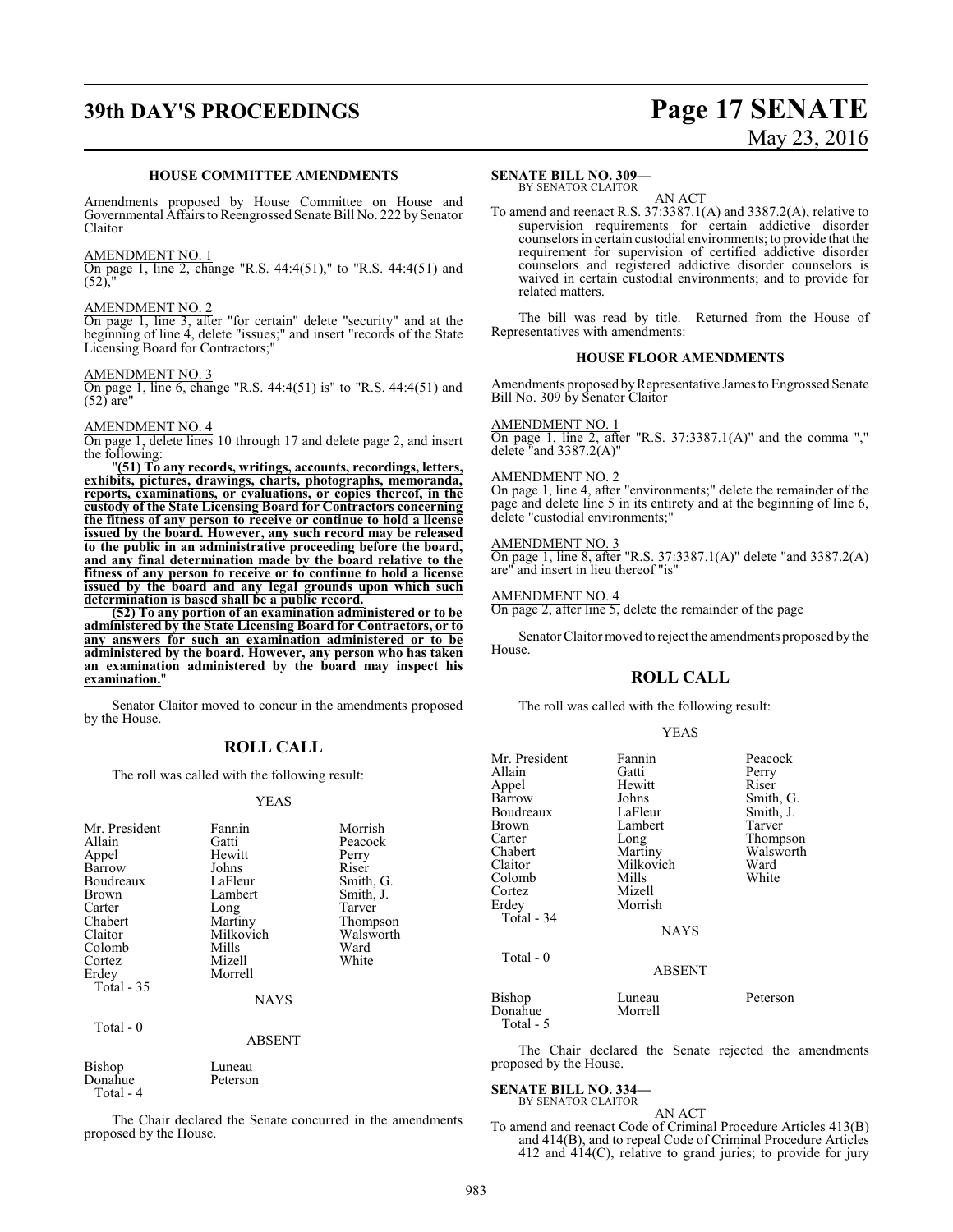venire and subpoena; to provide for impaneling of grand juries; to provide for time for impaneling grand juries; to provide for removal of unconstitutional provisions; and to provide for related matters.

The bill was read by title. Returned from the House of Representatives with amendments:

#### **HOUSE COMMITTEE AMENDMENTS**

Amendments proposed by House Committee on Administration of Criminal Justice to Reengrossed Senate Bill No. 334 by Senator Claitor

#### AMENDMENT NO. 1

On page 1, line 3, after "repeal" and before "Code" insert "R.S.  $15:114$  and<sup>"</sup>

#### AMENDMENT NO. 2

On page 1, delete lines 4 through 6 in their entirety and insert the following: "to provide relative to jury venire and subpoena; to provide relative to the impaneling of grand juries; to provide relative to the time for impaneling grand juries; to provide relative to grand jury rotation and selection; to remove certain provisions of law that were declared unconstitutional relative to grand juries in Orleans Parish; and to provide for related matters.

#### AMENDMENT NO. 3

On page 2, between lines 9 and 10, insert "Section 2. R.S. 15:114 is hereby repealed in its entirety."

#### AMENDMENT NO. 4

On page 2, at the beginning of line 10, change "Section 2." to "Section 3."

Senator Claitor moved to concur in the amendments proposed by the House.

## **ROLL CALL**

The roll was called with the following result:

#### YEAS

| Mr. President     | Fannin            | Peacock   |
|-------------------|-------------------|-----------|
| Allain            | Gatti             | Perry     |
| Appel             | Hewitt            | Riser     |
| Barrow            | Johns             | Smith, G. |
| Boudreaux         | LaFleur           | Smith, J. |
| Brown             | Lambert           | Tarver    |
| Carter            | Long              | Thompson  |
| Chabert           | Martiny           | Walsworth |
| Claitor           | Milkovich         | Ward      |
| Colomb            | Mills             | White     |
| Cortez            | Mizell            |           |
| Erdey             | Morrish           |           |
| Total - 34        |                   |           |
|                   | <b>NAYS</b>       |           |
| Total - 0         |                   |           |
|                   | <b>ABSENT</b>     |           |
| Bishop<br>Donahue | Luneau<br>Morrell | Peterson  |
| Total - 5         |                   |           |

The Chair declared the Senate concurred in the amendments proposed by the House.

# **Page 18 SENATE 39th DAY'S PROCEEDINGS**

#### **SENATE BILL NO. 468— (Substitute of Senate Bill No. 191 by Senator Johns)**

AN ACT

To amend and reenact R.S. 26:90(E) and 286(E), relative to holders of alcohol retail dealer's permits for beverages of high alcoholic content; relative to holders of alcohol retail dealer's permits for beverages of low alcoholic content; to provide for live entertainment; to provide for age restrictions; and to provide for related matters.

The bill was read by title. Returned from the House of Representatives with amendments:

#### **HOUSE FLOOR AMENDMENTS**

Amendments proposed by Representative Pierre to Engrossed Senate Bill No. 468 by Senator Johns

AMENDMENT NO. 1

BY SENATOR JOHNS

On page 2, line 1, after "provisions of" and before "Subsection D" delete "Subparagraph (b)(1) of"

Senator Johns moved to concur in the amendments proposed by the House.

### **ROLL CALL**

The roll was called with the following result:

#### YEAS

Mr. President Fannin Morrish<br>Allain Gatti Peacock Appel Hewitt Perry Barrow Johns Riser<br>Boudreaux LaFleur Smith, G. Boudreaux LaFleur Smith, G.<br>Brown Lambert Smith, J. Carter Long Tarver Chabert Martiny Thompson<br>Claitor Milkovich Walsworth Claitor Milkovich Walsworth<br>Cortez Mills Ward Cortez Mills Ward Erdey Mizell White Total - 33

Total - 0

Gatti Peacock<br>
Hewitt Perry Lambert

NAYS

ABSENT

| Bishop    | Donahue | Morrell  |
|-----------|---------|----------|
| Colomb    | Luneau  | Peterson |
| Total - 6 |         |          |

The Chair declared the Senate concurred in the amendments proposed by the House.

#### **Senate Concurrent Resolutions to be Adopted, Subject to Call**

#### **Called from the Calendar**

Senator Chabert asked that Senate Concurrent Resolution No. 29 be called from the Calendar.

#### **SENATE CONCURRENT RESOLUTION NO. 29—** BY SENATOR CHABERT

#### A CONCURRENT RESOLUTION

To urge and request the Coastal Protection and Restoration Financing Corporation to study and make recommendations on the feasibility of employing financing techniques to convert settlement payments received pursuant to the consent decree entered into in the case "In re: Oil Spill by the Oil Rig 'Deepwater Horizon' in the Gulf of Mexico, on April 20, 2010",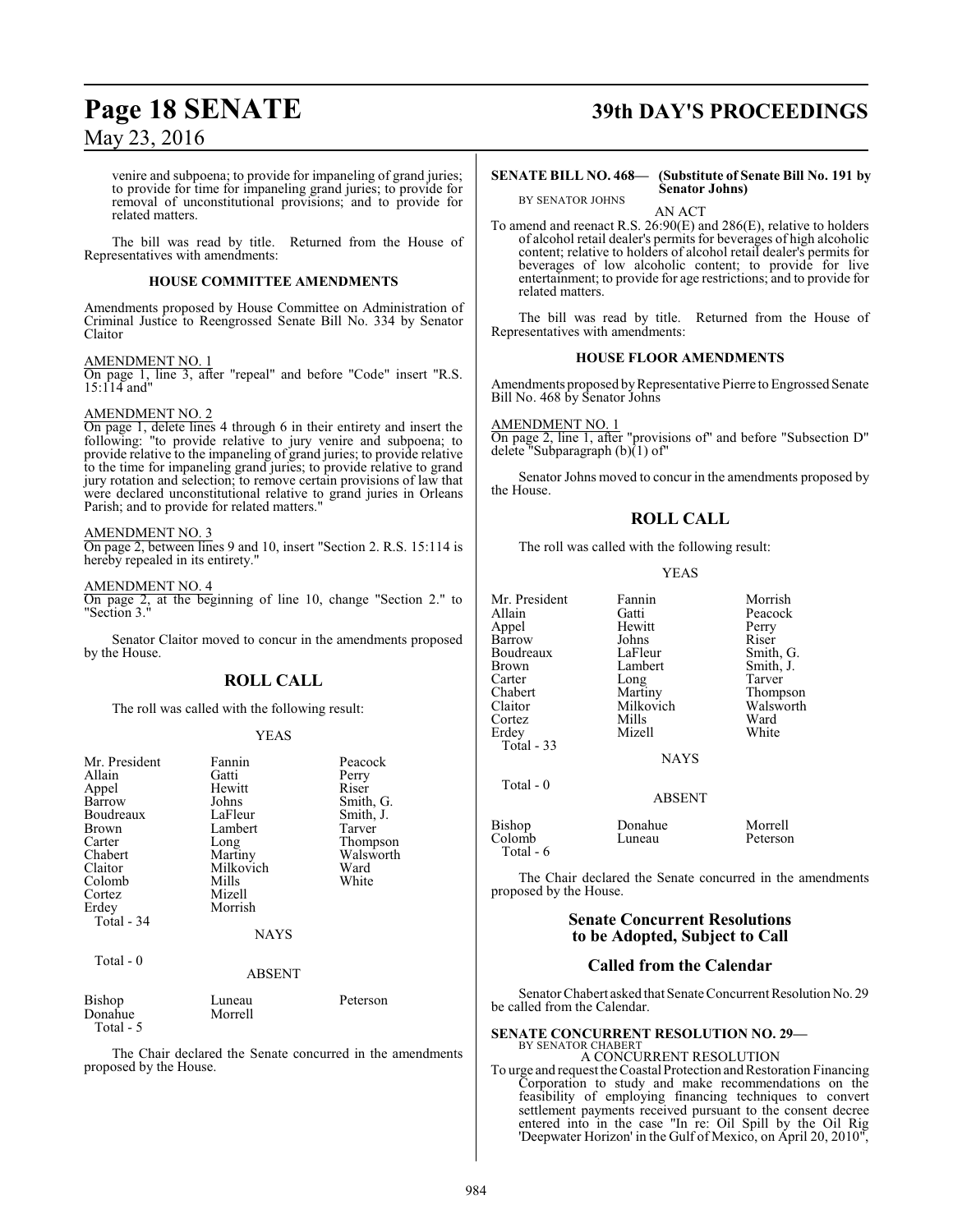## **39th DAY'S PROCEEDINGS Page 19 SENATE**

into current assets to be deposited and credited to the Coastal Protection and Restoration Fund.

The concurrent resolution was read by title. Senator Chabert moved to adopt the Senate Concurrent Resolution.

### **ROLL CALL**

The roll was called with the following result:

#### YEAS

| Mr. President | Fannin      | Peacock   |
|---------------|-------------|-----------|
| Allain        | Gatti       | Perry     |
| Appel         | Hewitt      | Riser     |
| Barrow        | Johns       | Smith, G. |
| Boudreaux     | LaFleur     | Smith, J. |
| Brown         | Lambert     | Tarver    |
| Carter        | Long        | Thompson  |
| Chabert       | Martiny     | Walsworth |
| Claitor       | Milkovich   | Ward      |
| Colomb        | Mills       | White     |
| Cortez        | Mizell      |           |
| Erdey         | Morrish     |           |
| Total - 34    |             |           |
|               | <b>NAYS</b> |           |
| Total - 0     |             |           |
|               | ABSENT      |           |

| Bishop    | Luneau  | Peterson |
|-----------|---------|----------|
| Donahue   | Morrell |          |
| Total - 5 |         |          |

The Chair declared the Senate adopted the Senate Concurrent Resolution and ordered it sent to the House.

#### **House Concurrent Resolutions on Second Reading Reported by Committees**

#### **HOUSE CONCURRENT RESOLUTION NO. 37—** BY REPRESENTATIVE CONNICK

A CONCURRENT RESOLUTION

To urge and request the Department of Economic Development to develop and improve trade relations with Cuba, to conduct a study analyzing economic opportunities relative to Cuba, and to make a report of the findings of the study.

Reported favorably by the Committee on Commerce, Consumer Protection, and International Affairs.

The resolution was read by title. Senator Thompson moved to concur in the House Concurrent Resolution.

#### **ROLL CALL**

The roll was called with the following result:

#### YEAS

| Mr. President              | Erdey   | Morre <sup>3</sup> |
|----------------------------|---------|--------------------|
| Allain                     | Fannin  | Morris             |
| Appel                      | Gatti   | Perry              |
| Barrow                     | Hewitt  | Riser              |
| Bishop                     | Johns   | Smith,             |
| Boudreaux                  | LaFleur | Smith,             |
| Brown                      | Lambert | Tarver             |
| Carter                     | Long    | Thomp              |
| Chabert                    | Martiny | Ward               |
| Colomb                     | Mills   | White              |
| Cortez                     | Mizell  |                    |
| $T_{\alpha+1}$<br>$\gamma$ |         |                    |

Total - 32

Morrell Morrish<br>Perry Smith, G. Smith, J.<br>Tarver Thompson<br>Ward

# May 23, 2016

**NAYS** 

## ABSENT

| Donahue   | Milkovich | Peterson  |
|-----------|-----------|-----------|
| Luneau    | Peacock   | Walsworth |
| Total - 6 |           |           |

Claitor Total - 1

The Chair declared the Senate concurred in the House Concurrent Resolution and ordered it returned to the House.

## **HOUSE CONCURRENT RESOLUTION NO. 87—** BY REPRESENTATIVES HOFFMANN, BAGLEY, COX, HORTON,

JACKSON, AND POPE

### A CONCURRENT RESOLUTION

To urge and request the Department of Health and Hospitals to study whether the effects of an abortion induced with drugs or chemicals can be reversed, and to report findings and recommendations concerning this matter to the legislative committees on health and welfare.

Reported with amendments by the Committee on Health and Welfare.

#### **SENATE COMMITTEE AMENDMENTS**

Amendments proposed by Senate Committee on Health and Welfare to Engrossed House Concurrent Resolution No. 87 by Representative Hoffmann

## AMENDMENT NO. 1

On page 2, between lines 3 and 4, insert the following:

"BE IT FURTHER RESOLVED that the Department of Health and Hospitals shall convene a panel of experts in obstetrics and gynecologyand pharmacology to provide guidance on this matter and aid them in their study to include the following members:

(1) The chair of the Department of Obstetrics and Gynecology at Louisiana State University Health Sciences Center at Shreveport, or his designee.

(2) The chair of the Department of Obstetrics and Gynecology at the Louisiana State University Health Sciences Center at New Orleans, or his designee.

(3) The chair of the Department of Obstetrics and Gynecology at Tulane University School of Medicine, or his designee.

(4) The dean of the College of Pharmacy at Xavier University of Louisiana, or his designee.

(5) The dean of the University of Louisiana at Monroe School of Pharmacy, or his designee.

(6) The dean of the Southern University School of Nursing, or his designee."

On motion of Senator Mills, the committee amendment was adopted.

The resolution was read by title. Senator Mills moved to concur in the amended House Concurrent Resolution.

#### **ROLL CALL**

The roll was called with the following result:

#### YEAS

Barrow Hewitt<br>Bishop Johns Brown Lambert<br>Carter Long

Mr. President Erdey Morrish<br>
Allain Fannin Peacock Fannin Peacock<br>Gatti Perry Appel Gatti Perry Johns Smith, G.<br>LaFleur Smith, J. Boudreaux LaFleur Smith,<br>Brown Lambert Tarver Carter Long Thompson<br>
Chabert Martiny Walsworth

Walsworth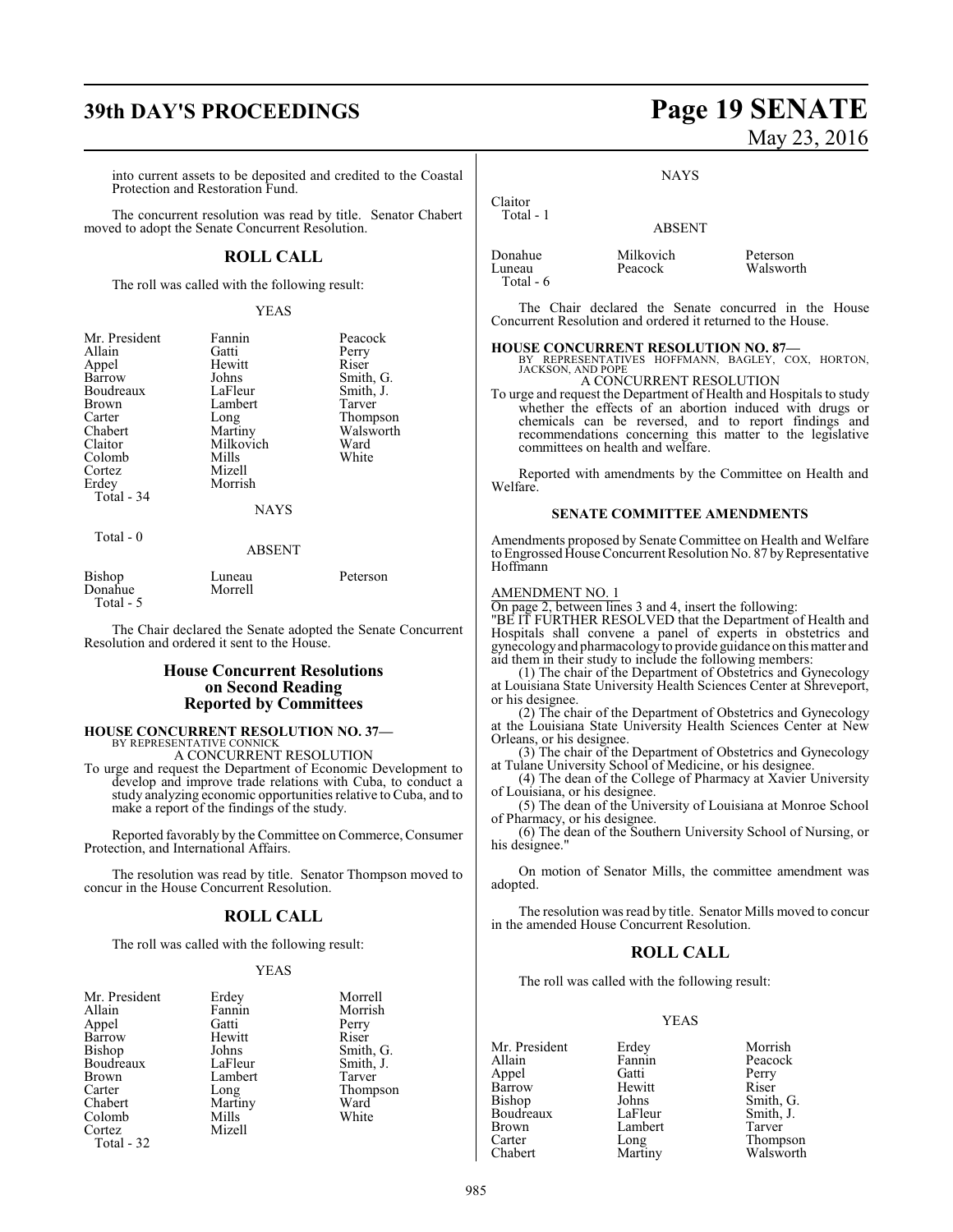| Claitor<br>Colomb<br>Cortez    | Milkovich<br>Mills<br>Mizell | Ward<br>White |   |
|--------------------------------|------------------------------|---------------|---|
| Total $-35$                    | <b>NAYS</b>                  |               | h |
| Total - 0                      | <b>ABSENT</b>                |               |   |
| Donahue<br>Luneau<br>Total - 4 | Morrell<br>Peterson          |               |   |

The Chair declared the Senate had concurred in the amended House Concurrent Resolution and ordered it returned to the House.

### **House Bills and Joint Resolutions on Third Reading and Final Passage**

#### **Bagneris Rule**

Senator Thompson moved to invoke the rule to temporarily pass over controversial House Bills on Third Reading and Final Passage with the intention of taking them up later, in their regular order and to specifically start with House Bill No. 42.

Without objection, so ordered.

#### **HOUSE BILL NO. 42—**

BY REPRESENTATIVES DWIGHT AND NORTON AN ACT

To enact Code of Criminal Procedure Article 573.2, relative to time limitations for initiating prosecutions; to provide relative to time limitations in which to institute prosecution for the crime of video voyeurism; and to provide for related matters.

The bill was read by title. Senator Johns moved the final passage of the bill.

#### **ROLL CALL**

The roll was called with the following result:

#### YEAS

| Mr. President<br>Allain<br>Appel<br>Barrow<br><b>Bishop</b><br>Boudreaux<br>Brown<br>Carter<br>Chabert<br>Colomb<br>Cortez<br>Erdey<br>Total - 35 | Fannin<br>Gatti<br>Hewitt<br>Johns<br>LaFleur<br>Lambert<br>Long<br>Martiny<br>Milkovich<br>Mills<br>Mizell<br>Morrell<br><b>NAYS</b> | Morrish<br>Peacock<br>Perry<br>Riser<br>Smith, G.<br>Smith, J.<br>Tarver<br>Thompson<br>Walsworth<br>Ward<br>White |
|---------------------------------------------------------------------------------------------------------------------------------------------------|---------------------------------------------------------------------------------------------------------------------------------------|--------------------------------------------------------------------------------------------------------------------|
| Claitor<br>Total - 1                                                                                                                              | <b>ABSENT</b>                                                                                                                         |                                                                                                                    |
| Donahue<br>Total - 3                                                                                                                              | Luneau                                                                                                                                | Peterson                                                                                                           |

The Chair declared the bill was passed and ordered it returned to the House. Senator Johns moved to reconsider the vote by which the bill was passed and laid the motion on the table.

## **Page 20 SENATE 39th DAY'S PROCEEDINGS**

#### **HOUSE BILL NO. 68—**

BY REPRESENTATIVES BACALA AND BERTHELOT AN ACT

To amend and reenact R.S. 9:2603(B)(4)(a), relative to electronic signatures; to provide for the use of electronic signatures on petitions for certain protective orders and restraining orders; and to provide for related matters.

#### **Floor Amendments**

Senator Lambert proposed the following amendments.

#### **SENATE FLOOR AMENDMENTS**

Amendments proposed by Senator Lambert to Engrossed House Bill No. 68 by Representative Bacala

#### AMENDMENT NO. 1

Delete the set of committee amendments proposed by the Senate Committee on Judiciary A and adopted by the Senate on May 18, 2016.

#### AMENDMENT NO. 2

On page 1, line 2, after "(B)(4)(a)" insert "and R. S. 14:79(A)(1)(b)"

#### AMENDMENT NO. 3

On page 1, delete lines 12 and 13 and insert "with the exception of a temporary restraining order issued pursuant to Domestic Abuse Assistance, R.S. 46:2131 et seq., or Protection fromDating Violence Act, R.S. 46: 2151."

#### AMENDMENT NO. 4

On page 1, after line 14, insert

"Section 2. R.S.  $14:79(A)(1)(b)$  is hereby amended and reenacted to read as follows:

§79. Violation of protective orders  $A.(1)(a)$ 

\* \* \*

(b) A defendant may also be deemed to have been properly served if tendered a certified copy of a temporary restraining order or ex parte protective order, or if tendered a faxed or electronic copy of a temporary restraining order or ex parte protective order received directly from the issuing magistrate, commissioner, hearing officer, judge or court, by any law enforcement officer who has been called to any scene where the named defendant is present. Such service of a previously issued temporary restraining order or ex parte protective order if noted in the police report shall be deemed sufficient evidence of service of process and admissible in any civil or criminal proceedings.

On motion of Senator Lambert, the amendments were adopted.

The bill was read by title. Senator Lambert moved the final passage of the amended bill.

\* \* \*"

#### **ROLL CALL**

The roll was called with the following result:

#### YEAS

| Mr. President     | Erdey     | Morrell  |
|-------------------|-----------|----------|
| Allain            | Fannin    | Morrish  |
| Appel             | Gatti     | Peacock  |
| Barrow            | Hewitt    | Perry    |
| Bishop            | Johns     | Riser    |
| Boudreaux         | LaFleur   | Smith, Q |
| <b>Brown</b>      | Lambert   | Smith, J |
| Carter            | Long      | Tarver   |
| Chabert           | Martiny   | Thomps   |
| Cl <sub>air</sub> | Milkovich | Walcwo   |

Morrish Peacock Perry<br>Riser Smith, G. Smith, J.<br>Tarver Thompson Milkovich Walsworth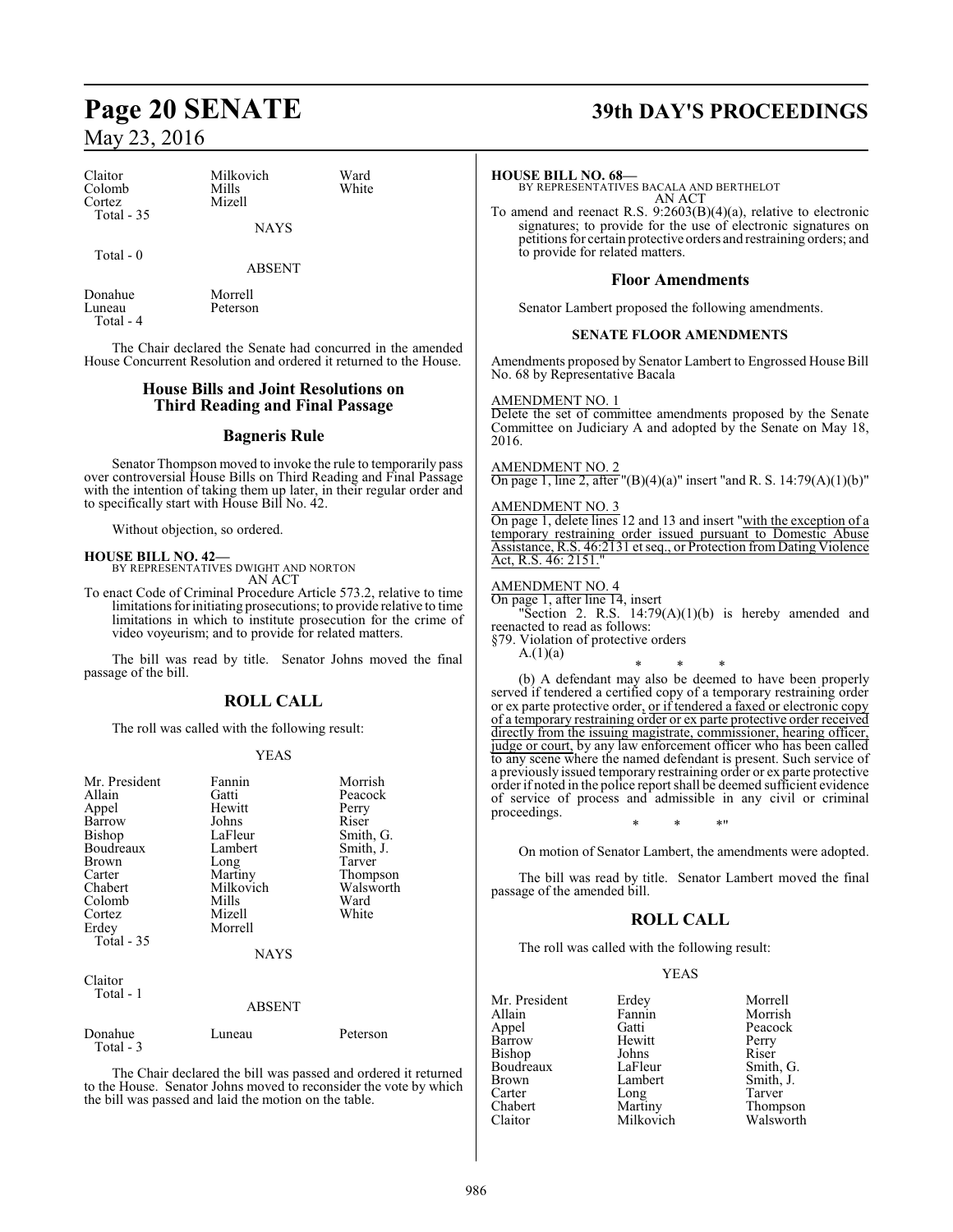| Colomb<br>Cortez<br>Total - $36$ | Mills<br>Mizell | Ward<br>White |  |
|----------------------------------|-----------------|---------------|--|
|                                  | <b>NAYS</b>     |               |  |
| Total - 0                        | <b>ABSENT</b>   |               |  |

| Donahue   |  |
|-----------|--|
| Total - 3 |  |

The Chair declared the amended bill was passed and ordered it returned to the House. Senator Lambert moved to reconsider the vote by which the bill was passed and laid the motion on the table.

Donahue Luneau Peterson

## **HOUSE BILL NO. 141—** BY REPRESENTATIVE LEGER

AN ACT

To amend and reenact R.S. 24:521(A), (C), and (D), relative to actuarial notes; to require certain content in an actuarial note; to provide relative to certain legislative procedures regarding obtaining actuarial notes; and to provide for related matters.

The bill was read by title. Senator Carter moved the final passage of the bill.

#### **ROLL CALL**

The roll was called with the following result:

#### YEAS

| Mr. President<br>Allain<br>Appel<br>Barrow<br><b>Bishop</b><br>Boudreaux<br><b>Brown</b><br>Carter<br>Chabert<br>Claitor<br>Colomb<br>Cortez | Erdey<br>Fannin<br>Gatti<br>Hewitt<br>Johns<br>LaFleur<br>Lambert<br>Long<br>Martiny<br>Mills<br>Mizell<br>Morrell | Morrish<br>Peacock<br>Perry<br>Riser<br>Smith, G.<br>Smith, J.<br>Tarver<br>Thompson<br>Walsworth<br>Ward<br>White |
|----------------------------------------------------------------------------------------------------------------------------------------------|--------------------------------------------------------------------------------------------------------------------|--------------------------------------------------------------------------------------------------------------------|
| Total - 35                                                                                                                                   | <b>NAYS</b>                                                                                                        |                                                                                                                    |
| Milkovich<br>Total - 1                                                                                                                       | <b>ABSENT</b>                                                                                                      |                                                                                                                    |
| Donahue<br>Total - 3                                                                                                                         | Luneau                                                                                                             | Peterson                                                                                                           |

The Chair declared the bill was passed and ordered it returned to the House. Senator Carter moved to reconsider the vote by which the bill was passed and laid the motion on the table.

#### **HOUSE BILL NO. 145—**

BY REPRESENTATIVES MORENO AND EDMONDS AN ACT

To enact R.S. 23:291.1, relative to the employment of certain persons; to provide for the issuance of a permanent and a temporary certificate of employability under certain conditions; to provide for revocation of certificates of employability; to prohibit certain causes of action under certain circumstances; to provide for applicability to certain forms of liability; and to provide for related matters.

The bill was read by title. Senator Carter moved the final passage of the bill.

# **39th DAY'S PROCEEDINGS Page 21 SENATE** May 23, 2016

### **ROLL CALL**

The roll was called with the following result:

#### YEAS

| Mr. President            | Fannin            | Peacock   |
|--------------------------|-------------------|-----------|
| Allain                   | Gatti             | Perry     |
| Appel                    | Hewitt            | Riser     |
| Barrow                   | Johns             | Smith, G. |
| Boudreaux                | LaFleur           | Smith, J. |
| Brown                    | Lambert           | Tarver    |
| Carter                   | Long              | Thompson  |
| Chabert                  | Martiny           | Walsworth |
| Claitor                  | Milkovich         | Ward      |
| Colomb                   | Mills             | White     |
| Cortez                   | Mizell            |           |
| Erdey                    | Morrish           |           |
| Total - 34               |                   |           |
|                          | <b>NAYS</b>       |           |
| Total - 0                |                   |           |
|                          | ABSENT            |           |
| <b>Bishop</b><br>Donahue | Luneau<br>Morrell | Peterson  |

The Chair declared the bill was passed and ordered it returned to the House. Senator Carter moved to reconsider the vote by which the bill was passed and laid the motion on the table.

## **HOUSE BILL NO. 150—** BY REPRESENTATIVE TALBOT

Total - 5

- 
- AN ACT To amend and reenact R.S. 9:133 and to enact Civil Code Article 1493.1, relative to forced heirship; to provide relative to children conceived through gamete donation; to provide relative to inheritance rights; to provide for exceptions; and to provide for related matters.

The bill was read by title. Senator Gatti moved the final passage of the bill.

## **ROLL CALL**

The roll was called with the following result:

#### YEAS

| Mr. President<br>Allain<br>Appel<br>Barrow<br>Bishop<br>Boudreaux<br>Brown<br>Carter<br>Chabert<br>Claitor<br>Colomb<br>Cortez<br>Total - 35 | Erdey<br>Fannin<br>Gatti<br>Hewitt<br>Johns<br>LaFleur<br>Lambert<br>Long<br>Martiny<br>Mills<br>Mizell<br>Morrell<br><b>NAYS</b> | Morrish<br>Peacock<br>Perry<br>Riser<br>Smith, G.<br>Smith, J.<br>Tarver<br>Thompson<br>Walsworth<br>Ward<br>White |
|----------------------------------------------------------------------------------------------------------------------------------------------|-----------------------------------------------------------------------------------------------------------------------------------|--------------------------------------------------------------------------------------------------------------------|
| Total - 0                                                                                                                                    | <b>ABSENT</b>                                                                                                                     |                                                                                                                    |

Donahue Milkovich<br>Luneau Peterson Peterson

Total - 4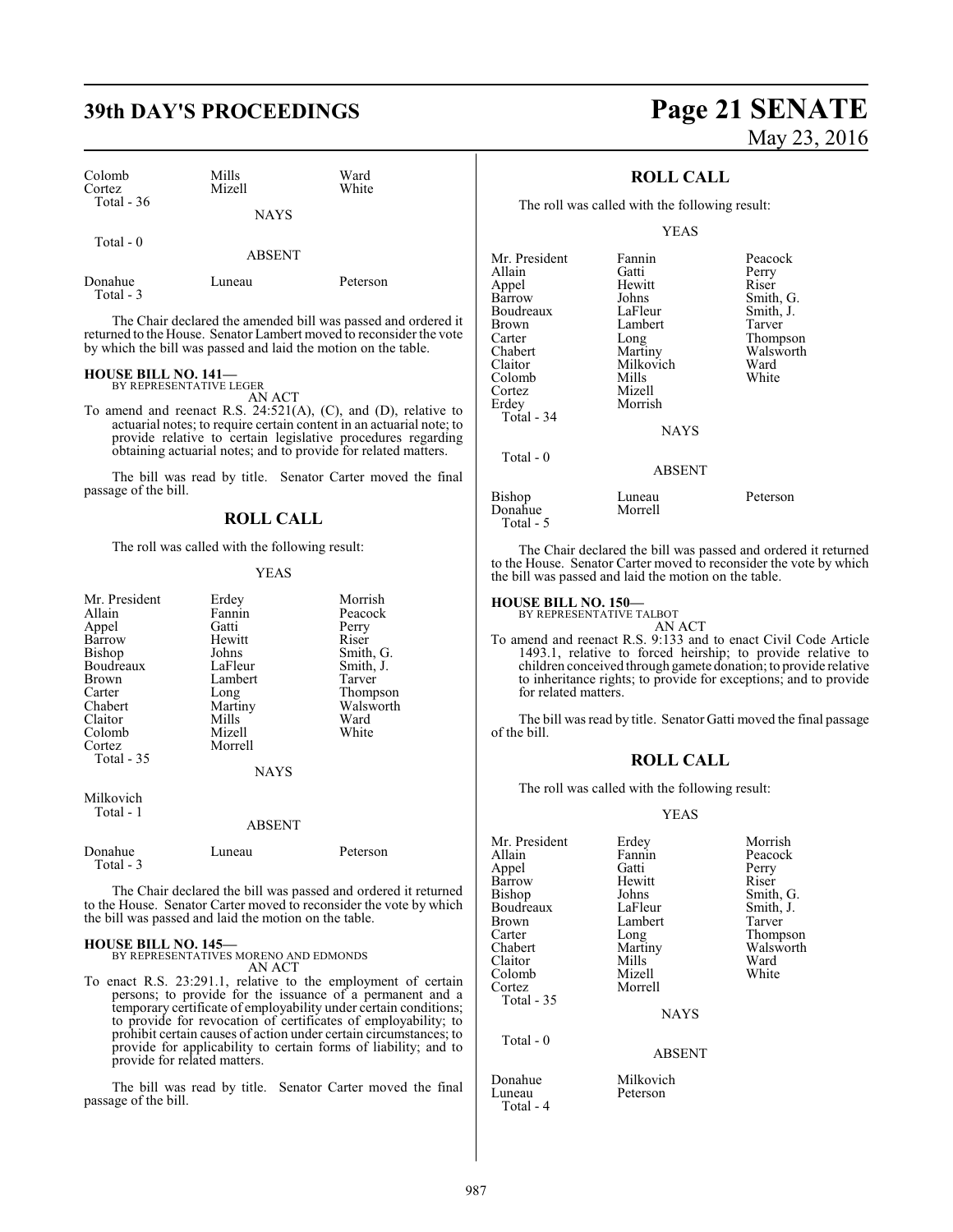The Chair declared the bill was passed and ordered it returned to the House. Senator Gatti moved to reconsider the vote by which the bill was passed and laid the motion on the table.

#### **HOUSE BILL NO. 182—** BY REPRESENTATIVE FOIL

AN ACT

To amend and reenact R.S. 14:93.12(B)(1) and (2), relative to the unlawful possession of alcoholic beverages; to remove the possibility of jail time as a penalty for violations; to provide relative to the criminal history record of a person issued a citation for the unlawful possession of alcoholic beverages; and to provide for related matters.

The bill was read by title. Senator Claitor moved the final passage of the bill.

## **ROLL CALL**

The roll was called with the following result:

#### YEAS

| Mr. President | Cortez      | Mizell    |
|---------------|-------------|-----------|
| Allain        | Erdey       | Morrish   |
| Appel         | Fannin      | Peacock   |
| Barrow        | Gatti       | Perry     |
| Bishop        | Hewitt      | Riser     |
| Boudreaux     | Johns       | Smith, G. |
| <b>Brown</b>  | LaFleur     | Smith, J. |
| Carter        | Lambert     | Tarver    |
| Chabert       | Long        | Thompson  |
| Claitor       | Martiny     | Ward      |
| Colomb        | Mills       | White     |
| Total - 33    |             |           |
|               | <b>NAYS</b> |           |
| Milkovich     |             |           |
| Total - 1     |             |           |
|               | ABSENT      |           |
| Donahue       | Morrell     | Walsworth |
|               |             |           |

The Chair declared the bill was passed and ordered it returned to the House. Senator Claitor moved to reconsider the vote by which the bill was passed and laid the motion on the table.

#### **HOUSE BILL NO. 197—** BY REPRESENTATIVE PYLANT

Luneau Peterson

Total - 5

AN ACT

To enact R.S. 14:91.15, relative to offenses affecting health of minors; to create the crime of unlawful operation of an unlicensed child day care center; to provide definitions; to provide criminal penalties; and to provide for related matters.

The bill was read by title. Senator Riser moved the final passage of the bill.

#### **ROLL CALL**

The roll was called with the following result:

#### YEAS

| Mr. President | Erdey   | Morrell   |
|---------------|---------|-----------|
| Allain        | Fannin  | Morrish   |
| Appel         | Gatti   | Peacock   |
| Barrow        | Hewitt  | Perry     |
| Bishop        | Johns   | Riser     |
| Boudreaux     | LaFleur | Smith, G. |
| <b>Brown</b>  | Lambert | Smith, J. |
| Carter        | Long    | Tarver    |

## **Page 22 SENATE 39th DAY'S PROCEEDINGS**

| Chabert<br>Claitor<br>Colomb<br>Cortez | Martiny<br>Milkovich<br>Mills<br>Mizell | Thompson<br>Walsworth<br>Ward<br>White |
|----------------------------------------|-----------------------------------------|----------------------------------------|
| Total - $36$                           | <b>NAYS</b>                             |                                        |
| Total - $0$                            | <b>ABSENT</b>                           |                                        |
| Donahue<br>Total $-3$                  | Luneau                                  | Peterson                               |

The Chair declared the bill was passed and ordered it returned to the House. Senator Riser moved to reconsider the vote by which the bill was passed and laid the motion on the table.

## **HOUSE BILL NO. 209—** BY REPRESENTATIVE CHAD BROWN

AN ACT

To repeal R.S. 37:1977, relative to scrap metal recyclers; to remove the applicable sunset provision.

The bill was read by title. Senator Martiny moved the final passage of the bill.

#### **ROLL CALL**

The roll was called with the following result:

#### YEAS

| Mr. President<br>Allain<br>Appel<br>Barrow<br>Bishop<br>Boudreaux<br>Brown<br>Carter<br>Chabert<br>Claitor<br>Colomb<br>Cortez<br>Total - 34<br>Total - 0 | Erdey<br>Fannin<br>Gatti<br>Hewitt<br>Johns<br>LaFleur<br>Lambert<br>Long<br>Martiny<br>Milkovich<br>Mills<br>Morrish<br><b>NAYS</b> | Peacock<br>Perry<br>Riser<br>Smith, G.<br>Smith, J.<br>Tarver<br>Thompson<br>Walsworth<br>Ward<br>White |
|-----------------------------------------------------------------------------------------------------------------------------------------------------------|--------------------------------------------------------------------------------------------------------------------------------------|---------------------------------------------------------------------------------------------------------|
|                                                                                                                                                           | <b>ABSENT</b>                                                                                                                        |                                                                                                         |
| Donahue<br>Luneau<br>Total - 5                                                                                                                            | Mizell<br>Morrell                                                                                                                    | Peterson                                                                                                |

The Chair declared the bill was passed and ordered it returned to the House. Senator Martiny moved to reconsider the vote by which the bill was passed and laid the motion on the table.

**HOUSE BILL NO. 232—** BY REPRESENTATIVE STOKES AN ACT

To amend and reenact R.S. 40:1169.5, relative to limitation of liability for parties involved in the care of certain terminally ill patients; to add limitation of liability provisions to the Right To Try Act; to provide for construction of certain provisions of the Right To Try Act relative to causes of action; and to provide for related matters.

The bill was read by title. Senator Mills moved the final passage of the bill.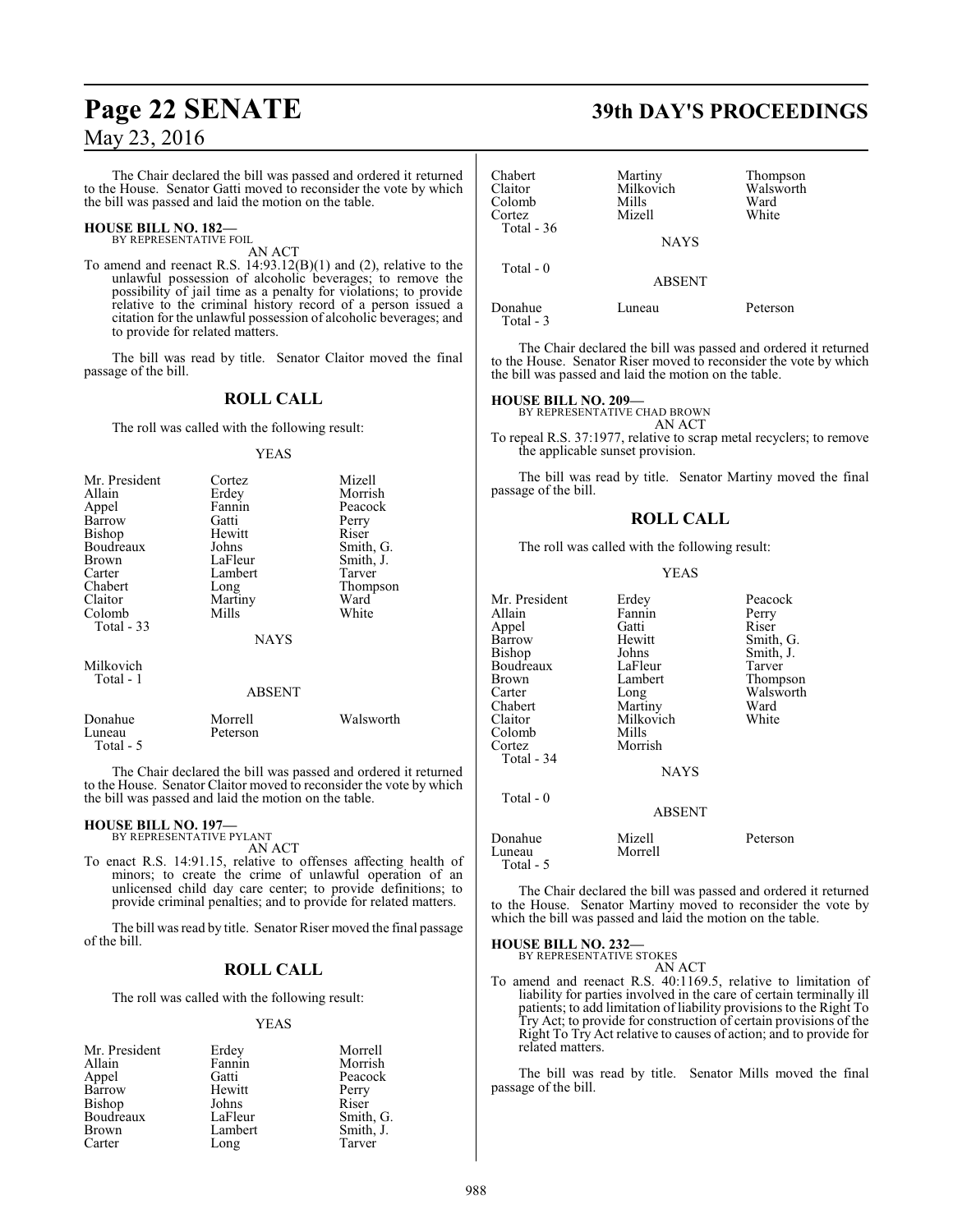#### **ROLL CALL**

The roll was called with the following result:

#### YEAS

| Mr. President<br>Allain<br>Appel<br>Barrow<br><b>Bishop</b><br>Boudreaux<br>Brown<br>Carter<br>Chabert<br>Colomb<br>Cortez<br>Erdey<br>Total - 34 | Fannin<br>Gatti<br>Hewitt<br>Johns<br>LaFleur<br>Lambert<br>Long<br>Martiny<br>Mills<br>Mizell<br>Morrell<br>Morrish<br><b>NAYS</b> | Peacock<br>Perry<br>Riser<br>Smith, G.<br>Smith, J.<br>Tarver<br>Thompson<br>Walsworth<br>Ward<br>White |
|---------------------------------------------------------------------------------------------------------------------------------------------------|-------------------------------------------------------------------------------------------------------------------------------------|---------------------------------------------------------------------------------------------------------|
| Claitor<br>Total - 2                                                                                                                              | Milkovich<br><b>ABSENT</b>                                                                                                          |                                                                                                         |
| Donahue<br>Total - 3                                                                                                                              | Luneau                                                                                                                              | Peterson                                                                                                |

The Chair declared the bill was passed and ordered it returned to the House. Senator Mills moved to reconsider the vote by which the bill was passed and laid the motion on the table.

## **HOUSE BILL NO. 292—** BY REPRESENTATIVE HALL

AN ACT

To enact Chapter 6-A of Title 8 of the Louisiana Revised Statutes of 1950, to be comprised of R.S. 8:411 through 418, relative to abandoned cemeteries; to provide for definitions; to provide for an abandoned cemetery sales and management license application procedure; to provide for fees; to authorize licensees; to regulate the operation of abandoned cemeteries; to enumerate certain powers of the Louisiana Cemetery Board; to regulate the use of prison labor; to provide for limited liability; to provide for inadvertent discovery of unknown graves; to provide for effectiveness; and to provide for related matters.

The bill was read by title. Senator Peacock moved the final passage of the bill.

#### **ROLL CALL**

The roll was called with the following result:

#### YEAS

| Mr. President | Fannin    | Peacock   |
|---------------|-----------|-----------|
| Allain        | Gatti     | Perry     |
| Appel         | Hewitt    | Riser     |
| Barrow        | Johns     | Smith, G. |
| Bishop        | LaFleur   | Smith, J. |
| Boudreaux     | Lambert   | Tarver    |
| Brown         | Long      | Thompson  |
| Carter        | Martiny   | Walsworth |
| Claitor       | Milkovich | Ward      |
| Colomb        | Mills     | White     |
| Cortez        | Mizell    |           |
| Erdey         | Morrish   |           |
| Total - 34    |           |           |
|               | NAYS      |           |

Total - 0

## **39th DAY'S PROCEEDINGS Page 23 SENATE** May 23, 2016

#### ABSENT

| Chabert   | Luneau  | Peterson |
|-----------|---------|----------|
| Donahue   | Morrell |          |
| Total - 5 |         |          |

The Chair declared the bill was passed and ordered it returned to the House. Senator Peacock moved to reconsider the vote by which the bill was passed and laid the motion on the table.

#### **HOUSE BILL NO. 398—**

BY REPRESENTATIVE MORENO

AN ACT To amend and reenact Code of Evidence Articles 404(A)(introductory paragraph) and 412.1 and to enact Code of Evidence Article 412(G), relative to the admissibility of certain evidence; to extend to civil proceedings the prohibition on admissibility of certain evidence of victim conduct or behavior; and to provide for related matters.

The bill was read by title. Senator Morrell moved the final passage of the bill.

#### **ROLL CALL**

The roll was called with the following result:

#### YEAS

| Mr. President | Erdey         | Morrell   |
|---------------|---------------|-----------|
| Allain        | Fannin        | Morrish   |
| Appel         | Gatti         | Peacock   |
| Barrow        | Hewitt        | Perry     |
| <b>Bishop</b> | Johns         | Riser     |
| Boudreaux     | LaFleur       | Smith, G. |
| Brown         | Lambert       | Smith, J. |
| Carter        | Long          | Tarver    |
| Chabert       | Martiny       | Thompson  |
| Claitor       | Milkovich     | Walsworth |
| Colomb        | Mills         | Ward      |
| Cortez        | Mizell        | White     |
| Total $-36$   |               |           |
|               | <b>NAYS</b>   |           |
| Total $-0$    |               |           |
|               | <b>ABSENT</b> |           |
| Donahue       | Luneau        | Peterson  |

The Chair declared the bill was passed and ordered it returned to the House. Senator Morrell moved to reconsider the vote bywhich

#### **HOUSE BILL NO. 470—**

Total - 3

BY REPRESENTATIVE DANAHAY

the bill was passed and laid the motion on the table.

AN ACT To amend and reenact R.S.  $18:55(A)(4)(b)$  and to enact R.S. 18:24(A)(6), relative to registrars of voters; to provide relative to merit evaluations of a registrar; to provide relative to appeals of such evaluations; to provide relative to the duties and authority of the State Board of Election Supervisors; and to provide for related matters.

The bill was read by title. Senator Johns moved the final passage of the bill.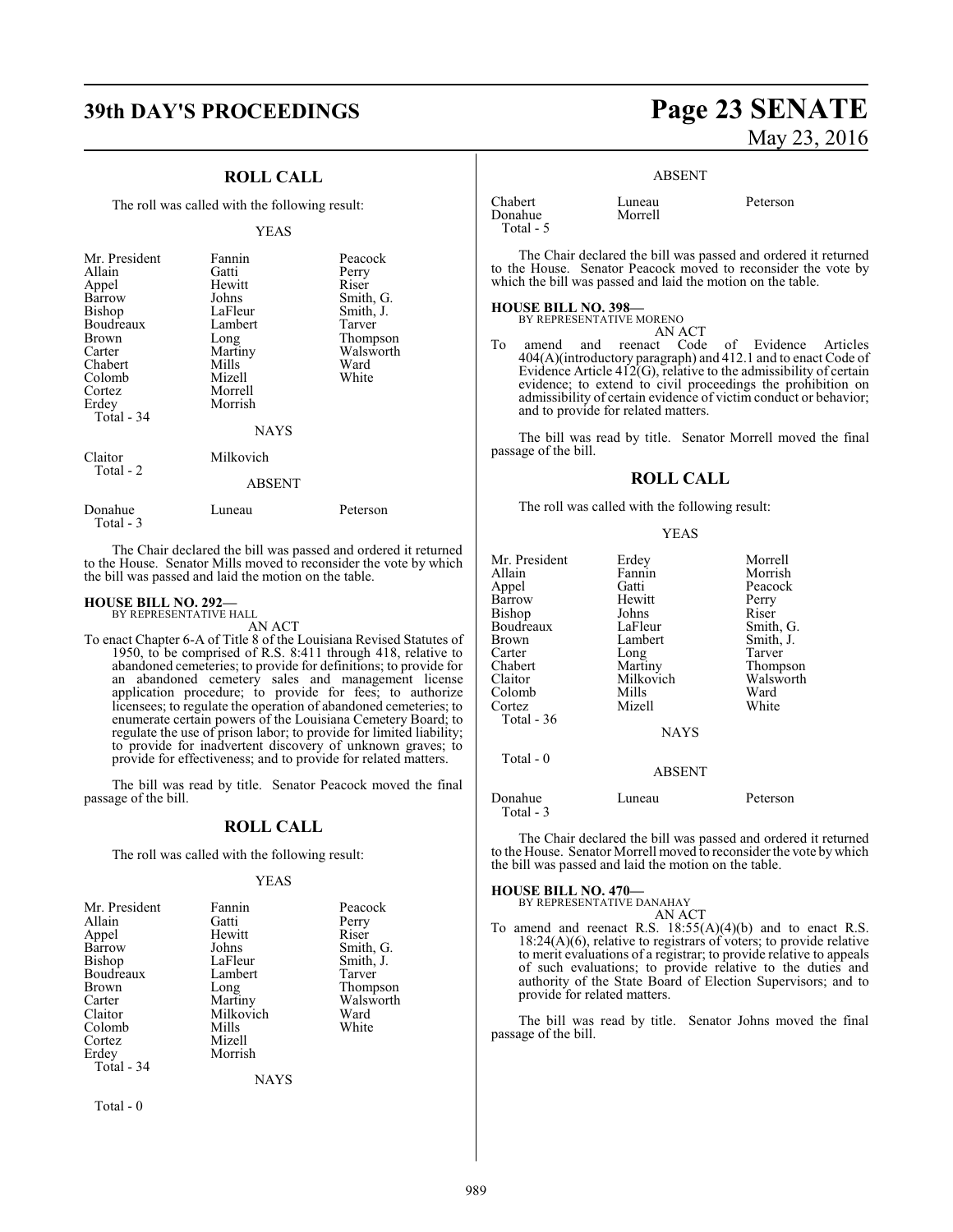## **ROLL CALL**

The roll was called with the following result:

#### YEAS

| Mr. President<br>Allain<br>Appel<br>Barrow<br><b>Bishop</b><br>Boudreaux<br><b>Brown</b><br>Carter<br>Chabert<br>Claitor<br>Colomb<br>Cortez<br>Total $-36$ | Erdey<br>Fannin<br>Gatti<br>Hewitt<br>Johns<br>LaFleur<br>Lambert<br>Long<br>Martiny<br>Milkovich<br>Mills<br>Mizell<br><b>NAYS</b> | Morrell<br>Morrish<br>Peacock<br>Perry<br>Riser<br>Smith, G.<br>Smith, J.<br>Tarver<br>Thompson<br>Walsworth<br>Ward<br>White |
|-------------------------------------------------------------------------------------------------------------------------------------------------------------|-------------------------------------------------------------------------------------------------------------------------------------|-------------------------------------------------------------------------------------------------------------------------------|
| Total - 0                                                                                                                                                   | <b>ABSENT</b>                                                                                                                       |                                                                                                                               |

Donahue Luneau Peterson Total - 3

The Chair declared the bill was passed and ordered it returned to the House. Senator Johns moved to reconsider the vote by which the bill was passed and laid the motion on the table.

#### **HOUSE BILL NO. 556—**

BY REPRESENTATIVE MORENO AN ACT

To amend and reenact Civil Code Article 3493.10 and to enact Civil Code Article 3496.2, relative to liberative prescription; to provide for prescription relative to crimes of rape; and to provide for related matters.

#### **Floor Amendments**

Senator Gatti proposed the following amendments.

#### **SENATE FLOOR AMENDMENTS**

Amendments proposed by Senator Gatti to Engrossed House Bill No. 556 by Representative Moreno

#### AMENDMENT NO. 1

On page 1, line 4, delete "rape" and insert "sexual assault"

#### AMENDMENT NO. 2

On page 1, line 15, delete "rape" and insert "sexual assault"

#### AMENDMENT NO. 3

On page 1, line 16, after "act of" delete the remainder of the line and delete lines 17 and 18 and insert "sexual assault, as defined in R.S. 46:2184, is subject to a liberative prescription of three years. This prescription commences to run from the day the injury or damage is sustained or the day the victim is notified of the identity of the offender by law enforcement or a judicial agency, whichever is later. This"

On motion of Senator Gatti, the amendments were adopted.

The bill was read by title. Senator Gatti moved the final passage of the amended bill.

## **Page 24 SENATE 39th DAY'S PROCEEDINGS**

### **ROLL CALL**

The roll was called with the following result:

#### YEAS

| Mr. President     | Fannin        | Morrish   |
|-------------------|---------------|-----------|
| Allain            | Gatti         | Peacock   |
| Appel             | Hewitt        | Perry     |
| Barrow            | Johns         | Riser     |
| <b>Bishop</b>     | LaFleur       | Smith, G. |
| Boudreaux         | Lambert       | Smith, J. |
| Brown             | Long          | Tarver    |
| Carter            | Martiny       | Thompson  |
| Claitor           | Milkovich     | Walsworth |
| Colomb            | Mills         | Ward      |
| Cortez            | Mizell        | White     |
| Erdey             | Morrell       |           |
| <b>Total - 35</b> |               |           |
|                   | <b>NAYS</b>   |           |
| Total $-0$        |               |           |
|                   | <b>ABSENT</b> |           |
| Chabert           | Luneau        |           |
| Donahue           | Peterson      |           |

Total - 4

The Chair declared the amended bill was passed and ordered it returned to the House. Senator Gatti moved to reconsider the vote by which the bill was passed and laid the motion on the table.

#### **HOUSE BILL NO. 590—**

BY REPRESENTATIVE LEOPOLD

AN ACT To enact Code of Evidence Article 412.4, relative evidence of prior acts in domestic abuse cases; to provide that previous acts may be admissible as long as the probative value of the evidence outweighs any prejudicial effect it may have on the case; and to provide for related matters.

The bill was read by title. Senator Carter moved the final passage of the bill.

#### **ROLL CALL**

The roll was called with the following result:

#### YEAS

| Mr. President | Fannin    | Morrish   |
|---------------|-----------|-----------|
| Allain        | Gatti     | Peacock   |
| Appel         | Hewitt    | Perry     |
| Barrow        | Johns     | Riser     |
| Bishop        | LaFleur   | Smith, G. |
| Boudreaux     | Lambert   | Smith, J. |
| Brown         | Long      | Tarver    |
| Carter        | Martiny   | Thompson  |
| Claitor       | Milkovich | Walsworth |
| Colomb        | Mills     | Ward      |
| Cortez        | Mizell    | White     |
| Erdey         | Morrell   |           |
| Total - 35    |           |           |

**NAYS** 

#### ABSENT

Chabert Luneau Donahue Total - 4

Total - 0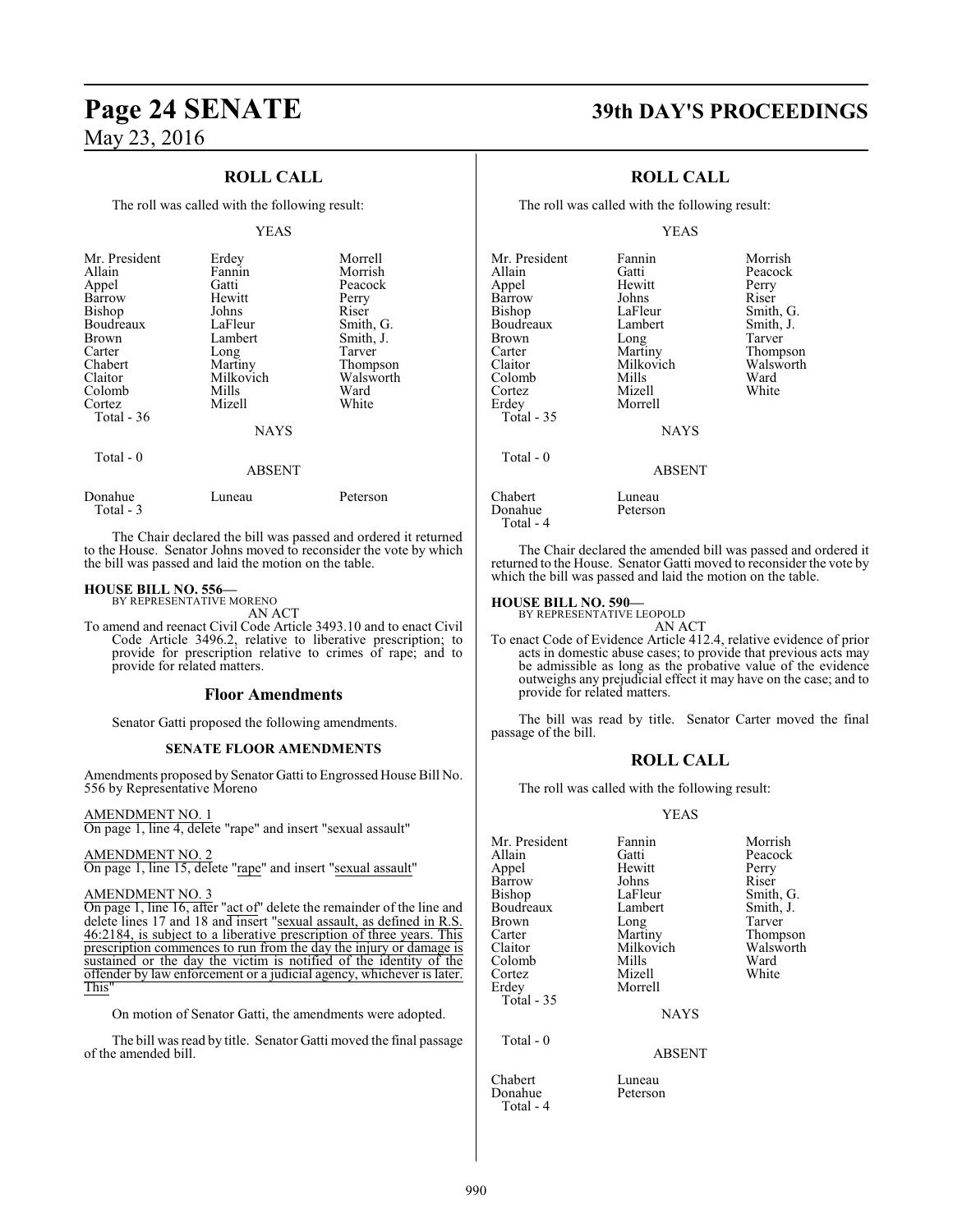# **39th DAY'S PROCEEDINGS Page 25 SENATE**

The Chair declared the bill was passed and ordered it returned to the House. Senator Carter moved to reconsider the vote by which the bill was passed and laid the motion on the table.

#### **HOUSE BILL NO. 593—** BY REPRESENTATIVE DANAHAY

AN ACT

To amend and reenact R.S. 18:51(A), (B), and (C)(1) and to enact R.S. 18:51.1, relative to registrars of voters; to provide relative to the manner of appointment of the registrar of voters; to require notice; to provide for the form of the notice; to provide relative to the powers, duties, and responsibilities of the parish governing authority relative to the appointment of the registrar of voters; and to provide for related matters.

The bill was read by title. Senator Johns moved the final passage of the bill.

#### **ROLL CALL**

The roll was called with the following result:

#### YEAS

| Mr. President | Erdey       | Morrell   |
|---------------|-------------|-----------|
| Allain        | Fannin      | Morrish   |
| Appel         | Gatti       | Peacock   |
| Barrow        | Hewitt      | Perry     |
| Bishop        | Johns       | Riser     |
| Boudreaux     | LaFleur     | Smith, G. |
| <b>Brown</b>  | Lambert     | Tarver    |
| Carter        | Long        | Thompson  |
| Chabert       | Martiny     | Walsworth |
| Claitor       | Milkovich   | Ward      |
| Colomb        | Mills       | White     |
| Cortez        | Mizell      |           |
| Total - 35    |             |           |
|               | <b>NAYS</b> |           |
| Total - 0     |             |           |

| Donahue   | Peterson  |
|-----------|-----------|
| Luneau    | Smith, J. |
| Total - 4 |           |

The Chair declared the bill was passed and ordered it returned to the House. Senator Johns moved to reconsider the vote by which the bill was passed and laid the motion on the table.

ABSENT

## **HOUSE BILL NO. 709—** BY REPRESENTATIVE HUNTER

AN ACT

To enact R.S. 35:396, relative to ex officio notaries for the Department of Insurance; to authorize certain persons to appoint ex officio notaries for the Department of Insurance; to provide for the duties and functions of the ex officio notary; to provide for limitations and termination of the ex officio notary; and to provide for related matters.

The bill was read by title. Senator Bishop moved the final passage of the bill.

#### **ROLL CALL**

The roll was called with the following result:

#### YEAS

| Mr. President | Erdey  | Peacock   |
|---------------|--------|-----------|
| Allain        | Fannin | Perry     |
| Appel         | Gatti  | Riser     |
| Barrow        | Hewitt | Smith, G. |
| Bishop        | Johns  | Smith, J. |

# May 23, 2016

| Boudreaux<br><b>Brown</b><br>Carter<br>Chabert<br>Claitor<br>Colomb | LaFleur<br>Lambert<br>Long<br>Martiny<br>Mills<br>Mizell | Tarver<br>Thompson<br>Walsworth<br>Ward<br>White |
|---------------------------------------------------------------------|----------------------------------------------------------|--------------------------------------------------|
| Cortez<br>Total - 34                                                | Morrish<br><b>NAYS</b>                                   |                                                  |
| Total $-0$                                                          | <b>ABSENT</b>                                            |                                                  |
| Donahue<br>Luneau<br>Total - 5                                      | Milkovich<br>Morrell                                     | Peterson                                         |

The Chair declared the bill was passed and ordered it returned to the House. Senator Bishop moved to reconsider the vote by which the bill was passed and laid the motion on the table.

## **HOUSE BILL NO. 856—** BY REPRESENTATIVE HUVAL

AN ACT

To enact R.S. 9:2800.23, relative to the granting of a voluntary right of passage to enclosed cemeteries; to provide a limitation of liability for granting a voluntary right of passage; to provide for exceptions; to provide for revocability; to provide definitions; and to provide for related matters.

The bill was read by title. Senator Cortez moved the final passage of the bill.

#### **ROLL CALL**

The roll was called with the following result:

#### YEAS

| Mr. President | Erdey       | Morrell   |
|---------------|-------------|-----------|
| Allain        | Fannin      | Morrish   |
| Appel         | Gatti       | Peacock   |
| Barrow        | Hewitt      | Perry     |
| Bishop        | Johns       | Riser     |
| Boudreaux     | LaFleur     | Smith, G. |
| Brown         | Lambert     | Smith, J. |
| Carter        | Long        | Tarver    |
| Chabert       | Martiny     | Thompson  |
| Claitor       | Milkovich   | Walsworth |
| Colomb        | Mills       | Ward      |
| Cortez        | Mizell      | White     |
| Total - 36    |             |           |
|               | <b>NAYS</b> |           |
| Total - 0     |             |           |

#### ABSENT

| Donahue   | Luneau | Peterson |
|-----------|--------|----------|
| Total - 3 |        |          |
|           |        |          |

The Chair declared the bill was passed and ordered it returned to the House. Senator Cortez moved to reconsider the vote by which the bill was passed and laid the motion on the table.

## **HOUSE BILL NO. 870—** BY REPRESENTATIVE STOKES

AN ACT

To amend and reenact R.S. 37:73(introductory paragraph), (1)(a)(ii) through (iv) and (b), (3) and (6) through  $(17)$ ,  $74(D)$ ,  $(E)(4)$ ,  $(F)$ ,  $(G)(2)$  and  $(J)(introducing paragramh), 74.1, 75(A), (C), (D)$ and (G), 76(D), (F), and (G)(5), 77(A), (B), (C)(2)(b), (3) and  $(4)$ , and  $(D)$  through  $(H)$ ,  $77.1(A)$ (introductory paragraph),  $(1)$ and  $(2)$  and  $(B)$ ,  $79(A)$ (introductory paragraph) and  $(3)$  and  $(4)$ ,  $(B)(3)$  and  $(C)$ ,  $83(A)$  and  $(K)(2)$  and  $(3)$ ,  $84(B)$ ,  $85$ ,  $86(C)$ , and 91(B), and to enact R.S. 37:73(18) and (19), 79(B)(5), 87(D),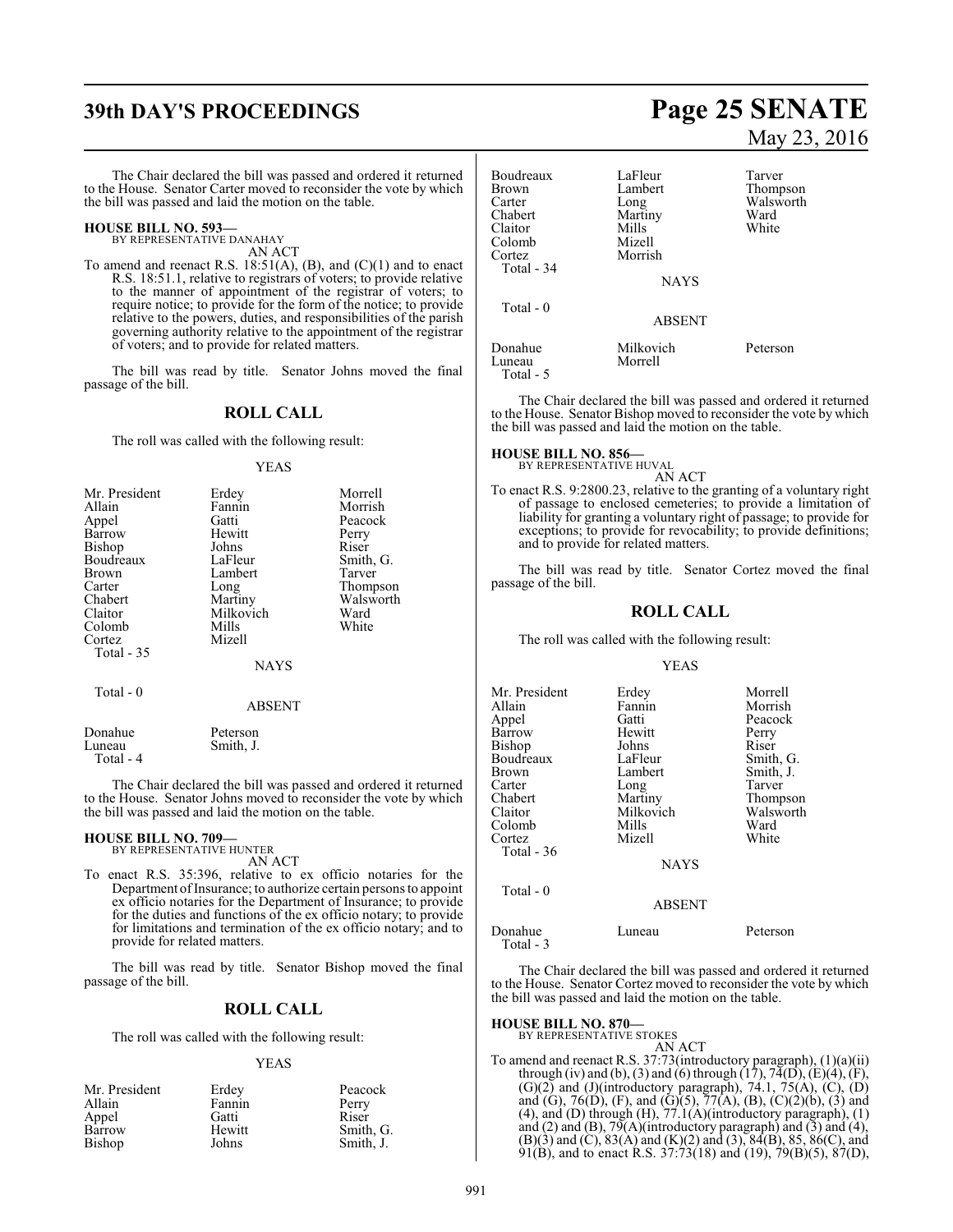and  $94(A)(4)$ , and to repeal R.S.  $37:77(1)$ , relative to revisions of the Louisiana Accountancy Act; to provide for definitions; to clarify and further define existing definitions; to increase compensation of board officers not to exceed a certain dollar amount; to retain the board's authorization to provide for fees by rule; to provide with respect to the age requirement of applicants for licensing; to remove certain provisions with respect to an applicant's eligibility for examination; to provide with respect to certain education requirements and the time frame for completion; to provide certain requirements for a retired licensee; to modify provisions with respect to the performance of attest services in this state; to require good moral character of nonlicensee owners of firms; to clarify the requirement for firms providing attest services to be enrolled in a board-approved peer review program; to approve certain permanent inspection processes of peer review programs; to provide with respect to the operation of firms; to modify the time frame that a firm may operate following the death ofthe firm's sole owner; to authorize the board to require licensees and certain persons to submit work products for certain review; to provide for revisions with respect to the preparation of financial statement engagements; to remove provisions requiring licensees to provide certain written disclosure to clients with respect to received commission and referral fees; to provide relative to fines and fees; to increase fines for licensees and certain persons with respect to certain willful violations; to provide with respect to a licensee's working papers and client records; to provide privity of contract with respect to the preparation of financial statement engagements; to require certain individuals to perform attest services through firms meeting certain state requirements; to provide for other clarification; to provide for technical corrections; and to provide for related matters.

#### **Floor Amendments**

Senator Martiny sent up floor amendments.

#### **SENATE FLOOR AMENDMENTS**

Amendments proposed by Senator Martiny to Reengrossed House Bill No. 870 by Representative Stokes

AMENDMENT NO. 1 On page 25, line 19, delete "(1)"

#### AMENDMENT NO. 2

On page 25, lines 26 and 27, delete ". In addition to the provisions set forth in this Paragraph, either of the following conditions shall apply:" and insert "and at least one of the following conditions apply:

AMENDMENT NO. 3 On page 26, line 1, delete " $(2)$ " and insert " $(1)$ "

AMENDMENT NO. 4 On page 26, line 8, delete "(3)" and insert "(2)"

On motion of Senator Martiny, the amendments were adopted.

The bill was read by title. Senator Martiny moved the final passage of the amended bill.

#### **ROLL CALL**

The roll was called with the following result:

#### YEAS

| Mr. President | Erdey   | Peacock   |
|---------------|---------|-----------|
| Allain        | Fannin  | Perry     |
| Appel         | Gatti   | Riser     |
| Barrow        | Hewitt  | Smith, G. |
| Bishop        | Johns   | Smith, J. |
| Boudreaux     | LaFleur | Tarver    |

## **Page 26 SENATE 39th DAY'S PROCEEDINGS**

| Brown<br>Carter<br>Chabert<br>Claitor<br>Colomb<br>Cortez | Lambert<br>Long<br>Martiny<br>Mills<br>Mizell<br>Morrish | Thompson<br>Walsworth<br>Ward<br>White |
|-----------------------------------------------------------|----------------------------------------------------------|----------------------------------------|
| Total - 34                                                | <b>NAYS</b>                                              |                                        |
| Total $-0$                                                | <b>ABSENT</b>                                            |                                        |
| Donahue<br>Luneau<br>Total - 5                            | Milkovich<br>Morrell                                     | Peterson                               |

The Chair declared the amended bill was passed and ordered it returned to the House. Senator Martiny moved to reconsider the vote by which the bill was passed and laid the motion on the table.

## **HOUSE BILL NO. 876—** BY REPRESENTATIVE LEGER

AN ACT To amend and reenact R.S. 9:3402(B), R.S. 12:1-120(D) and (J) and 1701(A), (C), and (D) and to enact R.S. 9:3402(D), R.S. 12:1- 120(M), R.S. 45:1364.1, and R.S. 51:195, relative to commercial filings submitted to the secretaryofstate; to provide with respect to definitions; to provide for online filings and related requirements; to provide for the applicability of online filing provisions to certain required commercial filings as provided in certain areas of the law; to remove provisions relative to digital signatures and in-person filing requirements; and to provide for related matters.

The bill was read by title. Senator Martiny moved the final passage of the bill.

#### **ROLL CALL**

The roll was called with the following result:

|                                                                                                                         | <b>YEAS</b>                                                                                                     |                                                                                   |
|-------------------------------------------------------------------------------------------------------------------------|-----------------------------------------------------------------------------------------------------------------|-----------------------------------------------------------------------------------|
| Mr. President<br>Allain<br>Bishop<br>Boudreaux<br>Brown<br>Carter<br>Chabert<br>Colomb<br>Cortez<br>Erdey<br>Total - 28 | Gatti<br>Hewitt<br>Johns<br>LaFleur<br>Lambert<br>Long<br>Martiny<br>Mills<br>Morrell<br>Morrish<br><b>NAYS</b> | Peacock<br>Perry<br>Smith, G.<br>Smith, J.<br>Tarver<br>Thompson<br>Ward<br>White |
| Claitor<br>Fannin<br>Total - 6                                                                                          | Milkovich<br>Mizell<br>ABSENT                                                                                   | Riser<br>Walsworth                                                                |
| Appel<br><b>Barrow</b>                                                                                                  | Donahue<br>Luneau                                                                                               | Peterson                                                                          |

The Chair declared the bill was passed and ordered it returned to the House. Senator Martiny moved to reconsider the vote by which the bill was passed and laid the motion on the table.

#### **HOUSE BILL NO. 915—**

Total - 5

BY REPRESENTATIVE HUVAL AN ACT

To amend and reenact R.S. 22:2313(A), relative to the sale of policies issued by Louisiana Citizens Property Insurance Corporation through its FAIR and Coastal Plans; to limit the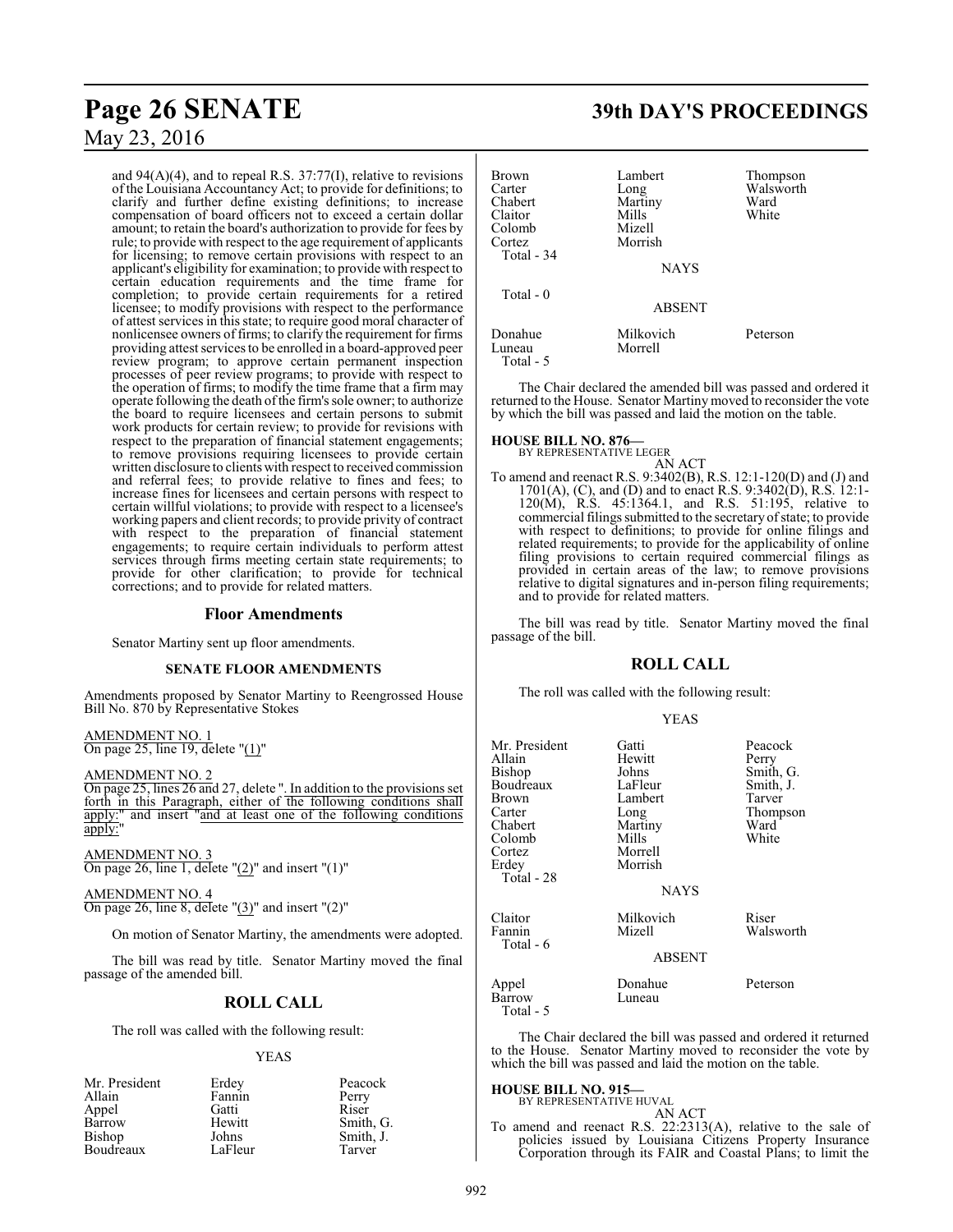## **39th DAY'S PROCEEDINGS Page 27 SENATE**

sale of such policies to resident licensed producers; and to provide for related matters.

The bill was read by title. Senator Erdey moved the final passage of the bill.

## **ROLL CALL**

The roll was called with the following result:

#### YEAS

| Mr. President<br>Allain<br>Appel<br>Barrow<br><b>Bishop</b><br>Boudreaux<br><b>Brown</b><br>Carter<br>Chabert<br>Claitor<br>Colomb<br>Cortez<br>Total $-35$ | Erdey<br>Fannin<br>Gatti<br>Hewitt<br>Johns<br>LaFleur<br>Lambert<br>Long<br>Martiny<br>Milkovich<br>Mills<br>Mizell | Morrish<br>Peacock<br>Perry<br>Riser<br>Smith, G.<br>Smith, J.<br>Tarver<br>Thompson<br>Walsworth<br>Ward<br>White |
|-------------------------------------------------------------------------------------------------------------------------------------------------------------|----------------------------------------------------------------------------------------------------------------------|--------------------------------------------------------------------------------------------------------------------|
|                                                                                                                                                             | <b>NAYS</b>                                                                                                          |                                                                                                                    |
| Total $-0$                                                                                                                                                  | ABSENT                                                                                                               |                                                                                                                    |

| Donahue   | Morrell  |
|-----------|----------|
| Luneau    | Peterson |
| Total - 4 |          |

The Chair declared the bill was passed and ordered it returned to the House. Senator Erdey moved to reconsider the vote by which the bill was passed and laid the motion on the table.

#### **HOUSE BILL NO. 935—** BY REPRESENTATIVE HOLLIS

AN ACT

To enact R.S. 22:41.1, relative to insurer notification to policyholders to require notice to be given under certain circumstances; to provide for the imposition of penalties by the commissioner of insurance; and to provide for related matters.

#### **Floor Amendments**

Senator Morrish proposed the following amendments.

#### **SENATE FLOOR AMENDMENTS**

Amendments proposed by Senator Morrish to Reengrossed House Bill No. 935 by Representative Hollis

AMENDMENT NO. 1

On page 1, line 8, after "provision of law," and before "insurers" insert "admitted"

On motion of Senator Morrish, the amendments were adopted.

The bill was read by title. Senator Johns moved the final passage of the amended bill.

#### **ROLL CALL**

The roll was called with the following result:

#### YEAS

| Mr. President<br>Allain | Erdey<br>Fannin | Morrell<br>Morrish |
|-------------------------|-----------------|--------------------|
| Appel                   | Gatti           | Peacock            |
| Barrow                  | Hewitt          | Perry              |

# May 23, 2016

| Bishop<br>Boudreaux<br>Brown<br>Carter<br>Chabert<br>Claitor<br>Colomb<br>Cortez<br>Total - 36 | Johns<br>LaFleur<br>Lambert<br>Long<br>Martiny<br>Milkovich<br>Mills<br>Mizell<br><b>NAYS</b> | Riser<br>Smith, G.<br>Smith, J.<br>Tarver<br>Thompson<br>Walsworth<br>Ward<br>White |
|------------------------------------------------------------------------------------------------|-----------------------------------------------------------------------------------------------|-------------------------------------------------------------------------------------|
| Total $-0$                                                                                     |                                                                                               |                                                                                     |
| Donahue                                                                                        | <b>ABSENT</b><br>Luneau                                                                       | Peterson                                                                            |

The Chair declared the amended bill was passed and ordered it returned to the House. Senator Johns moved to reconsider the vote by which the bill was passed and laid the motion on the table.

#### **HOUSE BILL NO. 994—**

Total - 3

BY REPRESENTATIVE PYLANT AN ACT

To amend and reenact R.S. 39:1800.4(A) and (F) and to enact R.S. 15:834.2, relative to correctional facilities; to provide with respect to expansions of and contracts for additional housing of individuals in the custody of the state; to require plans for the expansion of state housing; to provide requirements for contracts for housing by local governmental or private contractors; to require the submission of certain plans and other information for legislative approval; to provide for an effective date; and to provide for related matters.

#### **Floor Amendments**

Senator Riser proposed the following amendments.

#### **SENATE FLOOR AMENDMENTS**

Amendments proposed by Senator Riser to Reengrossed House Bill No. 994 by Representative Pylant

#### AMENDMENT NO. 1

On page 2, between lines 19 and 20, insert the following:

"C. The provisions of this Section shall not apply in West Carroll Parish.

On motion of Senator Riser, the amendments were adopted.

The bill was read by title. Senator Riser moved the final passage of the amended bill.

#### **ROLL CALL**

The roll was called with the following result:

#### YEAS

Mr. President Erdey Morrell<br>Allain Fannin Peacock Appel Gatti Perry Barrow Hewitt<br>Bishop Johns Boudreaux LaFleur Smith,<br>Brown Lambert Tarver Brown Lambert<br>Carter Long Carter Long Chabert Long Thompson<br>Chabert Martiny Walsworth Chabert Martiny Walsworth<br>Claitor Milkovich Ward Colomb Cortez Mizell Total - 35

Fannin Peacock<br>Gatti Perry Johns Smith, G.<br>LaFleur Smith, J. Milkovich Ward<br>
Mills White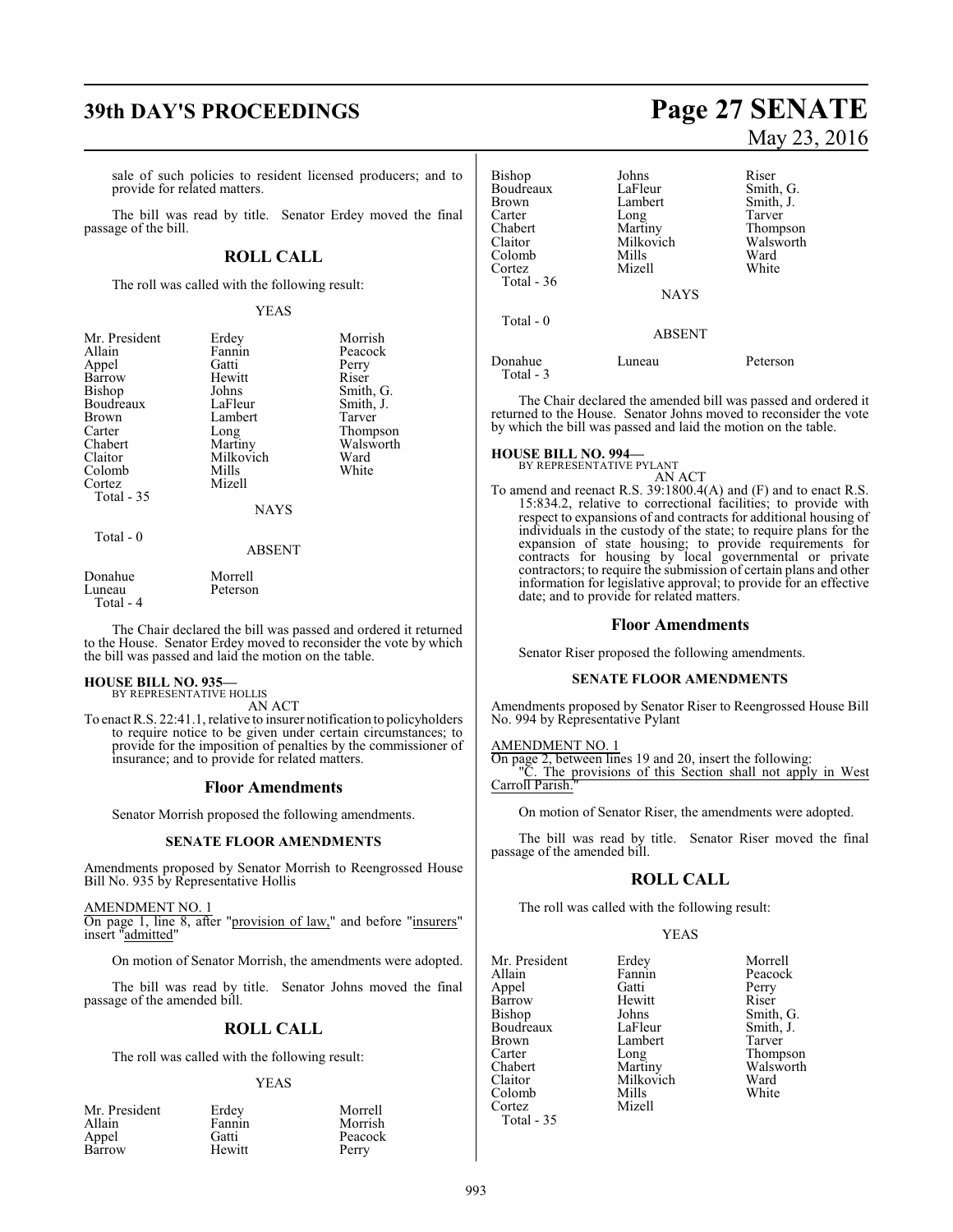## **Page 28 SENATE 39th DAY'S PROCEEDINGS** May 23, 2016

#### NAYS

#### Total - 0

#### ABSENT

| Donahue   | Morrish  |
|-----------|----------|
| Luneau    | Peterson |
| Total - 4 |          |
|           |          |

The Chair declared the amended bill was passed and ordered it returned to the House. Senator Riser moved to reconsider the vote by which the bill was passed and laid the motion on the table.

#### **HOUSE BILL NO. 1007—**

BY REPRESENTATIVES MORENO AND WILLMOTT

AN ACT To amend and reenact R.S. 40:978.2(C)(1) and (D) through (F) and to enact R.S. 40:978.2(G) and (H), relative to opioid antagonists; to authorize the storage and dispensing of opioid antagonists under certain conditions; to authorize any person to possess an opioid antagonist; to provide for an effective date; and to provide for related matters.

The bill was read by title. Senator Mills moved the final passage of the bill.

#### **ROLL CALL**

The roll was called with the following result:

#### YEAS

| Mr. President<br>Allain<br>Appel<br>Barrow<br>Bishop<br>Boudreaux<br>Brown<br>Carter<br>Chabert<br>Claitor<br>Colomb<br>Cortez | Erdey<br>Fannin<br>Gatti<br>Hewitt<br>Johns<br>LaFleur<br>Lambert<br>Long<br>Martiny<br>Milkovich<br>Mills<br>Mizell | Morrish<br>Peacock<br>Perry<br>Riser<br>Smith, G.<br>Smith, J.<br>Tarver<br>Thompson<br>Walsworth<br>Ward<br>White |
|--------------------------------------------------------------------------------------------------------------------------------|----------------------------------------------------------------------------------------------------------------------|--------------------------------------------------------------------------------------------------------------------|
| Total - 35<br>Total - 0                                                                                                        | <b>NAYS</b>                                                                                                          |                                                                                                                    |
| Donahue<br>Luneau                                                                                                              | <b>ABSENT</b><br>Morrell<br>Peterson                                                                                 |                                                                                                                    |

The Chair declared the bill was passed and ordered it returned to the House. Senator Mills moved to reconsider the vote by which the bill was passed and laid the motion on the table.

#### **HOUSE BILL NO. 1031—**

Total - 4

BY REPRESENTATIVE CHAD BROWN AN ACT

To amend and reenact R.S.  $22:584(C)(1)$  and  $(D)(1)(a)$ , relative to certain investments in Real Estate Investment Trusts by domestic insurers; to allow for investments in certain corporations; and to provide for related matters.

The bill was read by title. Senator Ward moved the final passage of the bill.

#### **ROLL CALL**

The roll was called with the following result:

Mizell<br>Morrish

#### YEAS

Mr. President Fannin Peacock<br>Allain Gatti Perry Allain Gatti Perry Appel Hewitt Riser Barrow Johns Smith, G.<br>Bishop LaFleur Smith, J. Boudreaux Lamb<br>Brown Long Brown Long Thompson<br>Carter Martiny Walsworth Carter **Martiny** Walsworth<br>Chabert Milkovich Ward Colomb<br>Cortez Erdey Total - 34

Claitor Total - 1

Total - 4

LaFleur Smith, J.<br>Lambert Tarver Milkovich Ward<br>
Mills White

NAYS

#### ABSENT

Donahue Morrell<br>Luneau Peterson Peterson

The Chair declared the bill was passed and ordered it returned to the House. Senator Ward moved to reconsider the vote by which the bill was passed and laid the motion on the table.

#### **HOUSE BILL NO. 1052—**

BY REPRESENTATIVE HENRY

AN ACT To enact Chapter 33-C of Title 13 of the Louisiana Revised Statutes of 1950, comprised of R.S. 13:5371 through 5373, and Code of Criminal Procedure Article  $893(B)(1)(a)(iv)(dd)$  and (b), relative to a probation pilot program in the 24<sup>th</sup> Judicial District Court; to provide for the Swift and Certain Probation Pilot Program; to provide for applicability; to provide for eligibility; to provide for the suspension of sentence for certain cases; to provide for the effects of completion of the program; to provide with respect to funds realized from participation in the program; and to provide for related matters.

The bill was read by title. Senator Gary Smith moved the final passage of the bill.

#### **ROLL CALL**

The roll was called with the following result:

#### YEAS

Mr. President Erdey Morrell<br>Allain Fannin Morrish Allain Fannin<br>Appel Gatti Barrow Hewitt Perry<br>Bishop Johns Riser Bishop Johns<br>Boudreaux LaFleur Boudreaux LaFleur Smith, G.<br>Brown Lambert Smith, J. Brown Lambert Smith, J.<br>
Carter Long Tarver Carter Long Tarver<br>
Chabert Martiny Thomp Chabert Martiny Thompson<br>Claitor Milkovich Walsworth Colomb Mills Ward<br>Cortez Mizell White Cortez Total - 36

Gatti Peacock<br>
Hewitt Perry Milkovich Walsworth<br>
Mills Ward

**NAYS** 

Total - 0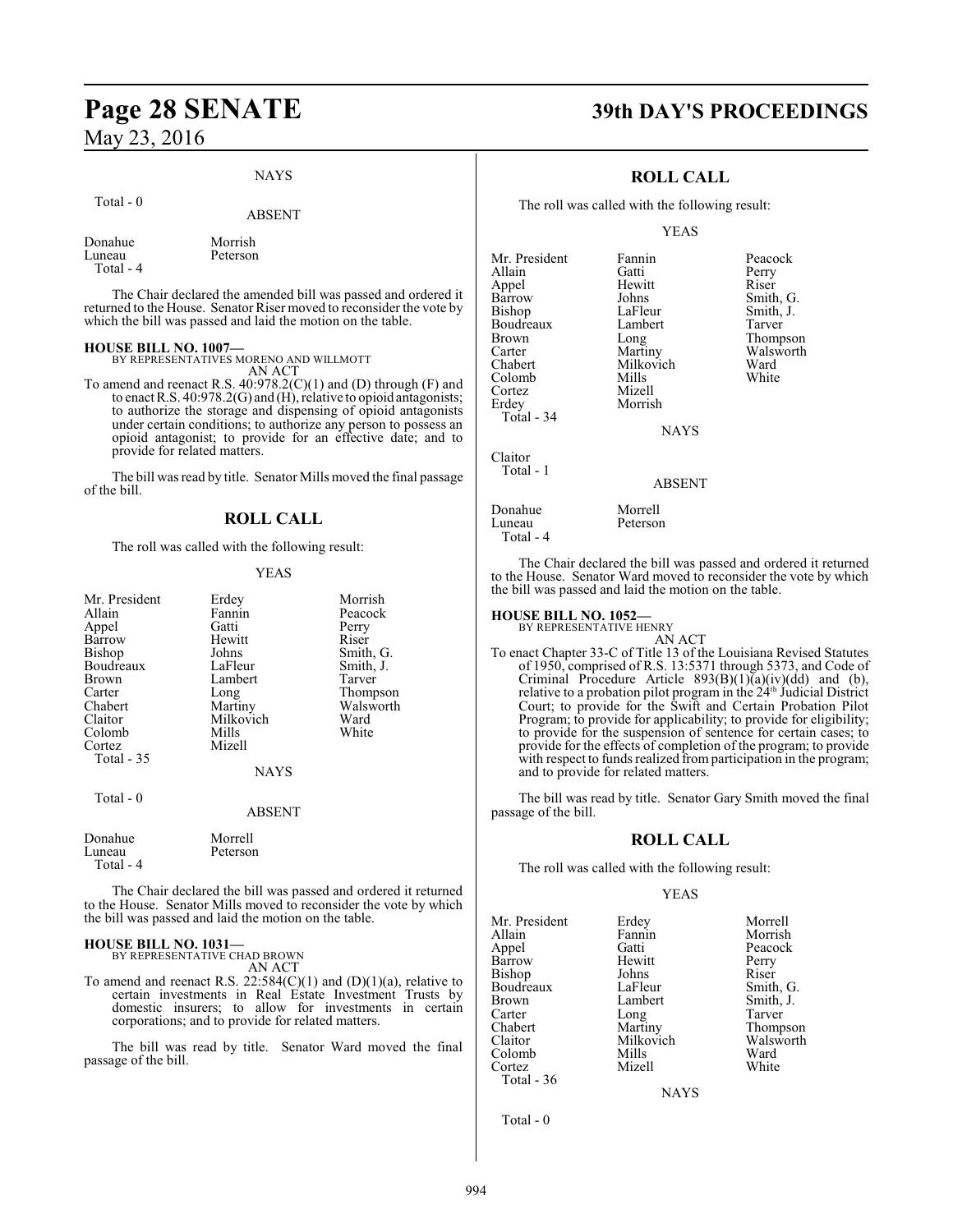## **39th DAY'S PROCEEDINGS Page 29 SENATE**

#### ABSENT

Donahue Luneau Peterson Total - 3 The Chair declared the bill was passed and ordered it returned to the House. Senator Gary Smith moved to reconsider the vote by

which the bill was passed and laid the motion on the table.

## **HOUSE BILL NO. 1118—**

BY REPRESENTATIVE HUNTER AN ACT

To enact Chapter 44 of Title 51 of the Louisiana Revised Statutes of 1950, to be comprised of R.S. 51:2701 through 2720, relative to fiduciaries and the digital property of decedents and other certain persons; to provide for a short title, definitions, and applicability; to authorize a user to allowor disallow a custodian to make certain digital assets disclosures on behalf of the user; to specify for a user's direction of disclosure to override certain contrary provisions; to provide for the rights of certain persons with respect to terms-of-service agreements; to provide procedure for the disclosure of digital assets; to provide for a custodian's disclosure of a deceased user's electronic communications and other digital assets when certain circumstances apply; to provide for a custodian's disclosure of the content of electronic communications or other digital assets of a principal when certain circumstances apply; to provide for a custodian's disclosure of the digital assets held in trust to a trustee who is the original user; to provide a custodian's disclosure of the content of electronic communications or other digital assets held in trust to a trustee who is not the original user; to provide certain rights, duties, authorities, and responsibilities for certain fiduciaries; to require certain compliance of a custodian; to provide immunity from liability for a custodian and respective officers, employees, and agents acting in good faith in compliance with duties; to provide for devolution of rights by intestacy; to provide for certain uniformity and relation to federal law; to provide for severability; and to provide for related matters.

The bill was read by title. Senator Bishop moved the final passage of the bill.

#### **ROLL CALL**

The roll was called with the following result:

#### YEAS

| Mr. President<br>Allain<br>Appel<br>Barrow<br>Bishop<br>Boudreaux<br>Brown<br>Carter<br>Chabert<br>Claitor | Cortez<br>Erdey<br>Fannin<br>Gatti<br>Hewitt<br>Johns<br>LaFleur<br>Lambert<br>Long<br>Martiny | Mizell<br>Morrish<br>Peacock<br>Perry<br>Riser<br>Smith, G.<br>Smith, J.<br>Tarver<br>Thompson<br>Ward |
|------------------------------------------------------------------------------------------------------------|------------------------------------------------------------------------------------------------|--------------------------------------------------------------------------------------------------------|
| Colomb                                                                                                     | Mills                                                                                          | White                                                                                                  |
| Total $-33$                                                                                                |                                                                                                |                                                                                                        |
|                                                                                                            | <b>NAYS</b>                                                                                    |                                                                                                        |
| Total $-0$                                                                                                 | <b>ABSENT</b>                                                                                  |                                                                                                        |
| Donahue<br>Luneau<br>Total - 6                                                                             | Milkovich<br>Morrell                                                                           | Peterson<br>Walsworth                                                                                  |

The Chair declared the bill was passed and ordered it returned to the House. Senator Bishop moved to reconsider the vote by which the bill was passed and laid the motion on the table.

# May 23, 2016

## **HOUSE BILL NO. 1135— (Substitute for House Bill No. 777**

**by Representative Moreno)** BY REPRESENTATIVE MORENO

AN ACT

To amend and reenact Children's Code Article 1015 and to enact Children's Code Article 1004(I), relative to the termination of parental rights; to provide relative to parties who may petition for termination of parental rights; to provide relative to grounds for termination of parental rights; and to provide for related matters.

#### **Floor Amendments**

Senator Claitor proposed the following amendments.

#### **SENATE FLOOR AMENDMENTS**

Amendments proposed by Senator Claitor to Reengrossed House Bill No. 1135 by Representative Moreno

#### AMENDMENT NO. 1

On page 1, line 2, between "Article" and "1015" insert "1007 and"

#### AMENDMENT NO. 2

On page 1, line 3, after "1004(I)" insert "and 1015.1"

#### AMENDMENT NO. 3

On page 1, line 5, between "rights;" and "and" insert "to provide for the confidentiality of petitioner's address; to provide regarding court costs, other costs, and fees;"

#### AMENDMENT NO. 4

On page 1, line 7, change "1015 is" to "1007 and 1015 are"

#### AMENDMENT NO. 5

On page l, line 8, change "is" to "and 1015.1 are"

#### AMENDMENT NO. 6

On page 1, between lines 14 and 15, insert the following: "Art. 1007. Court records of proceedings

A. All records and reports which result from proceedings held pursuant to the provisions of this Title are confidential and shall not be disclosed except as otherwise provided by this Chapter, by Chapter 7 of this Title, or as may be necessary to facilitate any order for continued contact as authorized by Article 1037.1.

B. The address and parish of the petitioner and each person on whose behalf the petition for termination of parental rights is filed under the provisions of Article  $1015$  (3) or (9) may remain confidential with the court. \* \* \*"

AMENDMENT NO. 7

On page 4, after line 2, add the following:

"Art. 1015.1. Termination of parental rights, certain grounds; costs and fees

A. A petitioner shall not be required to prepay nor be cast with court costs or costs of service or subpoena for the filing of the petition pursuant to Article 1015(3) or (9). The clerk of court shall immediately file and process the petition, regardless of the ability of the petitioner to pay court costs.

B. All court costs, attorney fees, costs of enforcement and modification proceedings, costs of appeals, evaluation fees, and expert witness fees incurred in filing, maintaining, or defending any proceeding under Article 1015(3) or (9) shall be paid by the perpetrator of the sex offense, including all costs of medical and psychological care for the sexually abused adult, or for the child conceived as a result of the sex offense."

On motion of Senator Claitor, the amendments were adopted.

#### **Floor Amendments**

Senator Gatti proposed the following amendments.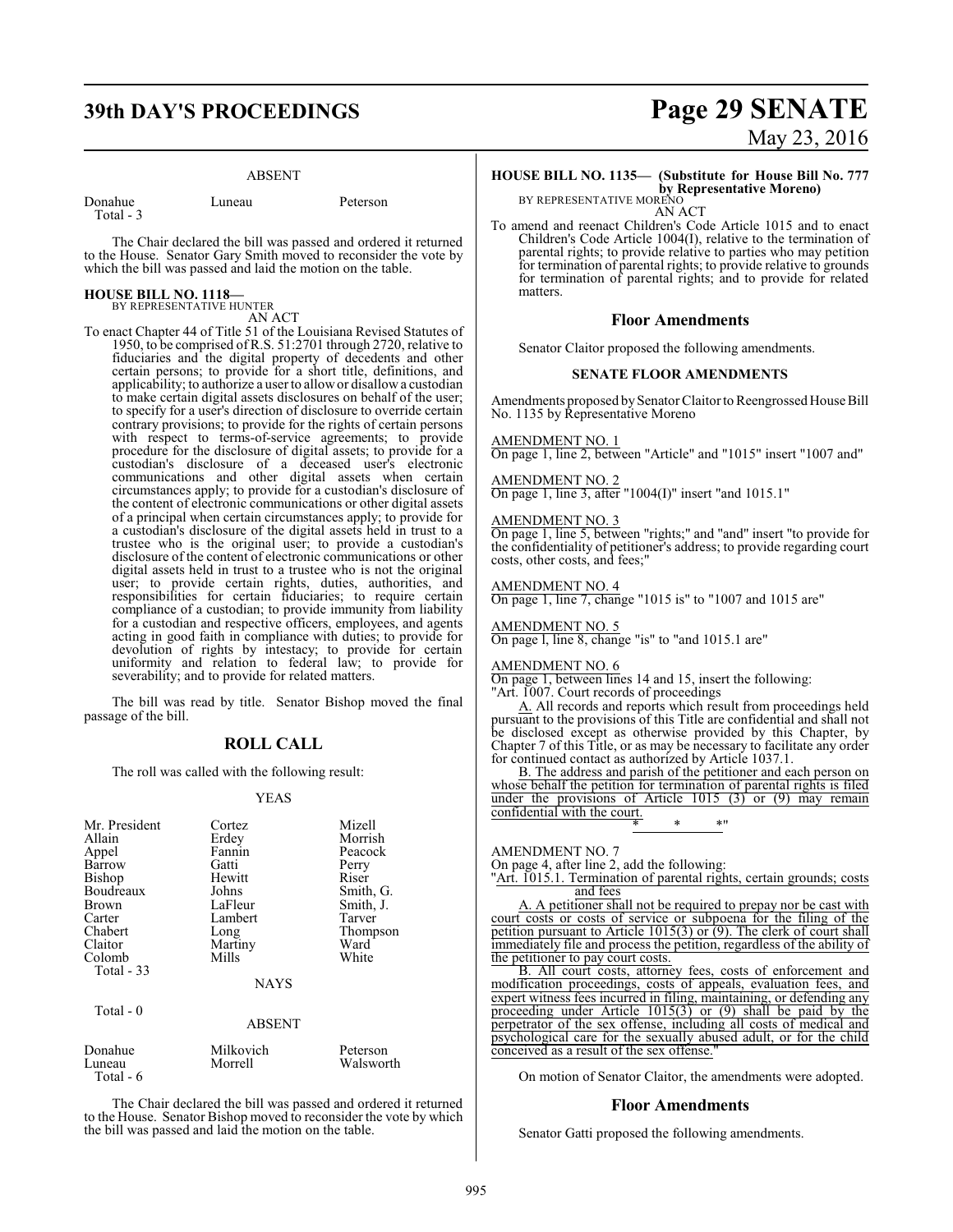#### **SENATE FLOOR AMENDMENTS**

Amendments proposed by Senator Gatti to Reengrossed House Bill No. 1135 by Representative Moreno

#### AMENDMENT NO. 1

On page  $\overline{1}$ , line 5, after "rights;" and before "to", insert "to provide relative to effects:" relative to effects:

#### AMENDMENT NO. 2

On page 1, at the end of line 13, insert "Termination shall result in the loss of custody, visitation, contact, and other parental rights of the perpetrator regarding the child, but shall not affect the inheritance rights of the child. The perpetrator shall be cast in judgment for court costs.

On motion of Senator Gatti, the amendments were adopted.

The bill was read by title. Senator Claitor moved the final passage of the amended bill.

#### **ROLL CALL**

The roll was called with the following result:

#### YEAS

| Mr. President | Erdey         | Morrell   |
|---------------|---------------|-----------|
| Allain        | Fannin        | Morrish   |
| Appel         | Gatti         | Peacock   |
| Barrow        | Hewitt        | Perry     |
| Bishop        | Johns         | Riser     |
| Boudreaux     | LaFleur       | Smith, G. |
| Brown         | Lambert       | Smith, J. |
| Carter        | Long          | Tarver    |
| Chabert       | Martiny       | Thompson  |
| Claitor       | Milkovich     | Walsworth |
| Colomb        | Mills         | Ward      |
| Cortez        | Mizell        | White     |
| Total - 36    |               |           |
|               | <b>NAYS</b>   |           |
| Total - 0     |               |           |
|               | <b>ABSENT</b> |           |
| Donahue       | Luneau        | Peterson  |

The Chair declared the amended bill was passed and ordered it returned to the House. Senator Claitor moved to reconsider the vote by which the bill was passed and laid the motion on the table.

# **HOUSE BILL NO. 918—** BY REPRESENTATIVE WILLMOTT

Total - 3

AN ACT

To amend and reenact R.S. 37:969(B)(introductory paragraph), (1) through  $(3)$ , and  $(4)(a)$  and  $(c)$  and  $969.1(B)$  through  $(D)$  and to enact R.S.  $37:21(B)(11)$  and  $969(B)(4)(d)$ , relative to the Louisiana State Board of Practical Nurse Examiners; to exempt the board from certain limitations on disciplinary proceedings; to authorize the board to obtain certain criminal history record information; to provide for methods of obtaining such information; to provide for technical corrections; and to provide for related matters.

The bill was read by title. Senator Chabert moved the final passage of the bill.

## **Page 30 SENATE 39th DAY'S PROCEEDINGS**

Morrish

### **ROLL CALL**

The roll was called with the following result:

#### YEAS

Mr. President Cortez Mizell<br>Allain Erdey Morris Appel Fannin Peacock Barrow Gatti<br>Bishop Hewitt Boudreaux Johns<br>Brown LaFleur Brown LaFleur Tarver<br>Carter Lambert Thomp Carter Lambert Thompson<br>
Chabert Long Walsworth Chabert Long Walsworth<br>Claitor Martiny Ward Colomb Total - 33

Total - 0

Hewitt Smith, G.<br>Johns Smith, J. Martiny Ward<br>
Mills White

NAYS

#### ABSENT

| Donahue   | Milkovich | Peterson |
|-----------|-----------|----------|
| Luneau    | Morrell   | Riser    |
| Total - 6 |           |          |

The Chair declared the bill was passed and ordered it returned to the House. Senator Chabert moved to reconsider the vote by which the bill was passed and laid the motion on the table.

#### **Rules Suspended**

Senator Colomb asked for and obtained a suspension of the rules to revert to:

#### **House Bills and Joint Resolutions on Third Reading and Final Passage**

#### **Bagneris Rule**

Senator Long moved to invoke the rule to temporarily pass over controversial House Bills on Third Reading and Final Passage with the intention of taking them up later, in their regular order.

Without objection, so ordered.

#### **HOUSE BILL NO. 171—**

BY REPRESENTATIVES HODGES, BAGLEY, COX, HENSGENS, HILFERTY, HORTON, MIKE JOHNSON, LEBAS, POPE, AND WILLMOTT AN ACT

To enact Subpart D of Part VI of Chapter 5-A of Title 40 of the Louisiana Revised Statutes of 1950, to be comprised of R.S. 40:1086.1 through 1086.4, relative to prevention of certain conditions affecting the health and safety of newborns and young children; to provide for definitions and findings; to establish requirements of birthing centers regarding delivery of information on shaken baby syndrome and sudden unexpected infant death; to authorize certain public awareness activities by the Department of Health and Hospitals; to provide for administrative rulemaking; and to provide for related matters.

#### **Floor Amendments**

Senator Colomb proposed the following amendments.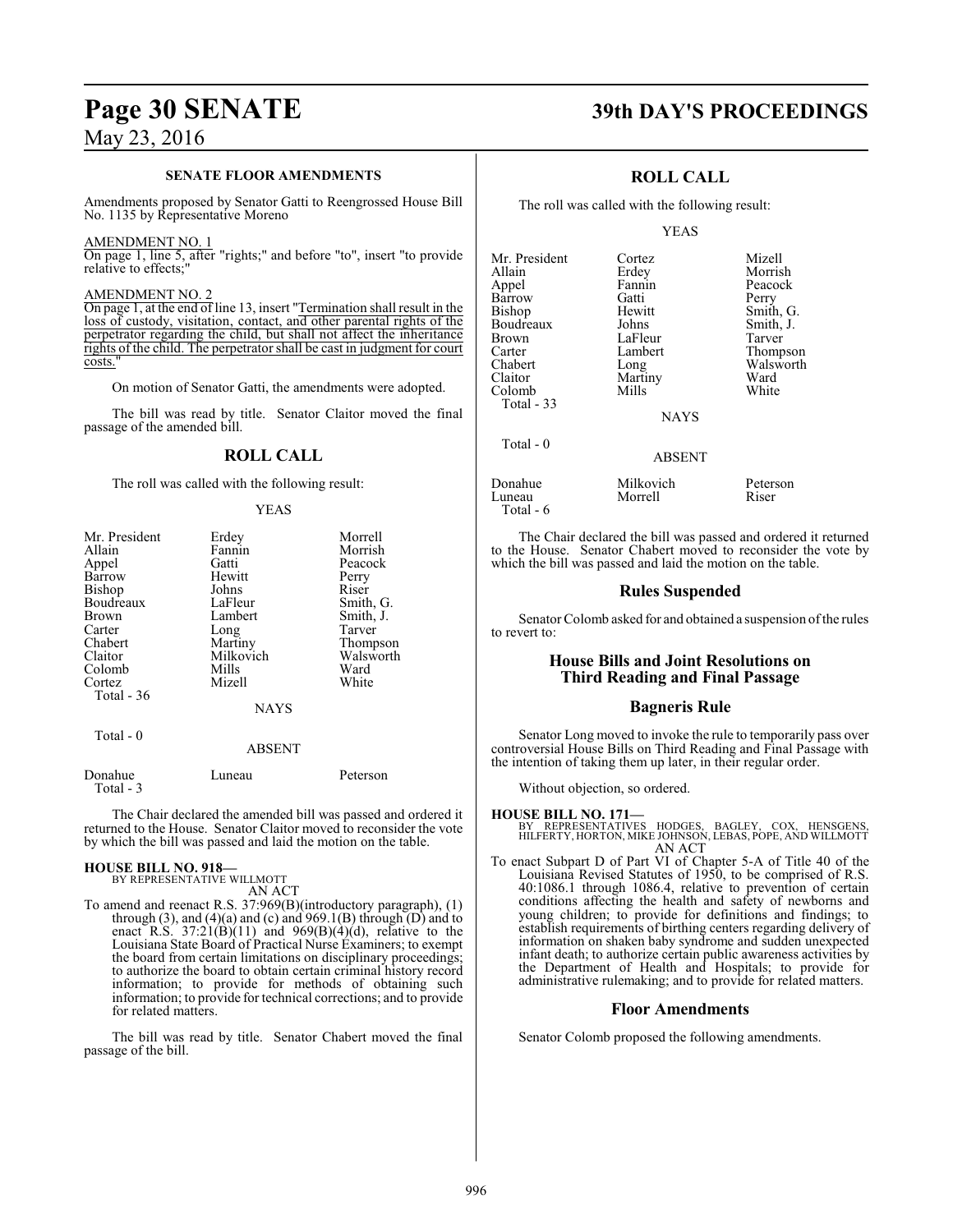## **39th DAY'S PROCEEDINGS Page 31 SENATE**

#### **SENATE FLOOR AMENDMENTS**

Amendments proposed by Senator Colomb to Engrossed House Bill No. 171 by Representative Hodges

AMENDMENT NO. 1

On page 4, after line 12, insert the following:

"Section 2. This Act shall be known as the "Kaci Billings Act of 2016"."

On motion of Senator Colomb, the amendments were adopted.

The bill was read by title. Senator Colomb moved the final passage of the amended bill.

### **ROLL CALL**

The roll was called with the following result:

YEAS

| Mr. President<br>Allain<br>Appel<br>Barrow<br><b>Bishop</b><br>Boudreaux<br><b>Brown</b><br>Carter<br>Chabert<br>Claitor<br>Colomb | Erdey<br>Fannin<br>Gatti<br>Hewitt<br>Johns<br>LaFleur<br>Lambert<br>Long<br>Martiny<br>Milkovich<br>Mills | Morrell<br>Morrish<br>Peacock<br>Perry<br>Riser<br>Smith, G.<br>Smith, J.<br>Tarver<br>Thompson<br>Walsworth<br>Ward |
|------------------------------------------------------------------------------------------------------------------------------------|------------------------------------------------------------------------------------------------------------|----------------------------------------------------------------------------------------------------------------------|
| Cortez                                                                                                                             | Mizell                                                                                                     | White                                                                                                                |
| Total $-36$                                                                                                                        |                                                                                                            |                                                                                                                      |
|                                                                                                                                    | <b>NAYS</b>                                                                                                |                                                                                                                      |
| Total - 0                                                                                                                          | ABSENT                                                                                                     |                                                                                                                      |

| Donahue   | Luneau | Peterson |
|-----------|--------|----------|
| Total - 3 |        |          |

The Chair declared the amended bill was passed and ordered it returned to the House. Senator Colomb moved to reconsider the vote by which the bill was passed and laid the motion on the table.

#### **HOUSE BILL NO. 606—**

BY REPRESENTATIVES HOFFMANN, ABRAHAM, AMEDEE, ARMES, BAGLEY, BARRAS, BERTHELOT, BISHOP, CARMODY, STEVE<br>EAGLEY, BARRAS, BERTHELOT, BISHOP, CARMODY, STEVE<br>CARTER,CHANEY,COUSSAN,COX,DEVILLER,DWIGHT,EDMONDS,<br>EMERSON, FALCONER, **ZERINGUE** 

#### AN ACT

To amend and reenact R.S. 40:1061.6(A) and to enact Chapter 1-A of Title 36 of the Louisiana Revised Statutes of 1950, to be comprised of R.S. 36:21, relative to authorized uses of public funds; to prohibit certain uses of public funds by institutions, boards, commissions, departments, agencies, officials, and employees of the state or its political subdivisions; to prohibit entities that performabortions fromreceiving public funding for any purpose; to provide for construction of the prohibition; and to provide for related matters.

The bill was read by title. Senator Barrow moved the final passage of the bill.

# May 23, 2016

### **ROLL CALL**

The roll was called with the following result:

#### YEAS

| Mr. President<br>Allain | Fannin<br>Gatti     | Morrish<br>Peacock |
|-------------------------|---------------------|--------------------|
| Appel                   | Hewitt              | Perry              |
| Barrow                  | Johns               | Riser              |
| Boudreaux               | LaFleur             | Smith, G.          |
| Carter                  | Lambert             | Smith, J.          |
| Chabert                 | Long                | Tarver             |
| Claitor                 | Martiny             | Thompson           |
| Colomb                  | Milkovich           | Walsworth          |
| Cortez                  | Mills               | Ward               |
| Erdey<br>Total $-33$    | Mizell              | White              |
|                         | <b>NAYS</b>         |                    |
| Bishop                  | Brown               |                    |
| Total - 2               | <b>ABSENT</b>       |                    |
| Donahue<br>Luneau       | Morrell<br>Peterson |                    |
| Total - 4               |                     |                    |

The Chair declared the bill was passed and ordered it returned to the House. Senator Barrow moved to reconsider the vote by which the bill was passed and laid the motion on the table.

#### **HOUSE BILL NO. 719—**

BY REPRESENTATIVE HODGES

AN ACT To amend and reenact Children's Code Article 1431(D) and to enact Children's Code Article 1427(C), relative to minors who are mentally ill or suffering from substance abuse and in need of immediate medical treatment; to provide relative to procedures pursuant to issuance of a physician's emergency certificate for treatment of a minor; to provide relative to transportation of a child in whose name an emergency certificate has been issued; to authorize certain persons to accompany the child during such transportation; and to provide for related matters.

The bill was read by title. Senator Colomb moved the final passage of the bill.

#### **ROLL CALL**

The roll was called with the following result:

#### YEAS

| Mr. President<br>Allain<br>Appel<br>Barrow<br>Bishop<br>Boudreaux<br>Brown<br>Carter<br>Chabert<br>Claitor<br>Colomb<br>Total - 33 | Cortez<br>Erdey<br>Fannin<br>Gatti<br>Hewitt<br>Johns<br>LaFleur<br>Lambert<br>Long<br>Martiny<br>Mills<br><b>NAYS</b> | Mizell<br>Morrell<br>Morrish<br>Peacock<br>Perry<br>Smith, G.<br>Smith, J.<br>Tarver<br>Thompson<br>Ward<br>White |
|------------------------------------------------------------------------------------------------------------------------------------|------------------------------------------------------------------------------------------------------------------------|-------------------------------------------------------------------------------------------------------------------|
| Milkovich<br>Total - 3                                                                                                             | Riser<br><b>ABSENT</b>                                                                                                 | Walsworth                                                                                                         |
| Donahue<br>Total - 3                                                                                                               | Luneau                                                                                                                 | Peterson                                                                                                          |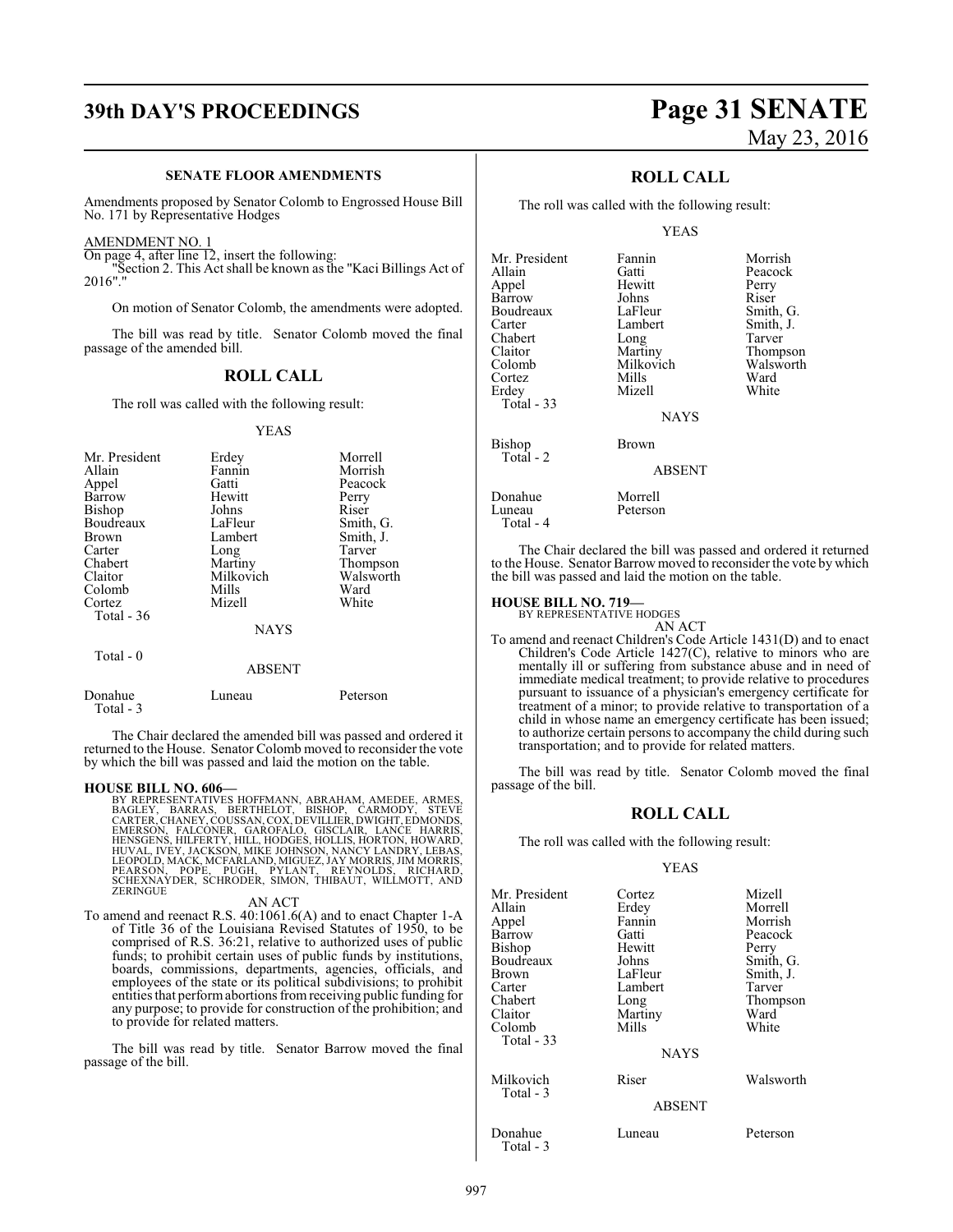## **Page 32 SENATE 39th DAY'S PROCEEDINGS**

The Chair declared the bill was passed and ordered it returned to the House. Senator Colomb moved to reconsider the vote by which the bill was passed and laid the motion on the table.

#### **HOUSE BILL NO. 1133—** BY REPRESENTATIVE BERTHELOT

AN ACT

To amend and reenact Subpart A of Part VII of Title 40 of the Louisiana Revised Statutes of 1950, to be comprised of R.S. 40:1484.1 through 1484.28, and 1485.2(introductoryparagraph), (2), (3), (4), and (5) and to enact R.S. 40:1485.2(6) and 1485.9, relative to the regulation of inflatable amusement devices, amusement attractions, and amusement rides; to provide for administration, enforcement, and rulemaking authority of the state fire marshal; to provide for definitions; to require registration of inflatable amusement devices, amusement attractions, and amusement rides with the office of state fire marshal; to regulate the operation of such devices, attractions, and rides; to provide for third-party inspections and certificates of inspection; to provide for set-up inspections; to provide relative to license requirements of third-party inspectors, set-up inspectors, firms, and certain persons; to require certain insurance; to provide for applicable fees, costs, penalties, and injunctive relief; to provide for applicability; to provide for prohibitions and exemptions; and to provide for related matters.

The bill was read by title. Senator Martiny moved the final passage of the bill.

### **ROLL CALL**

The roll was called with the following result:

#### YEAS

| Mr. President<br>Allain<br>Appel<br>Barrow<br><b>Bishop</b><br>Boudreaux<br><b>Brown</b><br>Carter<br>Chabert<br>Claitor<br>Colomb<br>Cortez<br>Total - 34 | Fannin<br>Gatti<br>Hewitt<br>Johns<br>LaFleur<br>Lambert<br>Long<br>Martiny<br>Milkovich<br>Mills<br>Mizell<br>Morrell<br><b>NAYS</b> | Morrish<br>Peacock<br>Perry<br>Riser<br>Smith, G.<br>Smith, J.<br>Tarver<br>Thompson<br>Ward<br>White |
|------------------------------------------------------------------------------------------------------------------------------------------------------------|---------------------------------------------------------------------------------------------------------------------------------------|-------------------------------------------------------------------------------------------------------|
| Walsworth<br>Total - 1                                                                                                                                     | <b>ABSENT</b>                                                                                                                         |                                                                                                       |

Donahue Luneau<br>Erdey Peterson Peterson Total - 4 The Chair declared the bill was passed and ordered it returned to the House. Senator Martiny moved to reconsider the vote by

which the bill was passed and laid the motion on the table.

#### **HOUSE BILL NO. 187—**

BY REPRESENTATIVE BISHOP AN ACT

To amend and reenact R.S. 47:1925.11, relative to expenses of assessors; to authorize an automobile expense allowance for the assessor in Lafayette Parish; to provide for certain limitations and requirements; and to provide for related matters.

The bill was read by title. Senator Cortez moved the final passage of the bill.

### **ROLL CALL**

The roll was called with the following result:

YEAS

| Mr. President<br>Barrow<br>Bishop<br>Boudreaux<br><b>Brown</b><br>Carter<br>Colomb<br>Cortez<br>Total - 23 | Gatti<br>Johns<br>LaFleur<br>Lambert<br>Long<br>Martiny<br>Mills<br>Morrell<br><b>NAYS</b> | Morrish<br>Perry<br>Smith, G.<br>Smith, J.<br>Tarver<br>Ward<br>White |
|------------------------------------------------------------------------------------------------------------|--------------------------------------------------------------------------------------------|-----------------------------------------------------------------------|
| Allain<br>Appel<br>Chabert<br>Claitor<br>Total - 12                                                        | Fannin<br>Hewitt<br>Milkovich<br>Mizell<br><b>ABSENT</b>                                   | Peacock<br>Riser<br>Thompson<br>Walsworth                             |
| Donahue<br>Erdey<br>Total - 4                                                                              | Luneau<br>Peterson                                                                         |                                                                       |

The Chair declared the bill was passed and ordered it returned to the House. Senator Cortez moved to reconsider the vote by which the bill was passed and laid the motion on the table.

#### **HOUSE BILL NO. 204—**

BY REPRESENTATIVE LYONS AN ACT

To amend and reenact R.S. 38:2212(B)(3)(b), relative to the submission of documents to Jefferson Parish as required by the Public Bid Law; to require all bidders bidding on public works for Jefferson Parish to submit certain forms prior to the opening of public bids; and to provide for related matters.

The bill was read by title. Senator Carter moved the final passage of the bill.

#### **ROLL CALL**

The roll was called with the following result:

#### YEAS

| Mr. President<br>Allain<br>Appel<br>Barrow<br>Bishop<br>Boudreaux<br>Brown<br>Carter<br>Chabert<br>Claitor<br>Colomb<br>Cortez | Erdey<br>Fannin<br>Gatti<br>Hewitt<br>Johns<br>LaFleur<br>Lambert<br>Long<br>Martiny<br>Milkovich<br>Mills<br>Mizell | Morrell<br>Morrish<br>Peacock<br>Perry<br>Riser<br>Smith, G.<br>Smith, J.<br>Tarver<br>Thompson<br>Walsworth<br>Ward<br>White |
|--------------------------------------------------------------------------------------------------------------------------------|----------------------------------------------------------------------------------------------------------------------|-------------------------------------------------------------------------------------------------------------------------------|
| <b>Total - 36</b>                                                                                                              | <b>NAYS</b>                                                                                                          |                                                                                                                               |
| Total - 0                                                                                                                      | <b>ABSENT</b>                                                                                                        |                                                                                                                               |
| Donahue<br>Total - 3                                                                                                           | Luneau                                                                                                               | Peterson                                                                                                                      |

The Chair declared the bill was passed and ordered it returned to the House. Senator Carter moved to reconsider the vote by which the bill was passed and laid the motion on the table.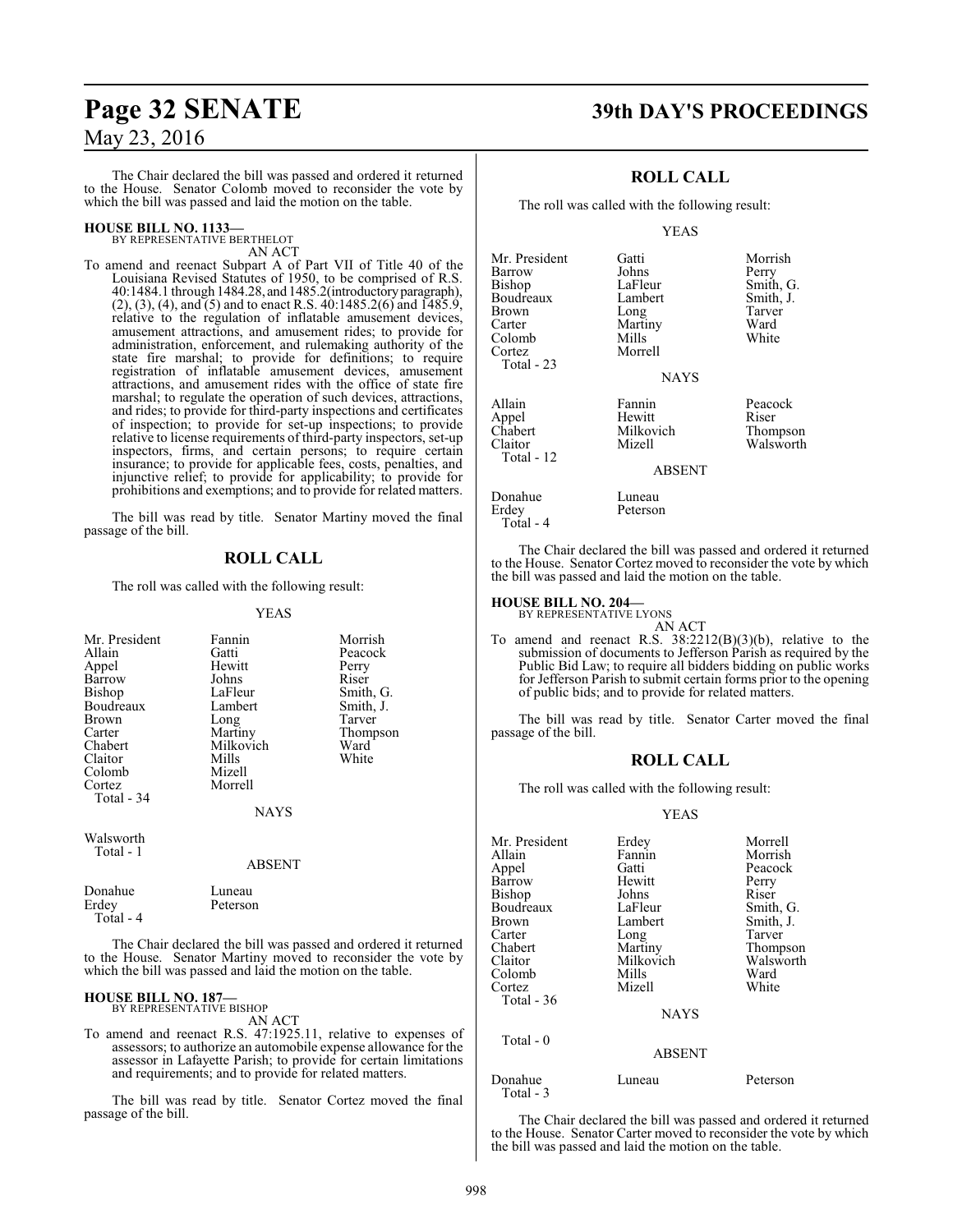# **39th DAY'S PROCEEDINGS Page 33 SENATE** May 23, 2016

**HOUSE BILL NO. 241—**

BY REPRESENTATIVE ZERINGUE AN ACT

To amend and reenact R.S. 9:1103, R.S. 30:961(G)(3), 2000.11(E), 2459(A) and (D), 2460(A)(14), R.S. 35:411(A), (B), and (E), R.S. 38:100(introductory paragraph), 106(A)(2)(introductory paragraph) and (B), 111, 112, 213(D), 214(B), 218(B), 221(F),  $225(A)(2)$ , (D)(2)(b), (F), 226, 301(B), 301.1(A), (B), and (C), 306(C), 313(B)(2), 315, 329.6(H), 330.1(C)(2)(c) and (3)(a), 3097.4(A)(9), R.S. 39:99.29(A), 366.3(1), 2202(1), (3), (5), and (6), R.S. 48:264.1(B), and R.S. 56:301.10(E)(3), 425(E),  $427.1(C)$ ,  $494(E)(3)$  and  $2011(E)$ , to enact R.S. 49:214.6.2(D)(8), and to repeal R.S. 49:214.6.2(C)(4), relative to the Coastal Protection and Restoration Authority Board; to change certain references to the "Office of Coastal Protection and Restoration" to "Coastal Protection and Restoration Authority"; to change certain references to the "Office of Coastal Protection and Restoration" to the "Coastal Protection and Restoration Authority Board"; to make technical corrections to references to the "executive director", the "chair", the "chairman"; to make other technical corrections; to provide for the utilization of certain services provided by the Department of Natural Resources; and to provide for related matters.

#### **Floor Amendments**

Senator Chabert proposed the following amendments.

#### **SENATE FLOOR AMENDMENTS**

Amendments proposed by Senator Chabert to Reengrossed House Bill No. 241 by Representative Zeringue

#### AMENDMENT NO. 1

On page 3, line 22, delete "Minerals Management Service,"

On motion of Senator Chabert, the amendments were adopted.

The bill was read by title. Senator Chabert moved the final passage of the amended bill.

#### **ROLL CALL**

The roll was called with the following result:

#### YEAS

| Mr. President<br>Allain<br>Appel<br>Barrow<br><b>Bishop</b><br>Boudreaux<br><b>Brown</b><br>Carter<br>Chabert<br>Claitor<br>Colomb<br>Cortez | Erdey<br>Fannin<br>Gatti<br>Hewitt<br>Johns<br>LaFleur<br>Lambert<br>Long<br>Martiny<br>Milkovich<br>Mills<br>Mizell | Morrell<br>Morrish<br>Peacock<br>Perry<br>Riser<br>Smith, G.<br>Smith, J.<br>Tarver<br>Thompson<br>Walsworth<br>Ward<br>White |
|----------------------------------------------------------------------------------------------------------------------------------------------|----------------------------------------------------------------------------------------------------------------------|-------------------------------------------------------------------------------------------------------------------------------|
| Total $-36$                                                                                                                                  |                                                                                                                      |                                                                                                                               |
|                                                                                                                                              | <b>NAYS</b>                                                                                                          |                                                                                                                               |
| Total $-0$<br>ABSENT                                                                                                                         |                                                                                                                      |                                                                                                                               |

| Donahue    | Luneau | Peterson |
|------------|--------|----------|
| Total $-3$ |        |          |

The Chair declared the amended bill was passed and ordered it returned to the House. Senator Chabert moved to reconsider the vote by which the bill was passed and laid the motion on the table.

#### **HOUSE BILL NO. 245—**

BY REPRESENTATIVES MARCELLE AND CARPENTER AN ACT

To amend and reenact R.S.  $32:8(A)(2)$  and  $(3)$ ,  $57.1(C)$ , 863(A)(3)(a), and 863.1(C)(1)(b), and to enact R.S. 32:429.4 and R.S. 47:1676(L), relative to monies owed to the office of motor vehicles; to authorize the office of motor vehicles to enter into installment agreements with persons for payment of outstanding fines, penalties, and fees; to authorize the office of motor vehicles to register motor vehicles and issue driving privileges to persons during the term of such installment agreements; to authorize the promulgation of rules and regulations; to provide for definitions; to authorize third parties to administer such installment agreements; to authorize a third party to charge and collect certain fees for the administration of such installment agreements; to provide for effective dates; and to provide for related matters.

The bill was read by title. Senator Colomb moved the final passage of the bill.

#### **ROLL CALL**

The roll was called with the following result:

#### YEAS

| Mr. President<br>Allain<br>Appel<br>Barrow<br>Bishop<br>Boudreaux<br>Brown<br>Carter<br>Chabert<br>Claitor<br>Colomb<br>Cortez<br>Total - 36 | Erdey<br>Fannin<br>Gatti<br>Hewitt<br>Johns<br>LaFleur<br>Lambert<br>Long<br>Martiny<br>Milkovich<br>Mills<br>Mizell | Morrell<br>Morrish<br>Peacock<br>Perry<br>Riser<br>Smith, G.<br>Smith, J.<br>Tarver<br>Thompson<br>Walsworth<br>Ward<br>White |
|----------------------------------------------------------------------------------------------------------------------------------------------|----------------------------------------------------------------------------------------------------------------------|-------------------------------------------------------------------------------------------------------------------------------|
|                                                                                                                                              | <b>NAYS</b>                                                                                                          |                                                                                                                               |
| Total $-0$                                                                                                                                   | <b>ABSENT</b>                                                                                                        |                                                                                                                               |
|                                                                                                                                              |                                                                                                                      |                                                                                                                               |

Donahue Luneau Peterson Total - 3

The Chair declared the bill was passed and ordered it returned to the House. Senator Colomb moved to reconsider the vote by which the bill was passed and laid the motion on the table.

## **HOUSE BILL NO. 293—** BY REPRESENTATIVE HAVARD

AN ACT

To enact R.S. 33:4305(B)(5), relative to gas utility districts; to provide relative to the members of the governing boards of districts located in certain parishes; to increase the maximum per diem authorized to be paid to such members; and to provide for related matters.

The bill was read by title. Senator Ward moved the final passage of the bill.

#### **ROLL CALL**

The roll was called with the following result:

#### YEAS

| Mr. President | Erdey  | Morrish |
|---------------|--------|---------|
| Allain        | Fannin | Peacock |
| Appel         | Gatti  | Perry   |
| Barrow        | Hewitt | Riser   |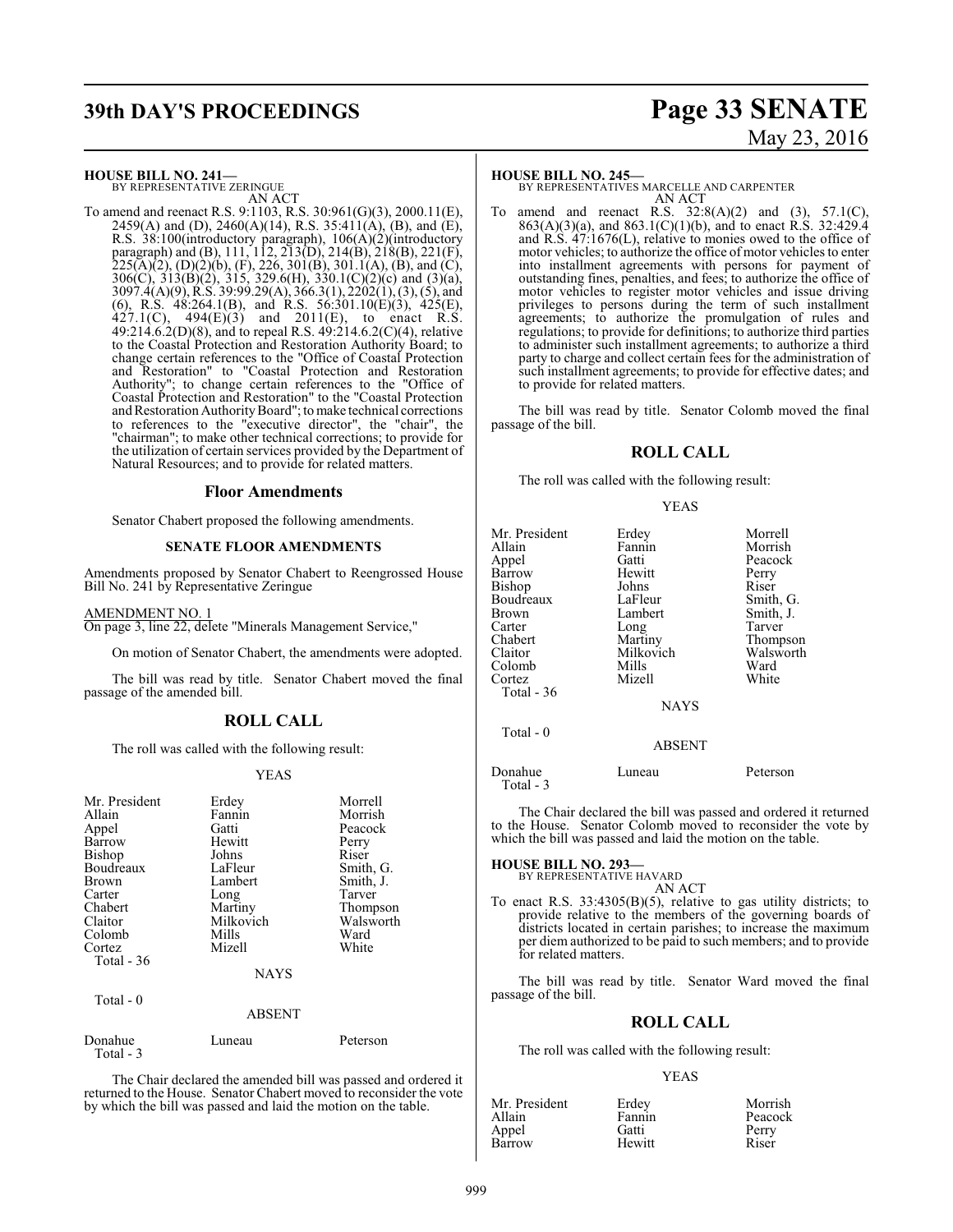| Bishop<br>Boudreaux | Johns<br>LaFleur | Smith, G.<br>Smith, J. |
|---------------------|------------------|------------------------|
| Brown               | Lambert          | Tarver                 |
| Carter              | Long             | Thompson               |
| Claitor             | Martiny          | Walsworth              |
| Colomb              | Mills            | Ward                   |
| Cortez              | Mizell           | White                  |
| Total $-33$         |                  |                        |
|                     | <b>NAYS</b>      |                        |
| Total - 0           |                  |                        |

| Chabert   | Luneau    | Morrell  |
|-----------|-----------|----------|
| Donahue   | Milkovich | Peterson |
| Total - 6 |           |          |

The Chair declared the bill was passed and ordered it returned to the House. Senator Ward moved to reconsider the vote by which the bill was passed and laid the motion on the table.

ABSENT

#### **Rules Suspended**

Senator Hewitt asked for and obtained a suspension of the rules to revert to the Morning Hour.

#### **Message from the House**

#### **HOUSE CONFEREES APPOINTED**

#### May 23, 2016

To the Honorable President and Members of the Senate:

I am directed to inform your honorable body that the Speaker of the House of Representatives has appointed the following members, on the part of the House of Representatives, to confer, with a like committee from the Senate, on the disagreement to **Senate Bill No. 111** by Senator Barrow:

Representatives Carpenter, Berthelot and James.

Respectfully submitted, ALFRED W. SPEER Clerk of the House of Representatives

#### **Message from the House**

#### **HOUSE CONFEREES APPOINTED**

#### May 23, 2016

To the Honorable President and Members of the Senate:

I am directed to inform your honorable body that the Speaker of the House of Representatives has appointed the following members, on the part of the House of Representatives, to confer, with a like committee fromthe Senate, on the disagreement to **House Bill No. 81** by Representative Broadwater:

Representatives Broadwater, Danahay and Pugh.

Respectfully submitted, ALFRED W. SPEER Clerk of the House of Representatives

## **Page 34 SENATE 39th DAY'S PROCEEDINGS**

#### **Message from the House**

#### **HOUSE CONFEREES APPOINTED**

May 23, 2016

To the Honorable President and Members of the Senate:

I am directed to inform your honorable body that the Speaker of the House of Representatives has appointed the following members, on the part of the House of Representatives, to confer, with a like committee from the Senate, on the disagreement to **House Bill No. 218** by Representative Hoffmann:

Representatives Hoffmann, N. Landry and Pope.

Respectfully submitted, ALFRED W. SPEER Clerk of the House of Representatives

#### **Message from the House**

#### **PASSED SENATE BILLS AND JOINT RESOLUTIONS**

May 23, 2016

To the Honorable President and Members of the Senate:

I am directed to inform your honorable body that the House of Representatives has finally passed the following Senate Bills and Joint Resolutions:

#### **SENATE BILL NO. 313—**

BY SENATORS BARROW AND THOMPSON

AN ACT To amend and reenact R.S. 36:4(B)(8), to enact R.S. 46:2605.1 through 2605.3, and to repeal R.S. 36:478(L) and R.S. 46:2911 through 2913, relative to the Council on the Status of Grandparents Raising Grandchildren; to provide for the transfer of this council from the Department of Children and Family Services to the office of the governor; to provide for the council's membership, responsibilities and duties, and its fund; to provide terms, conditions, requirements, and procedures; and to provide for related matters.

Reported with amendments.

#### **SENATE BILL NO. 58—** BY SENATOR MARTINY

AN ACT

To repeal R.S. 51:3143(A)(4) and (5), relative to home service contracts; to repeal certain requirements for the submission of documentation to the secretary of state.

Reported with amendments.

#### **SENATE BILL NO. 199—** BY SENATOR GATTI

AN ACT

To enact R.S. 22:76 and 264.1, relative to the mergers of domestic insurers and health maintenance organizations; to provide for approval by the commissioner of insurance prior to the merger of a domestic insurer or health maintenance organization with any other person; to provide for the written request for approval; and to provide for related matters.

Reported without amendments.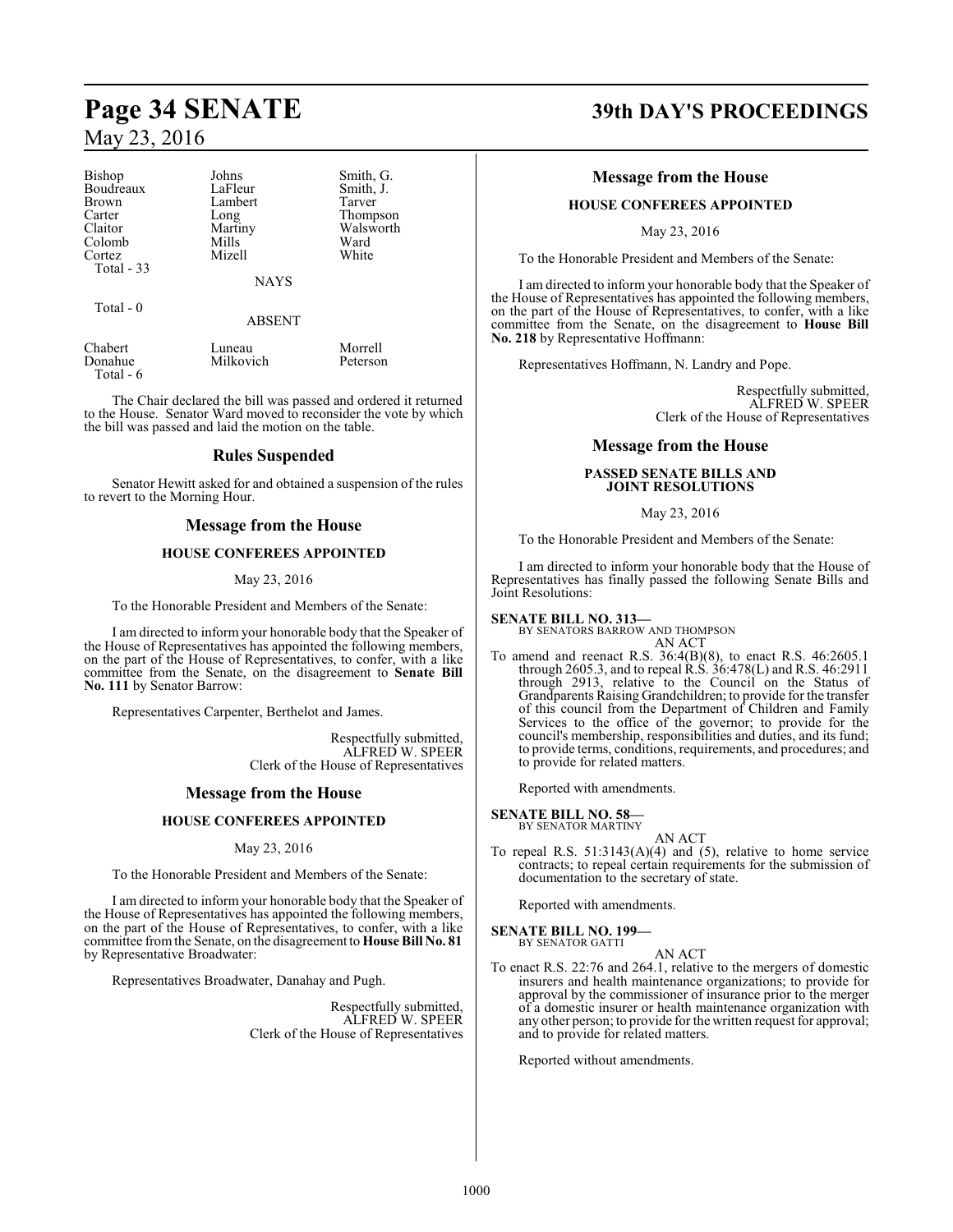## **39th DAY'S PROCEEDINGS Page 35 SENATE**

#### **SENATE BILL NO. 210—**

BY SENATOR BARROW AN ACT

To amend and reenact R.S. 40:2154, relative to behavioral health services rendered to specialty courts; to exempt from licensure requirements providers furnishing behavioral health services to certain specialty courts; to provide for an effective date; and to provide for related matters.

Reported without amendments.

## **SENATE BILL NO. 224—** BY SENATOR CLAITOR

AN ACT

To repeal R.S. 17:1803, relative to parking violations on public college and university campuses; to eliminate provisions of law governing certain fines that have been ruled unconstitutional; to provide for an effective date; and to provide for related matters.

Reported without amendments.

#### **SENATE BILL NO. 236—** BY SENATOR BARROW

AN ACT

To amend and reenact R.S.  $28:53(G)(7)(c)(i)$  and to enact R.S. 28:53(G)(8), relative to mental health law; to provide relative to examination, admission, commitment, and treatment of persons suffering from mental illness and substance abuse; to provide with respect to admission by emergency certificate; and to provide for related matters.

Reported without amendments.

#### **SENATE BILL NO. 238—** BY SENATOR THOMPSON

AN ACT

To enact R.S. 40:2009.10.1, relative to investigations by the Department of Health and Hospitals; to provide for provider communication opportunities; to provide for notice; to provide for time limitations on violation issuance; to provide for an effective date; and to provide for related matters.

Reported without amendments.

Respectfully submitted, ALFRED W. SPEER Clerk of the House of Representatives

#### **Message from the House**

#### **CONCURRING IN SENATE CONCURRENT RESOLUTIONS**

#### May 23, 2016

To the Honorable President and Members of the Senate:

I am directed to inform your honorable body that the House of Representatives has finally concurred in the following Senate Concurrent Resolutions:

## **SENATE CONCURRENT RESOLUTION NO. 123—** BY SENATORS MILKOVICH, ALARIO AND LONG

A CONCURRENT RESOLUTION

To commend John Mamoulides upon his induction into the Louisiana Political Museum and Hall of Fame.

Reported without amendments.

### **SENATE CONCURRENT RESOLUTION NO. 124—**

BY SENATOR LONG A CONCURRENT RESOLUTION To commend Anthony Thomas on being named to the 2016 Louisiana Sports Hall of Fame Induction Class.

Reported without amendments.

# May 23, 2016

## **SENATE CONCURRENT RESOLUTION NO. 126—**

BY SENATOR COLOMB A CONCURRENT RESOLUTION

To commend the efforts of The Links, Incorporated, and to designate Wednesday, May 25, 2016, as Louisiana Links Day at the state capitol.

Reported without amendments.

Respectfully submitted, ALFRED W. SPEER Clerk of the House of Representatives

#### **Introduction of Senate Resolutions**

Senator Bishop asked for and obtained a suspension of the rules to read Senate Resolutions a first and second time.

#### **SENATE RESOLUTION NO. 151—**

BY SENATOR GATTI A RESOLUTION

To commend the Benton High School of Benton, Louisiana golf team on winning its fifth consecutive Division II state championship.

The resolution was read by title and placed on the Calendar for a second reading.

## **SENATE RESOLUTION NO. 152—** BY SENATOR BISHOP

A RESOLUTION

To commend Alpha Phi Alpha Fraternity, Incorporated upon the celebration of its one hundred tenth anniversary as an organization and recognizes Tuesday, May 24, 2016, as Alpha Phi Alpha Day at the Louisiana State Capitol.

On motion of Senator Bishop the resolution was read by title and adopted.

#### **Introduction of Senate Concurrent Resolutions**

#### **SENATE CONCURRENT RESOLUTION NO. 127—** BY SENATOR COLOMB

A CONCURRENT RESOLUTION

To request the Senate Committee on Senate and Governmental Affairs and the House Committee on House and Governmental Affairs to meet and function as a joint committee to study the feasibility of conducting committee hearings, briefings, conferences, interim committee meetings, or chamber sessions by video teleconferencing and to study the feasibility of allowing a member to cast a record vote in absentia when a member cannot attend a committee hearing, briefings, conferences, interim committee meetings, or chamber sessions due to disability, illness, or injury.

The resolution was read by title and placed on the Calendar for a second reading.

## **SENATE CONCURRENT RESOLUTION NO. 128—** BY SENATOR ALARIO A CONCURRENT RESOLUTION

To express the sincere and heartfelt condolences ofthe Legislature of Louisiana upon the passing of a beloved gentleman and mainstay in Louisiana politics, the Honorable Robert L. "Bobby" Freeman, and to celebrate the legacy of public service he leaves to his community, state, and nation.

The resolution was read by title and placed on the Calendar for a second reading.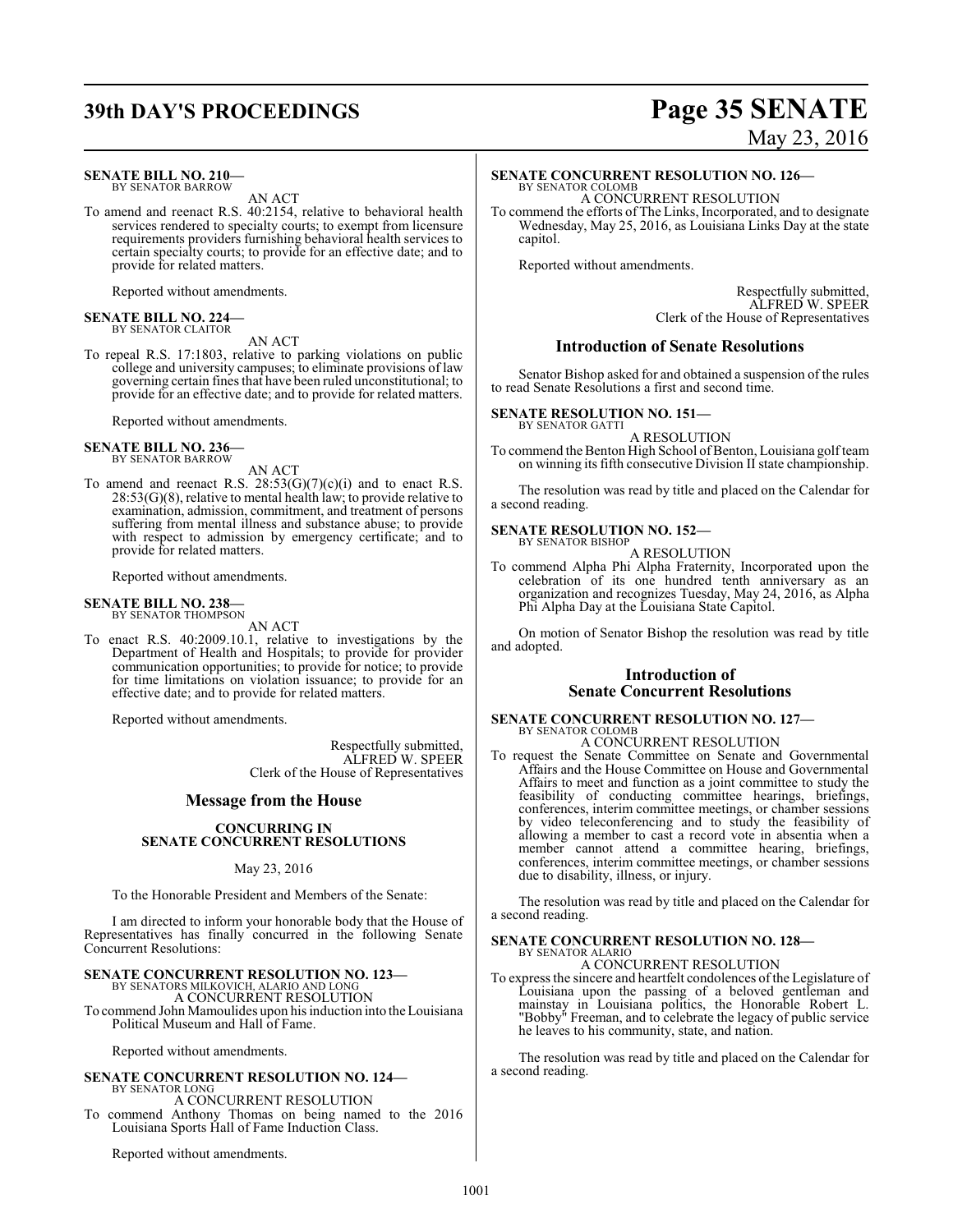## **Page 36 SENATE 39th DAY'S PROCEEDINGS**

May 23, 2016

#### **Message from the House**

**ASKING CONCURRENCE IN HOUSE BILLS AND JOINT RESOLUTIONS**

May 23, 2016

To the Honorable President and Members of the Senate:

I am directed to inform your honorable body that the House of Representatives has finally passed and asks your concurrence in the following House Bills and Joint Resolutions:

HB No. 257 HB No. 529 HB No. 965

Respectfully submitted, ALFRED W. SPEER Clerk of the House of Representatives

#### **House Bills and Joint Resolutions on First Reading**

**HOUSE BILL NO. 257—** BY REPRESENTATIVE IVEY

AN ACT To amend and reenact R.S. 39:94(C)(4)(b), relative to the Budget Stabilization Fund; to except deposits in excess of the expenditure limit from the suspension of required deposits into

and to provide for related matters. The bill was read by title and placed on the Calendar for a

the Budget Stabilization Fund; to provide for an effective date;

## second reading.

#### **HOUSE BILL NO. 529—** BY REPRESENTATIVE DANAHAY

AN ACT

To amend and reenact R.S. 18:1354(C), relative to the compensation of certain employees of parish custodians of voting machines; to increase the compensation amount paid to deputies of such custodians; and to provide for related matters.

The bill was read by title and placed on the Calendar for a second reading.

#### **HOUSE BILL NO. 965—**

BY REPRESENTATIVE ROBERT JOHNSON AN ACT

To amend and reenact R.S. 42:1124.3(C)(1), relative to financial disclosure; to change certain disclosure requirements regarding business income from the state or political subdivisions; to require certain specified information regarding contracts with certain businesses and the state or political subdivisions; and to provide for related matters.

The bill was read by title and placed on the Calendar for a second reading.

#### **Message from the House**

#### **ASKING CONCURRENCE IN HOUSE CONCURRENT RESOLUTIONS**

#### May 23, 2016

To the Honorable President and Members of the Senate:

I am directed to inform your honorable body that the House of Representatives has finally passed and asks your concurrence in the following House Concurrent Resolutions:

HCR No. 140 HCR No. 142

Respectfully submitted, ALFRED W. SPEER Clerk of the House of Representatives

## **House Concurrent Resolutions on First Reading**

#### **HOUSE CONCURRENT RESOLUTION NO. 140—** BY REPRESENTATIVE LEGER

A CONCURRENT RESOLUTION

To express the condolences of the Legislature of Louisiana upon the death of former state representative and lieutenant governor Robert L. "Bobby" Freeman.

The resolution was read by title and placed on the Calendar for a second reading.

#### **HOUSE CONCURRENT RESOLUTION NO. 142—** BY REPRESENTATIVES JEFFERSON AND PIERRE A CONCURRENT RESOLUTION

To commend Alpha Phi Alpha Fraternity, Incorporated, upon the celebration of its upcoming one hundred tenth anniversary as an organization and designate Tuesday, May 24, 2016, as Alpha Phi Alpha Day at the state capitol.

The resolution was read by title and placed on the Calendar for a second reading.

### **Privileged Report of the Committee on Senate and Governmental Affairs**

## **ENROLLMENTS**

Senator Peterson, Chairman on behalf of the Committee on Senate and Governmental Affairs, submitted the following report:

May 20, 2016

To the President and Members of the Senate:

I am directed by your Committee on Senate and Governmental Affairs to submit the following report:

The following Senate Resolutions have been properly enrolled:

#### **SENATE RESOLUTION NO. 121—** BY SENATOR MARTINY

A RESOLUTION

To urge and request the governor to reconsider the request to the Civil Service Commission to suspend the annual "performance adjustments" for Fiscal Year 2016-2017 for eligible employees within the nearly 40,000 classified employee workforce.

#### **SENATE RESOLUTION NO. 124—** BY SENATOR LAMBERT

A RESOLUTION

To commend Tim Detillier, head football coach and athletic director for the Lutcher High School Bulldogs, upon his many career accomplishments and to congratulate him on his 2015 winning season and upon his retirement.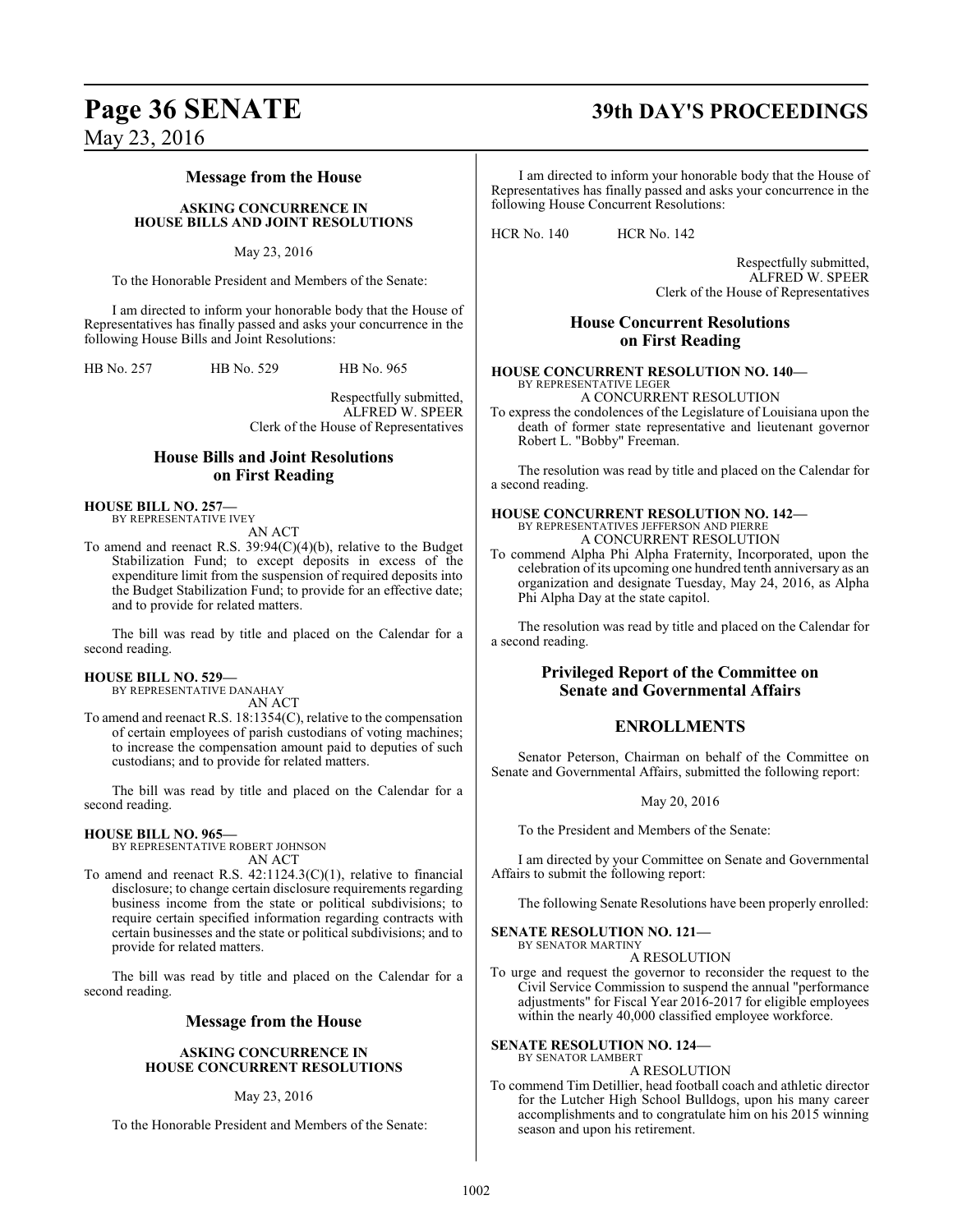## **39th DAY'S PROCEEDINGS Page 37 SENATE**

#### **SENATE RESOLUTION NO. 125—**

BY SENATOR LAMBERT A RESOLUTION

To commend and congratulate the players and coaches of the Lutcher High School football team on an outstanding season and on its first place finish in the Louisiana High School Athletic Association Class 3-A State Championship for 2015.

#### **SENATE RESOLUTION NO. 126—** BY SENATOR PERRY

A RESOLUTION

To express the sincere condolences of the Senate of the Legislature of Louisiana upon the death of Kevin G. Guidry.

## **SENATE RESOLUTION NO. 127—** BY SENATOR CORTEZ

A RESOLUTION To commend and express the deep appreciation of the Senate of the Legislature of Louisiana to the Veterans Action Coalition of Southwest Louisiana and their Board of Directors for their fervent advocacy and unwavering dedication in their successful efforts to bring two new, state-of-the-art Community Based Outpatient Clinics as well as a separate, larger mental health clinic to the Southwest Louisiana Region.

#### **SENATE RESOLUTION NO. 128—** BY SENATOR CARTER

A RESOLUTION

To commend St. Stephen Missionary Baptist Church on moving to its new church home on May 22, 2016.

#### **SENATE RESOLUTION NO. 130—** BY SENATOR MORRISH

A RESOLUTION To designate the week of October 31 through November 7, 2016, as "School Psychologist Week".

#### **SENATE RESOLUTION NO. 131—** BY SENATOR WHITE

A RESOLUTION

To commend Mrs. Lillie Goff Jones on the celebration of her ninetieth birthday.

#### **SENATE RESOLUTION NO. 133—**

BY SENATOR BROWN A RESOLUTION

To commend Desire "Peanut" Alleman Jr. on receiving the James O. Modisette Award for Outstanding Louisiana Public Library Trustee for 2016.

> Respectfully submitted, KAREN CARTER PETERSON Chairman

The foregoing Senate Resolutions were signed by the President of the Senate.

#### **Message to the Governor**

#### **SIGNED SENATE BILLS**

May 20, 2016

To the Honorable Governor of the State of Louisiana:

The President of the Senate and the Speaker of the House of Representatives have signed the following Senate Bills:

#### **SENATE BILL NO. 30—** BY SENATOR JOHN SMITH

AN ACT

To amend and reenact Sections 2 and 3 of Act No. 83 of the 2003 Regular Session of the Legislature, relative to authorizing the Department of Agriculture and Forestry to exchange certain property in Beauregard Parish with the Cooper Cemetery

# May 23, 2016

Association; to provide for property descriptions; to provide for terms and descriptions; and to provide for related matters.

#### **SENATE BILL NO. 70—**

BY SENATORS LONG AND THOMPSON AN ACT

To amend and reenact R.S. 15:553(D), (E), and (F) and to enact R.S. 15:553(G), relative to sex offenders; to prohibit registered sex offenders from soliciting any type of business door-to-door; and to provide for related matters.

## **SENATE BILL NO. 73—** BY SENATORS WHITE AND CARTER

AN ACT

To enact R.S. 14:108(B)(1)(e), relative to the crime of resisting an officer; to add the knowing interference with a police cordon to the definition of "obstruction of" an officer; to provide additional definitions; and to provide for related matters.

#### **SENATE BILL NO. 90—**

BY SENATORS JOHNS, ALARIO, APPEL, BARROW, BOUDREAUX, CARTER, CORTEZ, ERDEY, GATTI, LAFLEUR, LONG, MILKOVICH,<br>CARTER, CORTEZ, ERDEY, GATTI, LAFLEUR, LONG, MILKOVICH,<br>TARVER, THOMPSON, WARD AND WHITE AND REPRESENTATIVES<br>ADAM AN ACT

To amend and reenact R.S.  $14:46.2(A)(1)$  and  $(B)(2)$  and R.S.  $15:541(2)(o)$  and  $(12)(b)$ , relative to human trafficking; to expand the crime of human trafficking to include specific elements and penalties relative to the trafficking of persons under the age of twenty-one years for the purpose of engaging in commercial sexual activity; to require persons convicted of human trafficking to register as a sex offender when the victim is under the age of twenty-one years; and to provide for related matters.

## **SENATE BILL NO. 106—** BY SENATOR BOUDREAUX

AN ACT To amend and reenact R.S.  $40:39.1(B)(1)$  and  $46(C)$ , relative to vital records; to provide for the purchase of the short-form birth certificate; to provide for an effective date; and to provide for related matters.

and they are hereby presented for executive approval.

Respectfully submitted, GLENN A. KOEPP Secretary of the Senate

#### **Message to the Secretary of State**

### **SIGNED SENATE CONCURRENT RESOLUTIONS**

May 20, 2016

To the Honorable Secretary of State:

The President of the Senate and the Speaker of the House of Representatives have signed the following Senate Concurrent Resolutions:

## **SENATE CONCURRENT RESOLUTION NO. 89—**

#### BY SENATOR BROWN AND REPRESENTATIVES TERRY LANDRY AND PRICE A CONCURRENT RESOLUTION

To urge and request the Board of Supervisors of Community and Technical Colleges to encourage each institution in its systemto coordinate with local employers to develop and provide orientation programs to students, beginning in middle school and continuing until graduation, regarding the occupational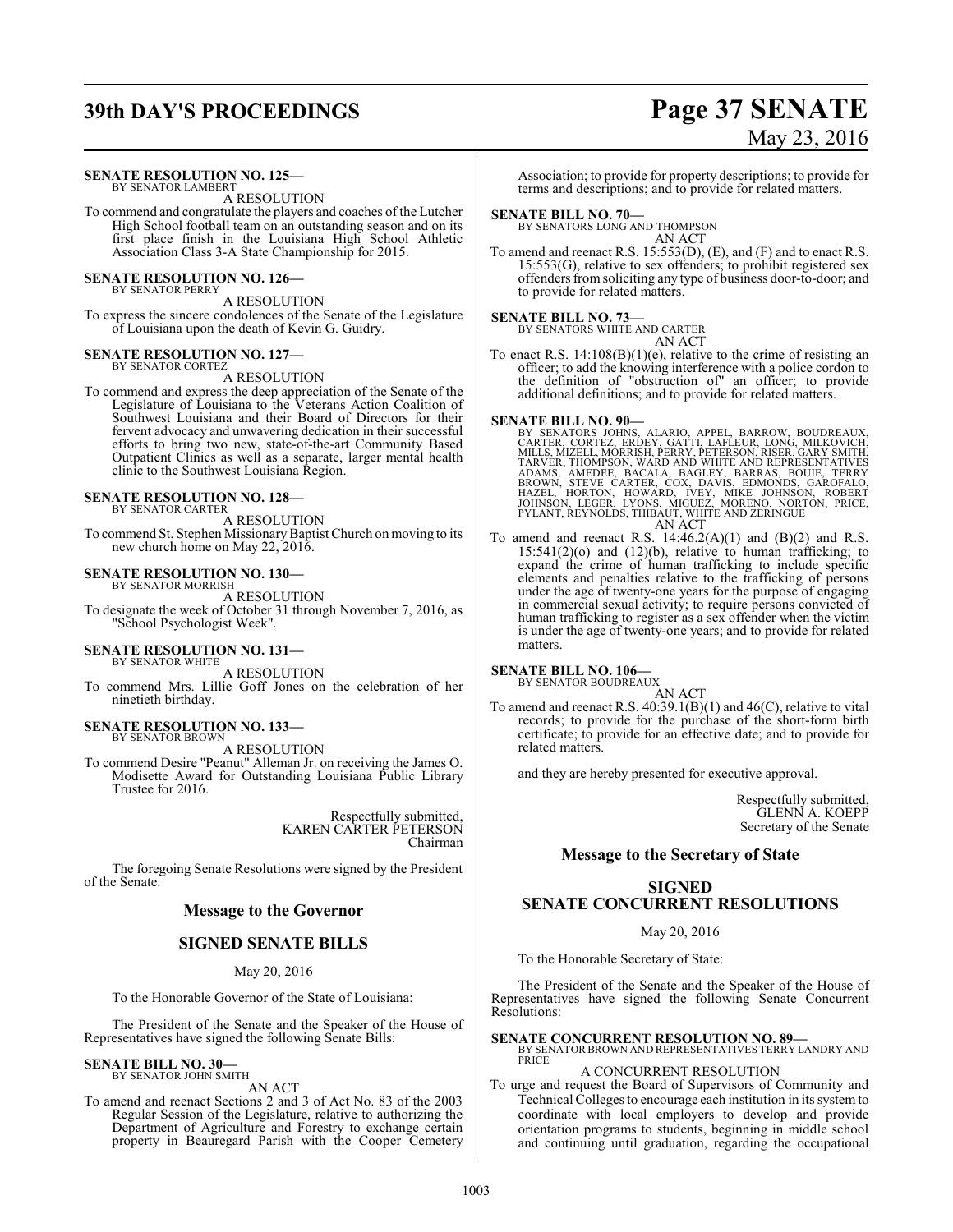# **Page 38 SENATE 39th DAY'S PROCEEDINGS**

## May 23, 2016

programs available that will prepare students for high-paying, skilled careers that are in high demand in their local area.

#### **SENATE CONCURRENT RESOLUTION NO. 90—** BY SENATOR JOHN SMITH

A CONCURRENT RESOLUTION

To memorialize the Congress of the United States to designate the Louisiana Highway 8/Louisiana Highway 28 corridor as Future Interstate 14.

#### **SENATE CONCURRENT RESOLUTION NO. 118—**

BY SENATORS COLOMB, BARROW, HEWITT AND PETERSON AND REPRESENTATIVES NANCY LANDRY, MARCELLE AND SMITH A CONCURRENT RESOLUTION

To commend Che'dra J. Joseph upon her receipt of a 2016 Women of Excellence Award from the Louisiana Legislative Women's Caucus Foundation in the category of High School Women of Excellence and upon being a recipient of a Louisiana Legislative Women's Caucus Foundation Scholarship.

#### **SENATE CONCURRENT RESOLUTION NO. 109—**

- BY SENATORS COLOMB, BARROW, HEWITT, MIZELLAND PETERSON AND REPRESENTATIVES AMEDEE, CARPENTER, DAVIS, EMERSON, HILFERTY, HILL, HODGES, HORTON, JACKSON, NANCY LANDRY, MARCELLE, MORENO, NORTON, SMITH, STOKES AND WHITE A CONCURRENT RESOLUTION
- To commend Taylor Nicole Bush upon her receipt of a 2016 Women of Excellence Award from the Louisiana Legislative Women's Caucus Foundation in the category of College Women of Excellence and upon being a recipient of a Louisiana Legislative Women's Caucus Foundation Scholarship.

#### **SENATE CONCURRENT RESOLUTION NO. 110—**

- BY SENATORS COLOMB, BARROW, HEWITT, MIZELLAND PETERSON AND REPRESENTATIVES AMEDEE, CARPENTER, DAVIS, EMERSON, HILFERTY, HILL, HODGES, HORTON, JACKSON, NANCY LANDRY, MARCELLE, MORENO, NORTON, SMITH, STOKES AND WHITE A CONCURRENT RESOLUTION
- To commend Ambeka Dave Rajvanshi upon her receipt of a 2016 Women of Excellence Award from the Louisiana Legislative Women's Caucus Foundation in the category of High School Women of Excellence and upon being a recipient of a Louisiana Legislative Women's Caucus Foundation Scholarship.

#### **SENATE CONCURRENT RESOLUTION NO. 111—**

BY SENATORS COLOMB, BARROW, HEWITT, MIZELLAND PETERSON AND REPRESENTATIVES AMEDEE, CARPENTER, DAVIS, EMERSON, HILFERTY, HILL, HODGES, HORTON, JACKSON, NANCY LANDRY, MARCELLE, MORENO, NORTON, SMITH, STOKES AND WHITE A CONCURRENT RESOLUTION

To commend Godis Jackson upon her receipt of a 2016 Women of Excellence Award from the Louisiana Legislative Women's Caucus Foundation in the category of High School Women of Excellence and upon being a recipient of a Louisiana Legislative Women's Caucus Foundation Scholarship.

**SENATE CONCURRENT RESOLUTION NO. 112—** BY SENATORS COLOMB, BARROW, HEWITT, MIZELLAND PETERSON AND REPRESENTATIVES AMEDEE, CARPENTER, DAVIS, EMERSON, HILFERTY, HILL, HODGES, HORTON, JACKSON, NANCY LANDRY, MARCELLE, MORENO, NORTON, SMITH, STOKES AND WHITE A CONCURRENT RESOLUTION

To commend Rachel Christina Oatis upon her receipt of a 2016 Women of Excellence Award from the Louisiana Legislative Women's Caucus Foundation in the category of College Women of Excellence and upon being a recipient of a Louisiana Legislative Women's Caucus Foundation Scholarship.

#### **SENATE CONCURRENT RESOLUTION NO. 113—**

BY SENATORS COLOMB, BARROW, HEWITT, MIZELLAND PETERSON AND REPRESENTATIVES AMEDEE, CARPENTER, DAVIS, EMERSON, HILFERTY, HILL, HODGES, HORTON, JACKSON, NANCY LANDRY, MARCELLE, MORENO, NORTON, SMITH, STOKES AND WHITE A CONCURRENT RESOLUTION

To commend Anna Monhartova, PhD, upon her receipt of a 2016 Women of Excellence Award from the Louisiana Legislative Women's Caucus Foundation in the category of Louisiana Hero of Excellence.

- **SENATE CONCURRENT RESOLUTION NO. 114—** BY SENATOR MORRISH AND REPRESENTATIVE HENSGENS A CONCURRENT RESOLUTION
- To express legislative support for the Land and Water Conservation Fund.

#### **SENATE CONCURRENT RESOLUTION NO. 115—**

BY SENATORS COLOMB, BARROW, HEWITT, MIZELLAND PETERSON AND REPRESENTATIVES AMEDEE, CARPENTER, DAVIS, EMERSON, HILFERTY, HILL, HODGES, HORTON, JACKSON, NANCY LANDRY, MARCELLE, MORENO, NORTON, SMITH, STOKES AND WHITE A CONCURRENT RESOLUTION

To commend the Iris Domestic Violence Center upon its receipt of a 2016 Women of Excellence Award from the Louisiana Legislative Women's Caucus Foundation in the category of Non-Profit of Excellence.

#### **SENATE CONCURRENT RESOLUTION NO. 116—**

BY SENATORS COLOMB, BARROW, HEWITT, MIZELLAND PETERSON AND REPRESENTATIVES AMEDEE, CARPENTER, DAVIS, EMERSON, HILFERTY, HILL, HODGES, HORTON, JACKSON, NANCY LANDRY, MARCELLE, MORENO, NORTON, SMITH, STOKES AND WHITE A CONCURRENT RESOLUTION

To commend Elise Marie LaFleur upon her receipt of a 2016 Women of Excellence Award from the Louisiana Legislative Women's Caucus Foundation in the category of High School Women of Excellence and upon being a recipient of a Louisiana Legislative Women's Caucus Foundation Scholarship.

> Respectfully submitted, GLENN A. KOEPP Secretary of the Senate

### **Privileged Report of the Committee on Senate and Governmental Affairs**

#### **ENROLLMENTS**

Senator Peterson, Chairman on behalf of the Committee on Senate and Governmental Affairs, submitted the following report:

#### May 23, 2016

To the President and Members of the Senate:

I am directed by your Committee on Senate and Governmental Affairs to submit the following report:

The following Senate Concurrent Resolutions have been properly enrolled:

#### **SENATE CONCURRENT RESOLUTION NO. 117—** BY SENATOR MILLS

A CONCURRENT RESOLUTION

To commend the Louisiana Supreme Court on the success of the specialty drug court program and to request information on the drug court programand other statutorily created specialtycourts.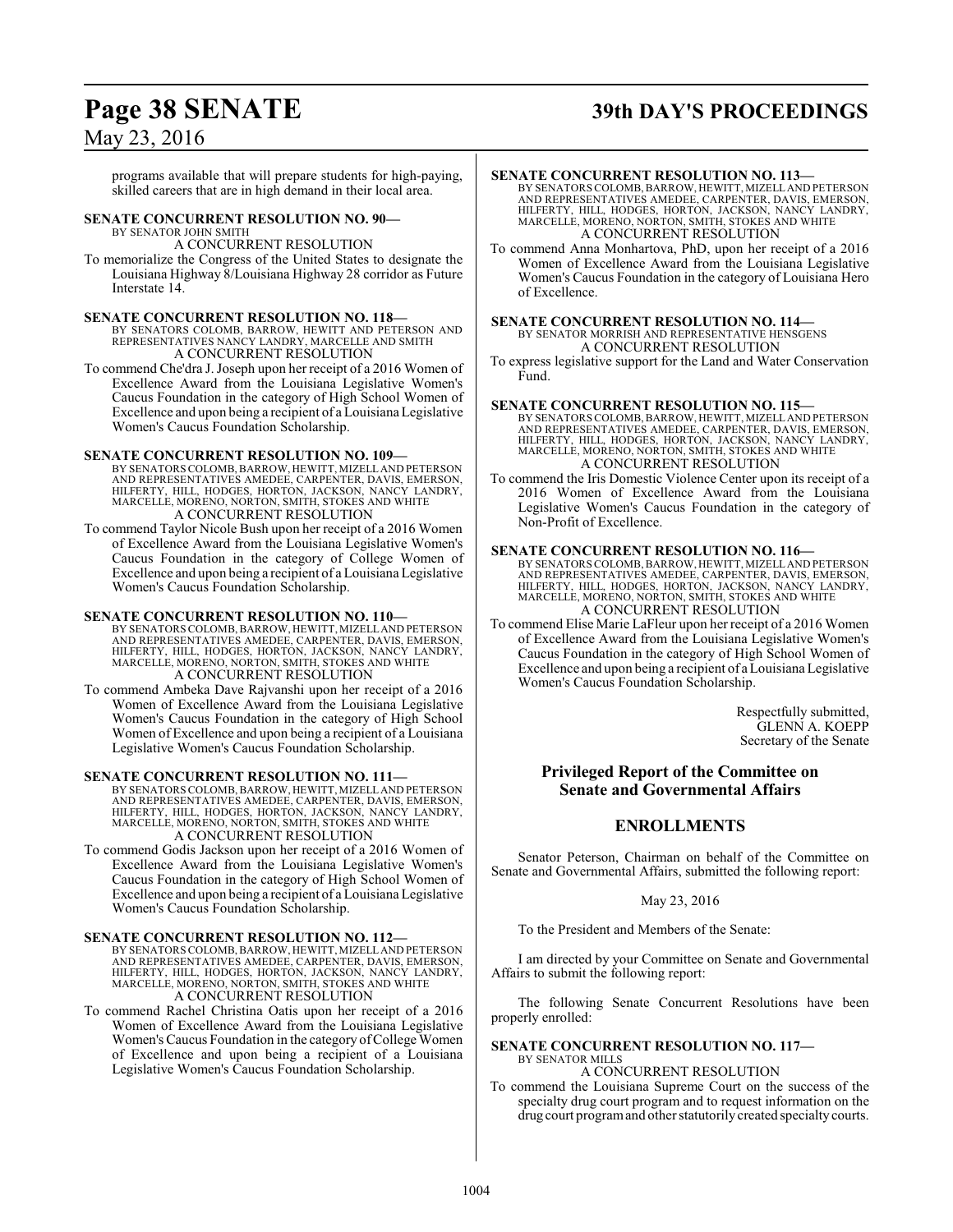# **39th DAY'S PROCEEDINGS Page 39 SENATE**

# May 23, 2016

#### **SENATE CONCURRENT RESOLUTION NO. 119—**

BY SENATOR CORTEZ A CONCURRENT RESOLUTION

To recognize May 2016 as "Amyotrophic Lateral Sclerosis Awareness Month" and to memorialize the Congress of the United States to enact legislation to provide additional funding for research for the treatment and cure of Amyotrophic Lateral Sclerosis.

#### **SENATE CONCURRENT RESOLUTION NO. 120—** BY SENATOR LONG

A CONCURRENT RESOLUTION

To commend and congratulate the Florien High School Lady Blackcats softball team on winning the Class B state softball championship.

> Respectfully submitted, KAREN CARTER PETERSON Chairman

The foregoing Senate Concurrent Resolutions were signed by the President of the Senate.

#### **Message from the House**

#### **SIGNED HOUSE BILLS AND JOINT RESOLUTIONS**

#### May 23, 2016

To the Honorable President and Members of the Senate:

I am directed to inform your honorable body that the Speaker of the House of Representatives has signed the following House Bills and Joint Resolutions:

## **HOUSE BILL NO. 138—** BY REPRESENTATIVE ARMES

AN ACT

To enact R.S. 33:2541.5, relative to the municipal fire and police civil service; to authorize the governing authority of the city of DeRidder to create the position of deputy fire chief; to provide that the position is appointed on a competitive basis; to provide relative to the appointment, supervision, and discharge of any person in any such position; to provide relative to the qualifications, duties, and responsibilities for such position; and to provide for related matters.

# **HOUSE BILL NO. 157—** BY REPRESENTATIVE ARMES AN ACT

To amend and reenact R.S. 33:2533(20), 2541.1(C)(1), 2541.2(C)(1), 2550(E) and (F), 2551(4) and (8), 2551.1(A), 2554(C), and 2558, relative to the city of DeRidder; to provide relative to the classified police civil service; to provide relative to departmental and promotional seniority; to provide relative to the establishment and maintenance of employment lists; to provide relative to the certification and appointment of eligible persons; to provide relative to the abolition of classes; and to provide for related matters.

## **HOUSE BILL NO. 181—** BY REPRESENTATIVE BISHOP

AN ACT

To enact R.S. 49:191(9)(b) and to repeal R.S. 49:191(6)(c), relative to the Department of Natural Resources, including provisions to provide for the re-creation of the Department of Natural Resources and the statutory entities made a part of the department by law; to provide for the effective termination date for all statutory authority for the existence of such statutory entities; and to provide for related matters.

#### **HOUSE BILL NO. 636—**

BY REPRESENTATIVE LEOPOLD AN ACT

To amend and reenact R.S.  $56:433.1(A)(1)$  and  $(2)$ , to enact R.S. 56:433.1(B)(4), and to repeal R.S. 56:433.1(E), relative to the oyster seed ground vessel permit; to provide relative to the permit fee; to dedicate the revenues derived from the permit fee; to provide for certain qualifications for applying for the permit; to repeal the termination date for the permit program; and to provide for related matters.

**HOUSE BILL NO. 671—** BY REPRESENTATIVE MORENO AND SENATOR THOMPSON AN ACT

To amend and reenact R.S. 37:1226.3(A) and (B), relative to prescription drug returns; to provide for the return of prescription drugs dispensed to offenders in the custody of a local law enforcement office or department; to provide for the redispensing of the returned drugs; to prohibit redispensing of certain drugs; and to provide for related matters.

**HOUSE BILL NO. 680—** BY REPRESENTATIVES MORENO AND WILLMOTT AND SENATOR THOMPSON

## AN ACT

To amend and reenact R.S. 40:1203.1(3)(a), (c), (g), and (o), (4), and  $(5)$ ,  $1203.2(B)(1)$  and  $(E)$ , and  $2009.2(1)(introducing$ paragraph) and to enact R.S.  $15:587(A)(1)(i)$  and R.S.  $40:1203.1(3)(d)$ , (i), (j), and (p) through (y) and  $1203.2(F)$ , relative to nonlicensed healthcare providers; to require certain healthcare services providers to perform criminal background history checks on nonlicensed personnel prior to employment; to authorize the use of fingerprints for criminal background history checks; to provide for definitions; to provide for sharing of information; to provide for an effective date; and to provide for related matters.

#### **HOUSE BILL NO. 747—**

BY REPRESENTATIVE WHITE

- AN ACT
- To amend and reenact R.S. 32:408.1(introductory paragraph), (4), (5), and (6) and to enact R.S. 32:408.1(B), (C), (D), (E), and (F), relative to the issuance of cease and desist orders to persons administering driving skills tests in violation of law; to prohibit or require certain actions relating to the administration of driving skills tests; to authorize the Department of Public Safety and Corrections, public safety services, to issue cease and desist orders to persons administering skills tests in violation of law; and to provide for related matters.

**HOUSE BILL NO. 786—** BY REPRESENTATIVE BISHOP

AN ACT

To amend and reenact R.S. 33:160(B) and 171(A) and to enact R.S. 33:160(C), 171(D), and 178(C) and (D), relative to municipal annexation; to require municipal governing authorities to provide copies of municipal annexation ordinances, by electronic medium, to the registrar of voters and the secretary of state; to provide alternative methods of providing such information; to provide for definitions; and to provide for related matters.

#### **HOUSE BILL NO. 842—**

BY REPRESENTATIVE BROADWATER AN ACT

To amend and reenact R.S. 17:3021, 3023(A)(introductory paragraph), (1), (2)(a) and (b)(introductory paragraph), (4) through (10) and (B),  $3023.1$ (C), (D), and (E),  $3023.3$ , 3023.4(A), 3023.6, 3023.7, 3023.8, 3024, 3024.1, 3024.2, 3031, 3093(A) and (B), 3452, 3453.1(A) and (C), 3454(A), (B)(introductory paragraph), (6), (9), and (13), (C), and (D), 3455, and 3456, R.S. 36:651(BB), and R.S. 51:2211(A), 2212(2), 2213(D) and (F), and 2215(A) and to repeal R.S. 17:3022, 3023.9, 3025, 3035, and 3453, R.S. 36:651(M) and (CC), 801.4, and 802.23, and 51:2214(A) through (F); to abolish the MediFund Board and to transfer its powers and duties to the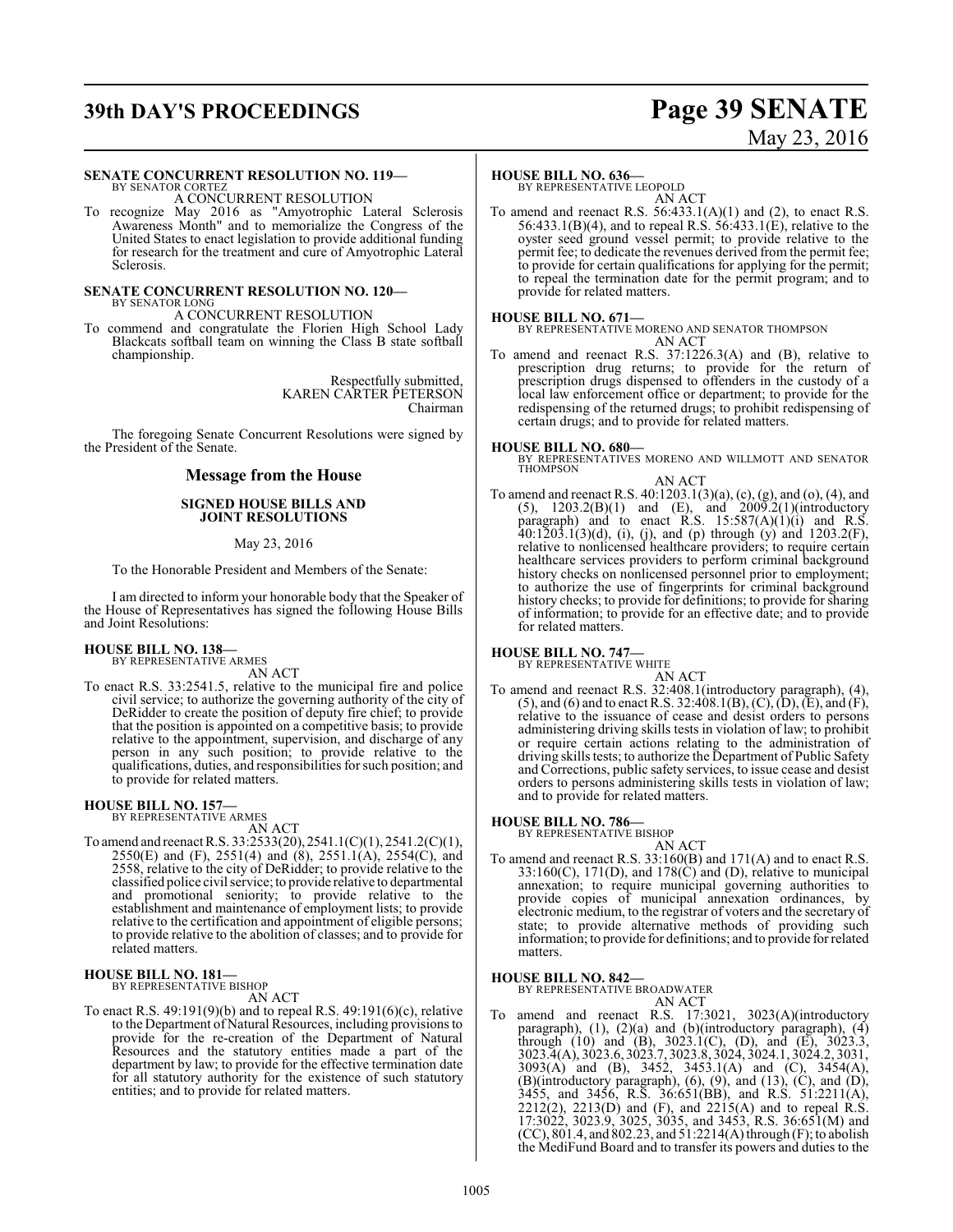## **Page 40 SENATE 39th DAY'S PROCEEDINGS**

## May 23, 2016

Board of Regents; to abolish the Louisiana Student Financial Assistance Commission and transfer its powers and duties to the Board of Regents; to abolish the Executive Board of the Louisiana Marine Consortium for Research and Education and transfer its powers and duties to the Board of Regents; to provide relative to the governance of the Louisiana Tuition Trust Authority; to provide relative to the transfer ofthe powers, obligations, and property of the abolished boards; to require reports on implementation; and to provide for related matters.

**HOUSE BILL NO. 1010—**<br>BY REPRESENTATIVES DEVILLIER, TERRY BROWN, CARPENTER,<br>STEVE CARTER, GISCLAIR, GLOVER, GUINN, TERRY LANDRY,<br>LEBAS, MARCELLE, PIERRE, POPE, AND WHITE AN ACT

To amend and reenact R.S. 47:463.170(D), relative to motor vehicle special prestige license plates; to provide for the "Lung Cancer Alliance" special prestige plate; to modify the annual royalty fee collected by the department; and to provide for related matters.

#### **HOUSE BILL NO. 85—**

BY REPRESENTATIVE DAVIS AN ACT

To amend and reenact R.S. 33:9097.8(B), relative to the Broadmoor Crime Prevention and Improvement District in East Baton Rouge Parish; to modify the boundaries of the district subject to voter approval; and to provide for related matters.

#### **HOUSE BILL NO. 203—**

BY REPRESENTATIVE LANCE HARRIS AN ACT

To amend and reenact R.S. 48:2154(C)(1)(introductory paragraph) and to enact R.S.  $48:2154(C)(1)(k)$ , relative to the Central Louisiana Regional Infrastructure Beltway Commission; to provide relative to the membership of the board of directors; and to provide for related matters.

**HOUSE BILL NO. 513—** BY REPRESENTATIVE GARY CARTER AN ACT

To amend and reenact R.S. 33:2740.27(K), relative to Orleans Parish; to provide relative to the Algiers Development District; to provide relative to the powers and duties of the district; to authorize the legislative auditor to audit contracts the district enters for certain purposes; to provide limitations; and to provide for related matters.

**HOUSE BILL NO. 561—** BY REPRESENTATIVES PUGH AND BROADWATER AN ACT

To amend and reenact R.S. 48:1801(3) and 1804(A), relative to the Zachary Taylor Parkway District; to provide relative to membership in the district and on the commission; and to provide for related matters.

#### **HOUSE BILL NO. 731—**

BY REPRESENTATIVE MARCELLE AN ACT

To enact R.S. 33:9097.28, relative to East Baton Rouge Parish; to create the Capital Heights Crime Prevention and Improvement District; to provide relative to the boundaries, purpose, governance, and powers and duties of the district; to provide relative to district funding, including the authority to impose a parcel fee, subject to voter approval, within the district; to provide with respect to termination ofthe district; and to provide for related matters.

#### **HOUSE BILL NO. 746—**

BY REPRESENTATIVE THIBAUT AN ACT

To amend and reenact R.S. 22:1573(A), (C) through (E), and (G) and R.S. 44:4.1(B)(11) and to enact R.S. 22:821(B)(38) and Part XII of Chapter 5 of Title 22 of the Louisiana Revised Statutes of 1950, to be comprised of R.S. 22:1808.1 through 1808.13, relative to the licensing and regulation of insurance consultants by the commissioner of insurance; to provide for licensing and renewals; to provide for definitions; to provide for fees; to provide for qualifications; to provide for examinations; to provide for continuing education requirements; to provide for reciprocity with other states; to provide for confidentiality; to provide for public records exception; to provide for exemptions from certain requirements; to provide for civil and criminal penalties for certain violations; and to provide for related matters.

**HOUSE BILL NO. 796—** BY REPRESENTATIVES BISHOP AND SHADOIN AN ACT

To amend and reenact Subpart B of Part VI of Chapter 1 of Title 33 of the Louisiana Revised Statutes of 1950, to be comprised of R.S. 33:251 through 261, relative to the dissolution of certain municipalities; to provide relative to the procedures for dissolution; to make changes with respect to such procedures; and to provide for related matters.

#### **HOUSE BILL NO. 865—**

BY REPRESENTATIVE HUVAL

#### AN ACT

To amend and reenact R.S. 22:1545(A) and (C)(1), 1546(B)(1) and (D), 1547(G), 1554(A)(introductory paragraph), and 1562(A), to enact R.S.  $22:1554(A)(20)$  and  $(21)$ , and to repeal R.S. 22:1545(B), relative to licensing of insurance producers; to provide for a passing score for the examination; to provide for taking the examination prior to filing an application for a license; to provide for verification of the completion of a prelicensing course prior to examination; to provide for producer licensing requirements for business entities; to provide for reporting of changes ofinformation by producers; to provide for certain criteria for the denial, revocation, or suspension of business entity producer licenses; to provide for prohibited acts by business entity producers; and to provide for related matters.

## **HOUSE BILL NO. 890—** BY REPRESENTATIVE DANAHAY

AN ACT To amend and reenact R.S. 18:18(A)(7), 23(A)(introductory paragraph) and (B), 116(A)(1)(introductory paragraph) and (a),  $(B)(I)(a)$  and (d) and (2)(a) and (b), and (C), 193(D), 424(B)(1), 425(B), 444(D), 463(A)(2)(b), 470(B), 532.1(D)(2)(a) and (E), 563(D)(2), 583(A)(2), 1285(B)(1)(a), 1300(C)(1), 1306(A)(3),  $1307(B)(1)(a)$ , and  $1313(J)(2)(b)$ , to enact R.S.  $18:18(A)(10)$ , 23(A)(8), 65, 116(A)(3), 1309(E)(5)(b)(iii), 1310(D), and 1313(F)(11), and to repeal R.S. 18:105(B) and (C) and  $116(\text{\AA})(1)(\text{\AA})$ , relative to the Louisiana Election Code; to revise the system of laws comprising the Louisiana Election Code; to provide relative to the powers, duties, and authority of the secretary of state; to authorize the secretary of state to develop and implement a pilot program for new voting technology and equipment; to provide relative to voter registration agencies; to provide relative to the duty to provide voter registration services at such agencies; to prohibit certain conduct at such agencies; to provide relative to qualifications to serve as a commissioner or commissioner-in-charge; to allowcertain students at institutions of higher learning in the state to serve as commissioners under certain circumstances; to require certain notice of the officers of parish executive committees; to provide relative to the notice of candidacy; to provide relative to the execution of the certificate on a notice of candidacy; to provide relative to qualifying fees; to provide relative to changes in precinct boundaries; to require the parish governing authority to provide certain information prior to adopting any such change; to require the secretary of state to report certain information relative to such changes; to provide deadlines for making such changes; to provide for the effectiveness of such changes; to provide relative to anticipated vacancies; to provide relative to procedures for applying to vote absentee by mail; to provide for the deadline for filing a request for recount of absentee by mail ballots; to provide relative to voter registration; to require the registrar to transfer registration information under certain circumstances; to provide for the cancellation of a registration under certain circumstances; to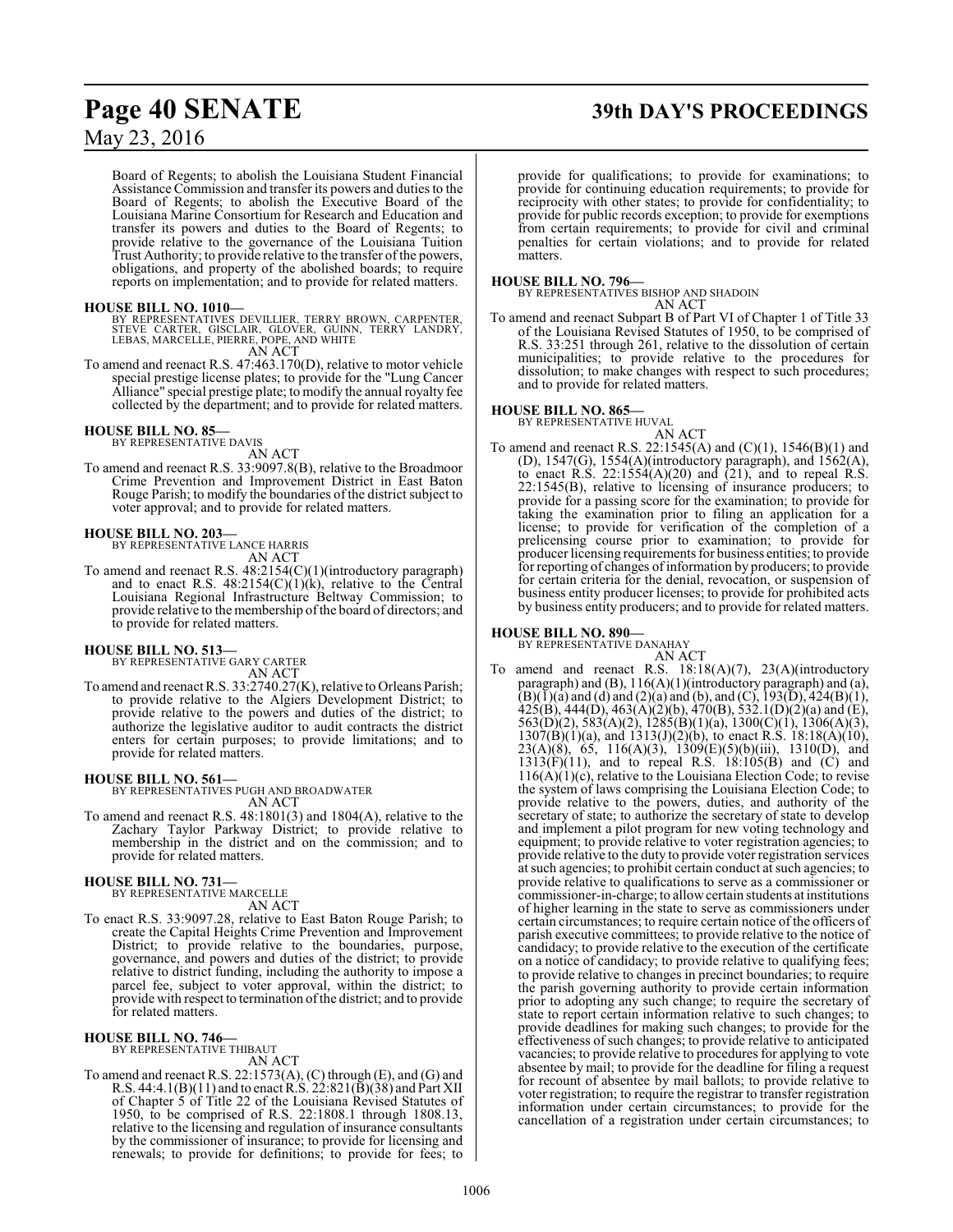provide relative to procedures and requirements for establishing eligibility; to provide relative to retirement or resignation of a registrar; to provide for the membership of the State Board of Election Supervisors; to provide deadlines for notice of certain elections; to provide relative to absentee by mail voting; to require certain information concerning correction procedures to appear on the ballot; to provide relative to paper ballots; to provide for replacement ballots; to provide for effectiveness; and to provide for related matters.

#### **HOUSE BILL NO. 906—**

BY REPRESENTATIVES ARMES, AMEDEE, BAGLEY, BAGNERIS,<br>BILLIOT, CHAD BROWN, CARPENTER, GARY CARTER, DAVIS,<br>EDMONDS, GISCLAIR, GLOVER, GUINN, HILFERTY, HORTON,<br>HOWARD, LEGER, LYONS, MARCELLE, DUSTIN MILLER, POPE,<br>PRICE,REYNOLD

AN ACT

To enact Part XIII of Chapter 26 of Title 17 of the Louisiana Revised Statutes of 1950, to be comprised of R.S. 17:3399.21 through 3399.24, relative to postsecondary education services for homeless youth and foster youth; to require each public postsecondary education institution to designate a homeless and foster student liaison and to provide for his responsibilities; to authorize the institutions to provide for these students with respect to residency status and housing; to provide for definitions; and to provide for related matters.

## **HOUSE BILL NO. 1038—** BY REPRESENTATIVE ANDERS

AN ACT

To enact R.S. 22:753.1 and to repeal R.S. 22:753(C)(8), relative to exemptions from principle-based reserves for life insurance; to provide with respect to an exemption for single-state life insurers domiciled in this state; to provide for the repeal of the exemption for domestic life insurers upon approval of the commissioner of insurance; and to provide for related matters.

#### **HOUSE BILL NO. 1068—**

BY REPRESENTATIVES LOPINTO AND WILLMOTT AN ACT

To amend and reenact R.S. 37:1371(A), 1372, 1373(A), and 1374(B) and to enact R.S. 37:1361(F), 1366(J), 1367(J), 1368(J), 1377(I) through  $(K)$ , and  $1378(A)(9)$  through  $(11)$ , relative to the regulation of gas fitting; to clarify and restrict the authority of the the State Plumbing Board; to restrict municipal and local regulatory authorities; to provide for fees; to provide for duties of the board; to regulate licensure of gas fitters and master gas fitters; to provide for exceptions; to provide for inspections; to provide for injunctions; to provide for penalties; to provide for definitions; to provide for violations; and to provide for related matters.

## **HOUSE BILL NO. 1138— (Substitute for House Bill No. 822 by Representative Montoucet)** BY REPRESENTATIVE MONTOUCET

AN ACT

To enact R.S. 32:402.1(E) and to repeal R.S. 32:422(B) and 422.1, relative to permits and licenses issued to persons to operate motor vehicles; to provide for the issuance of a temporary instructional permit for first-time applicants for driving privileges prior to beginning a driver's education or training course; to provide for the imposition of a fee; to provide for exceptions; to repeal existing authority for the issuance of certain permits authorizing certain personsto drive with certain driving instructors; and to provide for related matters.

#### **HOUSE BILL NO. 1143— (Substitute for House Bill No. 233 by Representative Stokes)**

BY REPRESENTATIVE STOKES AN ACT

To enact R.S. 32:1(1.2), relative to motor vehicles; to define "autonomous technology" for purposes of highway regulatory provisions; and to provide for related matters.

# **39th DAY'S PROCEEDINGS Page 41 SENATE** May 23, 2016

and asked that the President of the Senate affix his signature to the same.

> Respectfully submitted, ALFRED W. SPEER Clerk of the House of Representatives

The House Bills and Joint Resolutions contained herein were signed by the President of the Senate.

#### **Message from the House**

#### **SIGNED HOUSE CONCURRENT RESOLUTIONS**

May 23, 2016

To the Honorable President and Members of the Senate:

I am directed to inform your honorable body that the Speaker of the House of Representatives has signed the following House Concurrent Resolutions:

# **HOUSE CONCURRENT RESOLUTION NO. 2—** BY REPRESENTATIVE BISHOP

A CONCURRENT RESOLUTION

To approve the annual integrated coastal protection plan for Fiscal Year 2017 as adopted by the Coastal Protection and Restoration Authority.

# **HOUSE CONCURRENT RESOLUTION NO. 33—** BY REPRESENTATIVE DANAHAY

A CONCURRENT RESOLUTION

To urge and request the secretary of state to establish policies to provide elections division employees within the Department of State who have received CERA certification with a pay increase relative to such certification.

### **HOUSE CONCURRENT RESOLUTION NO. 34—** BY REPRESENTATIVE HOFFMANN A CONCURRENT RESOLUTION

To continue legislative authority for and request completion of a study by the Children's Code Committee of the Louisiana State Law Institute relative to continuing contact by parents and other relatives with children who are subjects of child in need of care proceedings as originally provided in House Concurrent Resolution No. 125 of the 2015 Regular Session.

#### **HOUSE CONCURRENT RESOLUTION NO. 59—** BY REPRESENTATIVE MARCELLE

A CONCURRENT RESOLUTION

To create the Louisiana Law Enforcement Body Camera Implementation Task Force to study and make recommendations regarding the requirements for implementation and development of best procedures for the use of the body cameras and policies for access to and use of body camera recordings by law enforcement agencies in this state, and to provide for a written report of its recommendations and findings not later than sixty days prior to the 2017 Regular Session of the Louisiana Legislature.

#### **HOUSE CONCURRENT RESOLUTION NO. 68—** BY REPRESENTATIVE DANAHAY A CONCURRENT RESOLUTION

To urge and request the secretary of state to continue to maintain a toll-free number to allow members of the public to submit

comments, concerns, and questions relative to elections; to immediately send to the appropriate registrar a detailed summary of any such comment, concern, or question; and to track calls to ensure that they are addressed appropriately and to urge and request each registrar of voters to prominently post the toll-free number at his office.